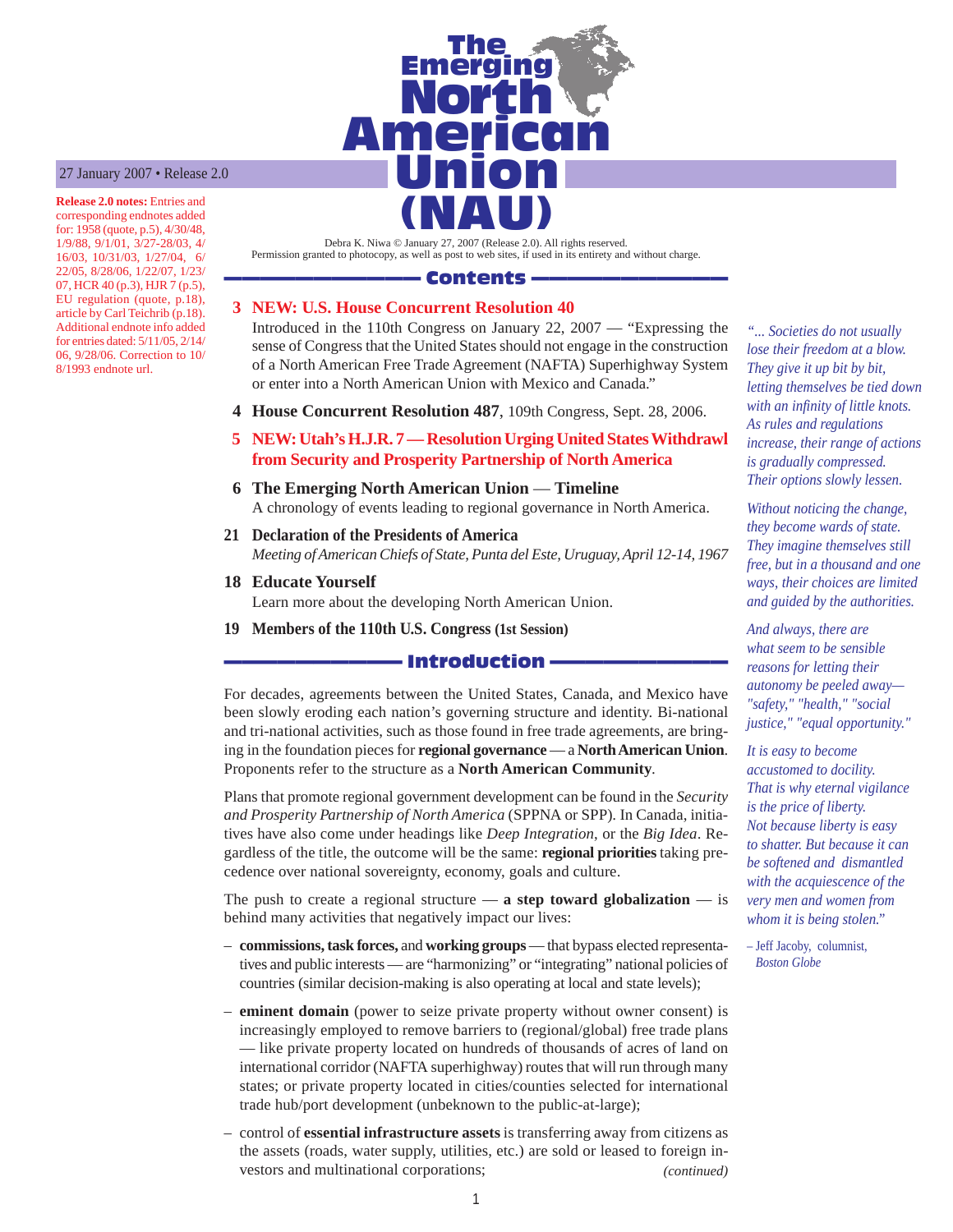- -- "special" local, county, state, and federal regional planning projects (of highly questionable community benefit) precipitate the need for higher funding (taxes);
- properties located on land designated for regional planning projects (coincidentally) encounter zoning and rezoning problems that restrict property usage (leading to devaluation) and/or ultimately force owners to make questionable costly changes;
- lack of border enforcement in line with regional "common market" goals to establish **free movement of services, people, and information between nations** allows for the influx of illegal migrants, which in turn contributes to financial crisis in education, health care, penal, judicial and other sectors;
- military and civilian law enforcement plans involving the U.S., Canada, and Mexico contain the potential to deploy foreign forces to any of the three nations (e.g., Mexican military to the U.S. and Canada);
- attempts to mandate involuntary military and civilian labor in and outside the U.S. (e.g., the "Universal National Service Act of 2006" (HR 4752 introduced Feb. 14, 2006) which proposes "*To provide for the common defense by requiring all persons in the United States, including women, between the ages of 18 and 42 to perform a period of military service or a period of civilian service in furtherance of the national defense and homeland security, and for other purposes*." If this mandate passes, the taxpayer burden will be staggering);
- ID card standards-setting (for all drivers' licenses and IDs for official use like passports) are establishing mandates for data to be collected and for smartcard technologies (useful for population monitoring in the North American region);
- data collections and expansion of data access and sharing among agencies, states, and the federal governments is invading our privacy and increasing the potential for identity theft and other fraudulent uses of our personal information;
- changes in the purpose and content of education (merging the academic and vocational, which reduces and narrows the overall knowledge and skills taught) to support workforce reform for the (low wage) global economy. (Globalization creats a situation, for example, where U.S. workers will compete with those in China where "two-thirds of last year's college graduates are earning less than  $$250$  a month"!);
- promotion of North American regional government and citizenship in education (for example, some of Arizona State University's students are being taught "that the U.S., Mexico and Canada need to be integrated into a unified superstate, where U.S. citizens of the future will be known as 'North Americanists,' according to the taxpayer-funded 'Building North America' program"<sup>2</sup>);
- and the list goes on and on.

ENDNOTES**:**

Regionalization has thus far not brought prosperity or security to citizens-at-large. It is the "system" itself (North American Union/Community governing structure) and special interest sectors that benefit. We are at a critical juncture. We need to take a stand NOW to stop regionalization's destruction of our nation, our rights, our opportunities, and our freedom.

D. K. Niwa • Tucson, Arizona, U.S.A.

1 "Jobs scarce for China's graduates," Mitchell Landsberg, *Los Angeles Times.* Dec. 28, 2006. 2 "Residents of planned union to be 'North Americanists'," Bob Unruh, *WorldNetDaily.com*, Jan. 5. 2007.

### - What Can You Do? -

- **1.** Educate yourself; **2.** Photocopy the timeline or obtain a pdf from the *American Deception* website (located in the "Political" category): <http://americandeception.com/>
- **3.** Distribute the information to your: friends family, congressmen, state legislators, city and county officials, newspapers, radio station hosts ... everybody;
- **4.** Contact your Congressional representatives and urge them to support **HCR 40**.
- **5.** Contact your state legislators and urge them to support a state resolution to reject regional governance for North America (see Utah's **HJR 7** on page 5) ————————————————————————————

*I am only one, but I am one.*

*I cannot do everything, but I can do something.*

*And because I cannot do everything, I will not refuse to do the something that I can do.*

*What I can do, I should do.*

*And what I should do, by the grace of God, I will do.*

— Edward Everett Hale

*many thousands throughout U.S. history who have taken a stand in support of this nation, and to thank many family and friends for their direct and indirect assistance, especially my parents, as well as Charlotte Iserbyt, Jane Lesko, Vicky Davis, Mary Schiltz, Joan Masters, and Sam Iserbyt for the ways that each has helped make this project possible. — D.K. Niwa, Jan. 12, 2007*

*I wish to express my gratitude for the*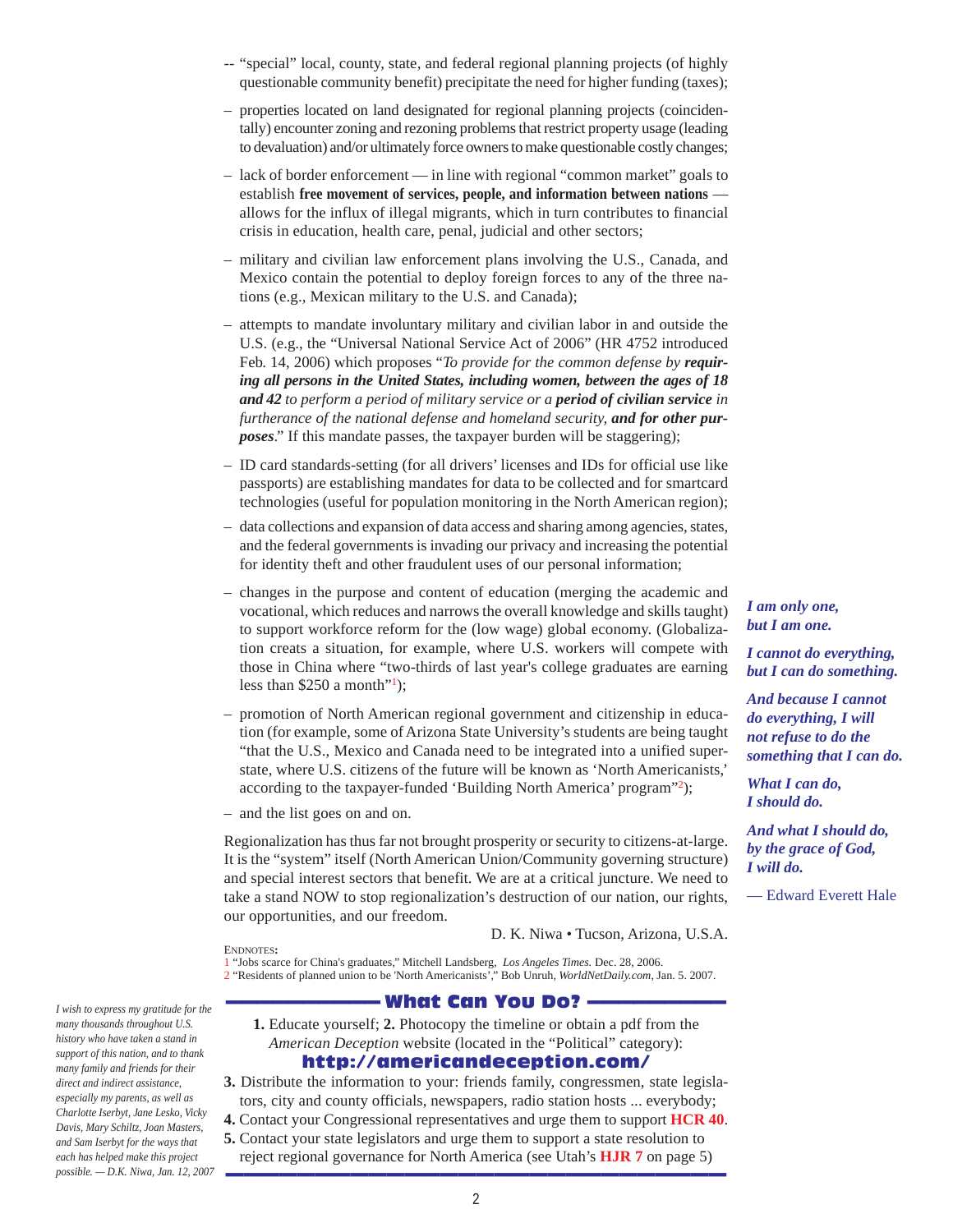## **110TH CONCRESS**

## **1ST SESSION H. CON. RES. 40**

Expressing the sense of Congress that the United States should not engage in the construction of a North American Free Trade Agreement (NAFTA) Superhighway System or enter into a North American Union with Mexico and Canada.

### ———————————————————— IN THE HOUSE OF REPRESENTATIVES

#### **January 22, 2007**

Mr. GOODE (for himself, Mr. WAMP, Mr. JONES of North Carolina, Mr. PAUL, Mr. STEARNS, Mr. DUNCAN, and Ms. FOXX) submitted the following concurrent resolution; which was referred to the Committee on Transportation and Infrastructure, and in addition to the Committee on Foreign Affairs, for a period to be subsequently determined by the Speaker, in each case for consideration of such provisions as fall within the jurisdiction of the committee concerned

### ——————————————————— **CONCURRENT RESOLUTION**

- Expressing the sense of Congress that the United States should not engage in the construction of a North American Free Trade Agreement (NAFTA) Superhighway System or enter into a North American Union with Mexico and Canada.
- Whereas the United States Departments of State, Commerce, and Homeland Security participated in the formation of the Security and Prosperity Partnership (SPP) on March 23, 2005, representing a tri-lateral agreement between the United States, Canada, and Mexico designed, among other things, to facilitate common regulatory schemes between these countries;
- Whereas reports issued by the SPP indicate that it has implemented regulatory changes among the three countries that circumvent United States trade, transportation, homeland security, and border security functions and that the SPP will continue to do so in the future;
- Whereas the actions taken by the SPP to coordinate border security by eliminating obstacles to migration between Mexico and the United States actually makes the United States-Mexico border less secure because Mexico is the primary source country of illegal immigrants into the United States;
- Whereas according to the Department of Commerce, United States trade deficits with Mexico and Canada have significantly increased since the implementation of the North American Free Trade Agreement (NAFTA);
- Whereas the economic and physical security of the United States is impaired by the potential loss of control of its borders attendant to the full operation of NAFTA and the SPP;
- Whereas the regulatory and border security changes implemented and proposed by the SPP violate and threaten United States sovereignty;
- Whereas a NAFTA Superhighway System from the west coast of Mexico through the United States and into Canada has been suggested as part of a North American Union to facilitate trade between the SPP countries;
- Whereas the State of Texas has already begun planning of the Trans-Texas Corridor, a major multi-modal transportation project beginning at the United States-Mexico border, which would serve as an initial section of a NAFTA Superhighway System;
- Whereas it could be particularly difficult for Americans to collect insurance from Mexican companies which employ Mexican drivers involved in accidents in the United States, which would likely increase the insurance rates for American drivers;
- Whereas future unrestricted foreign trucking into the United States can pose a safety hazard due to inadequate maintenance and inspection, and can act collaterally as a conduit for the entry into the United States of illegal drugs, illegal human smuggling, and terrorist activities; and
- Whereas a NAFTA Superhighway System would likely include funds from foreign consortiums and be controlled by foreign management, which threatens the sovereignty of the United States: Now, therefore, be it

*Resolved by the House of Representatives (the Senate concurring),* That--

(1) the United States should not engage in the construction of a North American Free Trade Agreement (NAFTA) Superhighway System;

(2) the United States should not allow the Security and Prosperity Partnership (SPP) to implement further regulations that would create a North American Union with Mexico and Canada; and

(3) the President of the United States should indicate strong opposition to these acts or any other proposals that threaten the sovereignty of the United States.

*Congressional Representatives and Senators who oppose a North American Union (regional governance) should sign up as a co-sponsor of HCR 40.*

(See page 18 for members of the 110th Congress.)

#### **Bill sponsor**:

Virgil H. Goode, Jr. [VA-5] **Co-sponsors**: *Representatives*: Duncan, John J., Jr. [TN-2] - 1/22/2007 Foxx, Virginia [NC-5] - 1/22/2007 Jones, Walter B., Jr. [NC-3] - 1/22/2007 Paul, Ron [TX-14] - 1/22/2007 Stearns, Cliff [FL-6] - 1/22/2007 Wamp, Zach [TN-3] - 1/22/2007

#### **ALL ACTIONS:**

——————————

**1/22/2007**: Referred to the Committee on Transportation and Infrastructure, and in addition to the Committee on Foreign Affairs, for a period to be subsequently determined by the Speaker, in each case for consideration of such provisions as fall within the jurisdiction of the committee concerned.

**1/22/2007**: Referred to House Transportation and Infrastructure

**1/22/2007**: Referred to House Foreign Affairs

The resolution details were acquired from **<http://thomas.loc.gov/>**  $-$  current as of  $1/24/07$ .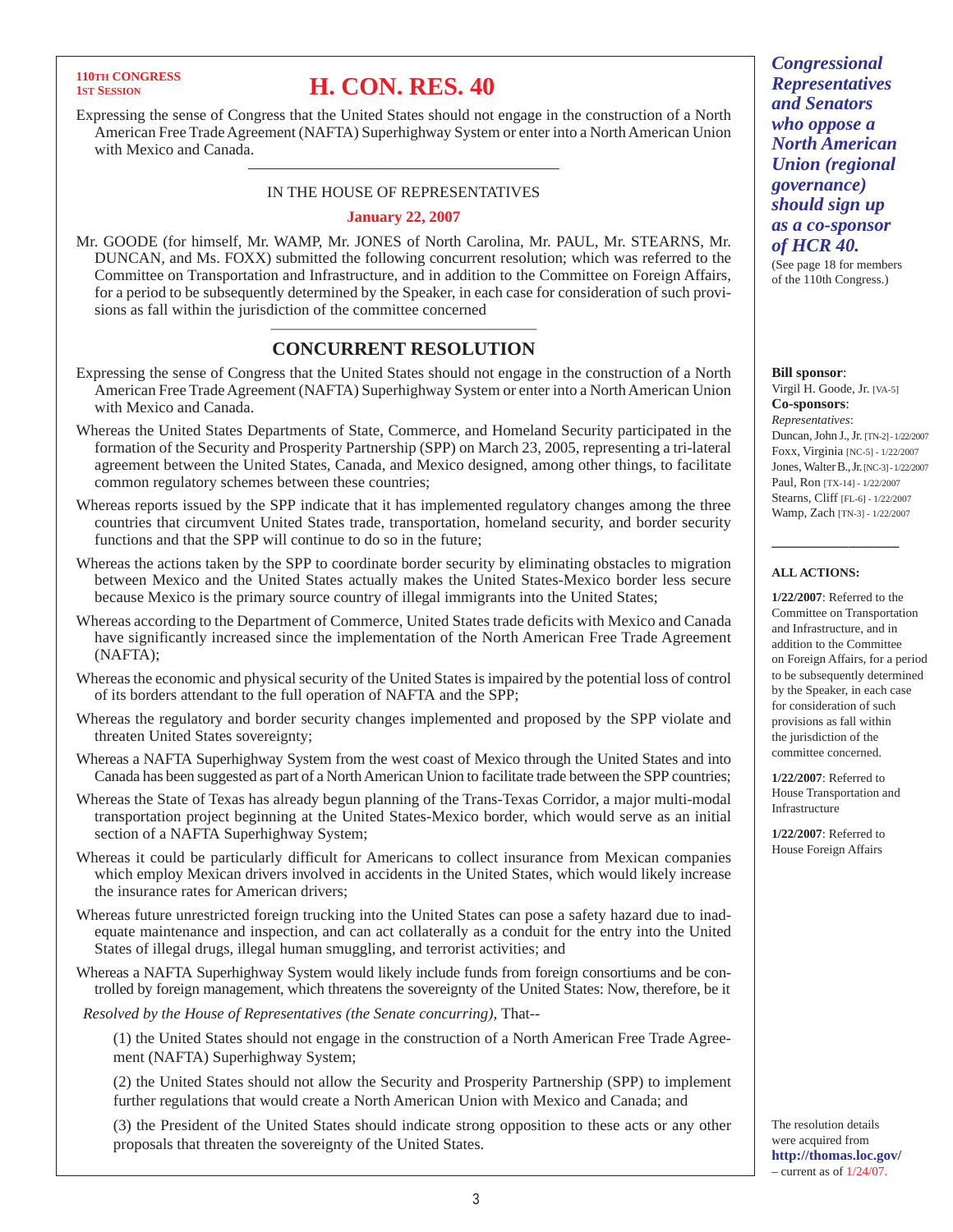*[Note: HCR 487 was introduced in the 109th Congress and is no longer active. HCR 40, introduced in the 110th Congress (see previous page), is the current resolution addressing the NAFTA Superhighway and North American Union issues.]*

**Bill sponsor**: Virgil H. Goode, Jr. [VA-5] **Co-sponsors**: *Representatives*: Cubin, Barbara [WY]-12/7/2006 Jones, Walter B., Jr. [NC-3] - 9/28/06 Paul, Ron [TX-14] - 9/28/06 Tancredo, Thomas G. [CO-6] - 9/28/06 Kingston, Jack [GA-1] -12/7/06 Wamp, Zach [TN-3] -12/7/06 109TH CONGRESS

## 2D SESSION **H. CON. RES. 487**

Expressing the sense of Congress that the United States should not engage in the construction of a North American Free Trade Agreement (NAFTA) Superhighway System or enter into a North American Union with Mexico and Canada.

### ———————————————————— IN THE HOUSE OF REPRESENTATIVES

September 28, 2006

Mr. GOODE (for himself, Mr. PAUL, Mr. JONES of North Carolina, and Mr. TANCREDO) submitted the following concurrent resolution; which was referred to the Committee on Transportation and Infrastructure, and in addition to the Committee on International Relations, for a period to be subsequently determined by the Speaker, in each case for consideration of such provisions as fall within the jurisdiction of the committee concerned

### ——————————————————— **CONCURRENT RESOLUTION**

- Expressing the sense of Congress that the United States should not engage in the construction of a North American Free Trade Agreement (NAFTA) Superhighway System or enter into a North American Union with Mexico and Canada.
- Whereas, according to the Department of Commerce, United States trade deficits with Mexico and Canada have significantly widened since the implementation of the North American Free Trade Agreement (NAFTA);
- Whereas the economic and physical security of the United States is impaired by the potential loss of control of its borders attendant to the full operation of NAFTA;
- Whereas a NAFTA Superhighway System from the west coast of Mexico through the United States and into Canada has been suggested as part of a North American Union;
- Whereas it would be particularly difficult for Americans to collect insurance from Mexican companies which employ Mexican drivers involved in accidents in the United States, which would increase the insurance rates for American drivers;
- Whereas future unrestricted foreign trucking into the United States can pose a safety hazard due to inadequate maintenance and inspection, and can act collaterally as a conduit for the entry into the United States of illegal drugs, illegal human smuggling, and terrorist activities; and
- Whereas a NAFTA Superhighway System would be funded by foreign consortiums and controlled by foreign management, which threatens the sovereignty of the United States: Now, therefore, be it

*Resolved by the House of Representatives (the Senate concurring),* That--

(1) the United States should not engage in the construction of a North American Free Trade Agreement (NAFTA) Superhighway System;

(2) the United States should not enter into a North American Union with Mexico and Canada; and

(3) the President should indicate strong opposition to these or any other proposals that threaten the sovereignty of the United States.

**Latest Major Action**: 9/28/2006 Referred to House committee. **Status**: Referred to the Committee on Transportation and Infrastructure, and in addition to the Committee on International Relations, for a period to be subsequently determined by the Speaker, in each case for consideration of such provisions as fall within the jurisdiction of the committee concerned.

The information about this resolution is current as of Jan. 12, 2007 — accessed from <http://thomas.loc.gov/>

*"Exactly where in the Constitution lurks any power for the General Government, or the States, or both together, somehow to 'merge' the United States, Canada, and Mexico into a single supernational entity? "*

*. . . "In sum, NO constitutional grounds for a North American Union exist. Indeed, the whole project is patently illegal."*

– Edwin Vieira, Jr., PH.D., J.D., "Will the North American Union be American Patriots' Last Stand?," Dec. 7, 2006, *NewsWithViews.com.* Find article at: <http://NewsWithViews.com>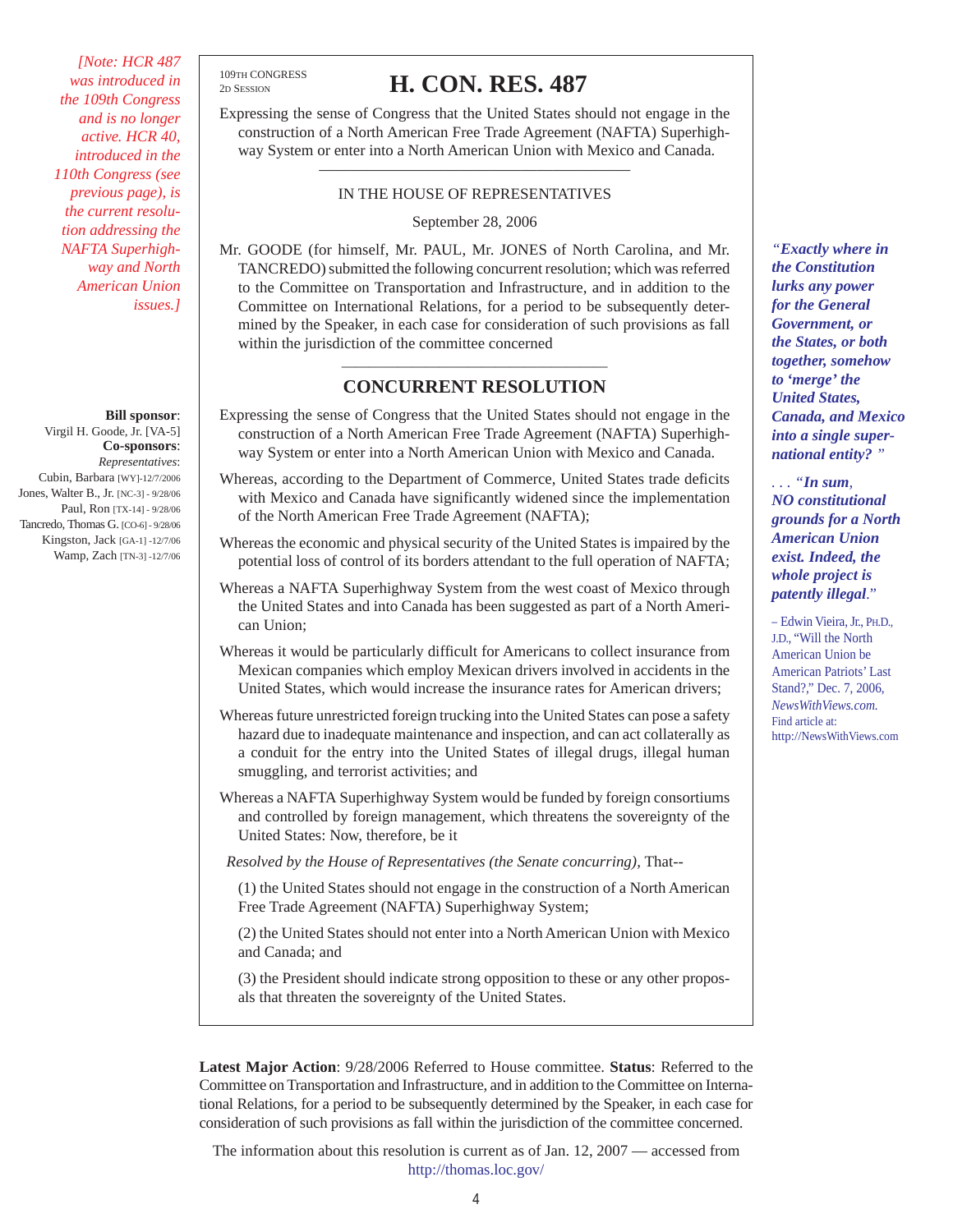#### **H.J.R. 7**

### **RESOLUTION URGING UNITED STATES WITHDRAWAL FROM SECURITY AND PROSPERITY PARTNERSHIP OF NORTH AMERICA**

#### **2007 GENERAL SESSION**

#### **STATE OF UTAH**

#### **Chief Sponsor: Stephen E. Sandstrom**

Senate Sponsor:

LONG TITLE

General Description:

 This resolution of the Legislature urges the United States to withdraw from the Security and Prosperity Partnership of North America and any other activity which seeks to create a North American Union.

Highlighted Provisions:

This resolution:

 . urges the United States to withdraw from the Security and Prosperity Partnership of North America and any other bilateral or multilateral activity which seeks to create a North American Union.

Special Clauses:

None

### *Be it resolved by the Legislature of the state of Utah:*

WHEREAS, President George W. Bush established the Security and Prosperity Partnership (SPP) of North America with the nations of Mexico and Canada on March 23, 2005;

WHEREAS, the gradual creation of such a North American Union from a merger of the United States, Mexico, and Canada would be a direct threat to the United States Constitution and the national independence of the United States and would imply an eventual end to national borders within North America;

WHEREAS, on March 31, 2006, a White House news release confirmed the continuing existence of the SPP and its "ongoing process of cooperation";

WHEREAS, Congressman Ron Paul has written that a key to the SPP plan is an extensive new North American Free Trade Agreement (NAFTA) superhighway: "[U]nder this new 'partnership,' a massive highway is being planned to stretch from Canada into Mexico, through the state of Texas.";

WHEREAS, this trilateral partnership to develop a North American Union has never been presented to Congress as an agreement or treaty, and has had virtually no congressional oversight; and

WHEREAS, state and local governments throughout the United States would be negatively impacted by the SPP and North American Union process, such as the "open borders" vision of the SPP, eminent domain takings of private property along the planned superhighways, and increased law enforcement problems along those same superhighways:

NOW, THEREFORE, BE IT RESOLVED that the Legislature of the state of Utah urges the United States Congress, and Utah's congressional delegation, to use all of their efforts, energies, and diligence to withdraw the United States from any further participation in the Security and Prosperity Partnership of North America.

BE IT FURTHER RESOLVED that the Legislature urges Congress to withdraw the United States from any other bilateral or multilateral activity, however named, which seeks to advance, authorize, fund, or in any way promote the creation of any structure to accomplish any form of North American Union as described in this resolution.

BE IT FURTHER RESOLVED that a copy of this resolution be sent to the Majority Leader of the United States Senate, the Speaker of the United States House of Representatives, and to the members of Utah's congressional delegation.

Legislative Review Note as of 1-10-07 9:55 AM, Office of Legislative Research and General Counsel. Utah State Legislature website: <http://www.le.state.ut.us/~2007/bills/hbillint/hjr007.htm>

 January 23, 2007 committee meeting minutes are available at: <http://www.le.state.ut.us/~2007/minutes/HGOC0123.htm>

On January 23, 2007, HJR 7 was approved by 10 out of 11 members of Utah's House Government Operations Standing Committee (one member was absent during the vote).

The bill was explained to the committee by Representative Stephen Sandstrom. Citizens giving testimony in support of the measure included: Spencer F. Hatch, Bliss W. Tew, Barbara Jean Whitley, Wally McCormick, Kathlyn Astle, Kay Garske, Becky Maddox, and Joe H. Ferguson.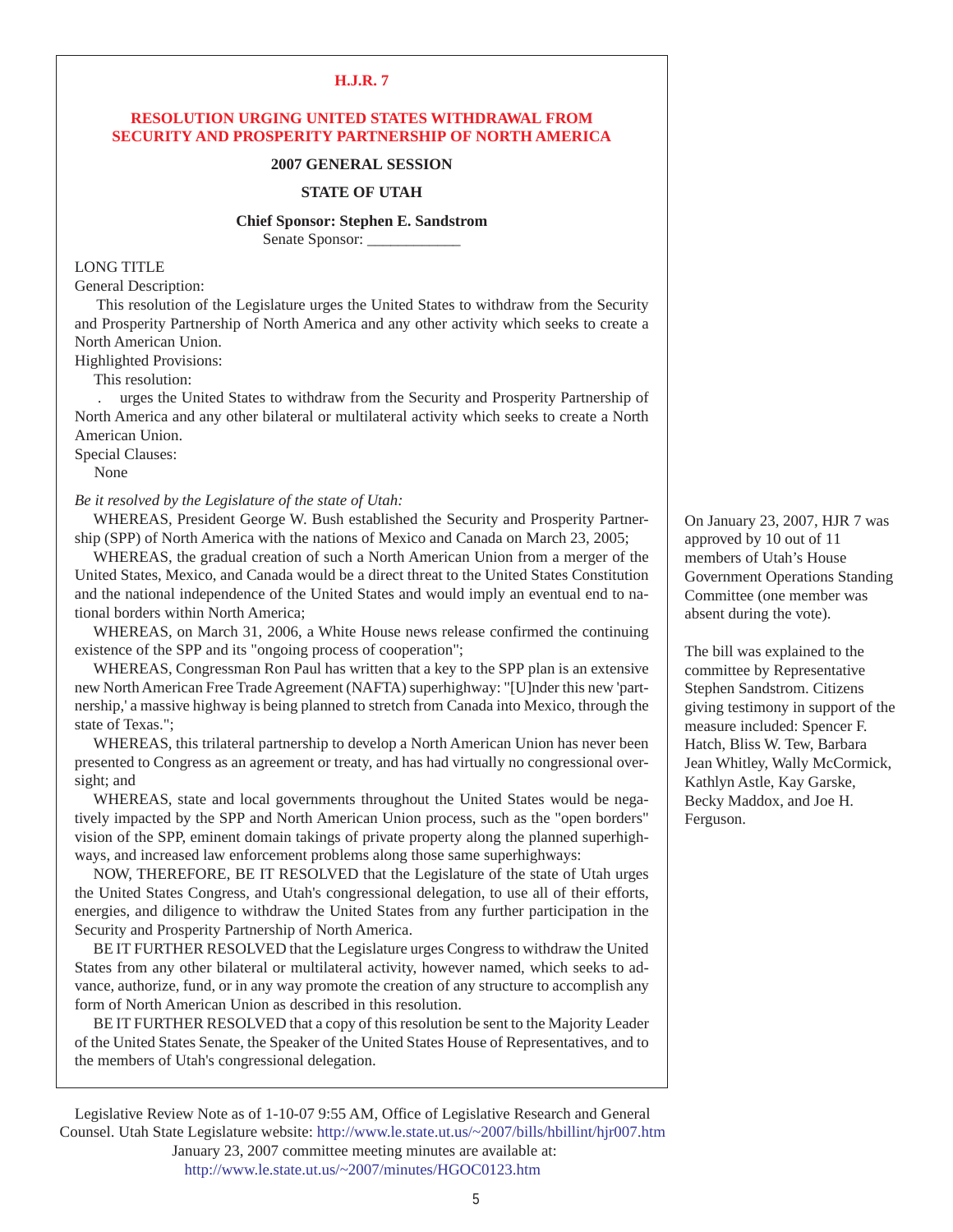## The Emerging North American Union (NAU)

TIMELINE

NOTE: For entries in this timeline that indicate further reading (ie, "See: . . .") please go to Vive le Canada's "**Timeline of the Progress Toward a North American Union"** located online at **<http://www.vivelecanada.ca>** to access links to more information. Entries that are not from Vive le Canada have endnotes.

#### **All bold text emphasis herein has been added.**

As you read through this timeline, keep the following in mind:

- ". .the international socialism plan calls for— (a) Reduction of all barriers to the flow of international trade.
- (b) Access to raw materials of all sorts for all nations.
- (c) Access to markets for all nations.
- (d) A world organization through which the nations can share freely in the supplies and the markets of the world."

— Sen. George Malone, Congressional Record – Senate, 1958, page 2560. (As quoted in the Pennsylvania Crier)

#### —1921—

**1921:** The **Council on Foreign Relations** is founded by Edward Mandell House, who had been the chief advisor of President Woodrow Wilson.

#### ——————1934——————

**1934:** U.S. Congress establishes "The Reciprocal Trade Agreements Act of 1934" (P.L. 73-316). The law gives "renewable authority to the President to negotiate reciprocal reductions of tariff barriers."1

#### -1948-

**Apr. 30, 1948:** The **Organization of American States** (OAS; aka. Organización de Los Estados Americanos) is created with the signing of the **Charter of the Organization of American States** by 21 nations: Argentina, Bolivia, Brazil, Chile, Colombia, Costa Rica, Cuba, Dominican Republic, Ecuador, El Salvador, Guatemala, Haiti, Honduras, Mexico, Nicaragua, Panama, Paraguay, Peru, United States, Uruguay, and Venezuela. Fourteen countries later join the OAS: Barbados, Trinidad, and Tobago (1967); Jamaica (1969); Grenada (1975); Suriname (1977); Dominica, Saint Lucia (1979); Antigua and Barbuda, Saint Vincent, and the Grenadines (1981); The Bahamas (1982); St. Kitts and Nevis (1984); Canada (1990); Belize, Guyana (1991). Cuba, while a member, has been banned from participation since 1962. <sup>2</sup> The OAS — which "succeeded the **Union of American Republics** and its secretariat, the **Pan American Union** which had been set up in 1910" 3 — **"promotes economic, military, and cultural cooperation among its members, which include almost all the independent states of the Western Hemisphere . .** . " <sup>4</sup>

## ——————1967——————

**April 12-14, 1967: Presidents of America** summit is held in **Punta del Este, Uruguay**. Attending U.S. President **Lyndon B. Johnson** declares firm support for the summit Declaration which states in



part: "The Presidents of the Latin American Republics resolve to create progressively, beginning in 1970, the **Latin American Common Market**, which shall be substantially in operation in a period of no more than fifteen years. The Latin American Common Market will be based on the complete development and progressive **convergence** of the Latin American Free Trade Association and of the Central American Common Market." **"**We will lay the physical foundations for Latin American **economic integration through multinational projects**.""Economic integration demands a major sustained effort to build a **land transportation network** and to improve transportation systems of all kinds so as to **open the way for the movement of both people and goods throughout the Continent**; to establish an adequate and efficient **telecommunications system**; to install **inter-connected power systems**; and to **develop jointly international river basins, frontier regions, and economic areas which include the territory of two or more countries**." <sup>5</sup>

Note: The Nov. 11, 1994 entry points out how the **Declaration of the Presidents of America** initiatives (see p. 21) are "in the process of blossoming into a **hemispheric free trade area."**



#### –1973–

**1973: David Rockefeller** asks **Zbigniew Brzezinski** and a few others, including from the Brookings Institution, **Council on Foreign Relations** and the **Ford Foundation**, to put together an organization of the top political, and business leaders from around the world. He calls this group the **Trilateral Commission** (TC). The first meeting of the group is held in Tokyo in October. See: Trilateral Commission FAQ

#### -1974–

**1974:** Richard Gardner, one of the members of the **Trilateral Commission**, publishes an article titled **"The Hard Road to World Order"** which appeared in Foreign Affairs magazine, published by the **Council on Foreign Relations (CFR)**. In the article he wrote: **"In short, the 'house of world order' would have to be built from the bottom up rather than from the top down. It will look like a great 'booming, buzzing confusion,' to use William James' famous description of reality, but an end run around national sovereignty, eroding it piece by piece, will accomplish much more than the old-fashioned frontal assault."** Gardner advocated treaties and trade agreements as a means of creating a new economic world order. See: The Hard Road to World Order

#### ——————1975——————

**Jan. 3, 1975:** "**The Trade Act of 1974**" is approved (P.L. 93-618). The law gives the U.S. President "authority to include negotiations of nontariff trade barriers, but required more extensive reporting and consultations between Congress and the President during trade negotiations. This act also had a provision requiring approval by Congress under a new mechanism for expediting the consideration of trade agreements, which came to be known as **fast-track**." 6

#### -1979-

**Nov. 13, 1979:** While officially declaring his can-

didacy for U.S. President, **Ronald Reagan** proposes a **"North American Agreement"** which will produce "a North American continent in which the goods and people of the three countries will cross boundaries more freely."





**Jan. 1981:** U.S. President Ronald Reagan proposes a North American common market.



**Aug. 14, 1983:** U.S. President Ronald Reagan and Mexican President Miguel de la Madrid sign the **La Paz Agreement** (effective Feb. 16, 1984) to establish "a framework for cooperation on environmental problems." The agreement defines the US-Mexico border region as "the area situated 100 kilometers [62.5 miles] on either side of the inland and maritime boundaries between the Parties." 7, 8, 9 Researcher and analyst Vicky Davis explains that **the agreement established a "fiefdom headed by unelected government employees—giving them virtually unlimited power to expand their areas of responsibilities with the power to recruit an army of non-governmental organizations (NGO) to lobby for them**. Essentially the areas included in the La Paz fiefdom were commandeered from the states through which it runs." <sup>10</sup>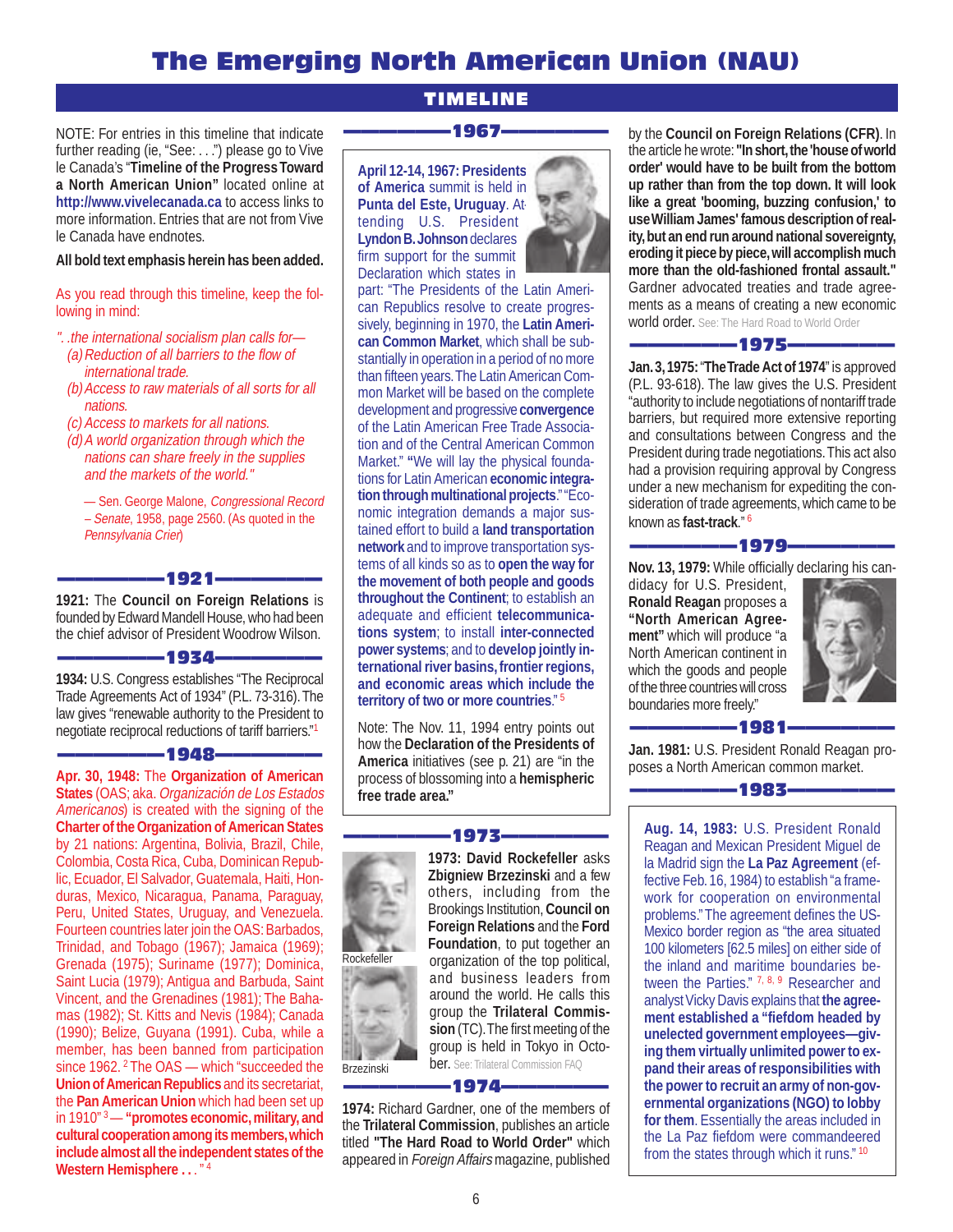——————1987——————

**Sept. 4, 1984:** Conservative Brian Mulroney is elected Prime Minister of Canada after opposing free trade during the campaign.

-1984–

**Sept. 25, 1984:** Canadian Prime Minister **Brian Mulroney** meets President Reagan in Washington and promises closer relations with the US.

**Oct. 9, 1984:** The US Congress adopts the Trade and Tariff Act, an omnibus trade act that notably extends the powers of the president to concede trade benefits and enter into bilateral free trade agreements. The Act would be passed on October 30, 1984.

——————1985——————

**1985:** A Canadian Royal Commission on the economy chaired by former Liberal Minister of Finance **Donald S. Macdonald** issues a report to the Government of Canada recommending free trade with the United States.

**St. Patrick's Day, 1985:** Prime Minister Brian Mulroney and President Ronald Reagan sing "When Irish Eyes Are Smiling" together to cap off the "**Shamrock Summit**", a 24-hour meeting in Quebec City that opened the door to future free trade talks between the countries. Commentator Eric Kierans observed that "The general impression you get, is that our prime minister invited his boss home for dinner." Canadian historian Jack Granatstein said that this "public display of sucking up to Reagan may have been the single most demeaning moment in the entire political history of Canada's relations with the United States."

**Sept. 26, 1985:** Canadian Prime Minister Brian Mulroney announces that Canada will try to reach a free trade agreement with the US.

**Dec. 10, 1985:** U.S. President Reagan officially informs Congress about his intention to negotiate a free trade agreement with Canada under the authority of trade promotion. Referred to as fast track, trade promotion authority is an accelerated legislative procedure which obliges the House of Representatives and the Senate to decide within 90 days whether or not to establish a trade unit. No amendments are permitted.

#### -1986-

**May 1986:** Canadian and American negotiators begin to work out a free trade deal. The Canadian team is led by former deputy Minister of Finance **Simon Reisman** and the American side by **Peter O. Murphy**, the former deputy United States trade representative in Geneva.



**Oct. 3, 1987:** The 20 chapter **Canada-United States Free Trade Agreement** (**CUSFTA** or **FTA**) is finalized. U.S. trade representative Clayton Yeutter offers this observation: "We've signed a stunning new trade pact with Canada. The Canadians don't understand what they've signed. In twenty years, they will be sucked into the U.S. economy."

**Nov. 6, 1987:** Signing of a framework agreement between the US and Mexico.

#### ——————1988——————

**Jan. 2, 1988:** Prime Minister Mulroney and President Reagan officially sign the FTA.

**Jan. 9, 1988:** The Economist says that around the year 2018, people should "pencil in the phoenix . . . and welcome it when it comes . . . There would be no such thing . . . as a national monetary policy . . . The world phoenix [international monetary unit or coin] supply would be fixed by a new central bank, descended perhaps from the IMF. The world inflation rate—and hence, within narrow margins, each national inflation rate would be in it's charge. . . . This means a big loss of economic sovereignty." <sup>11</sup>

#### ——————1989——————

**Jan. 1, 1989:** The Canada US Free Trade Agreement (CUSFTA or FTA) goes into effect.

#### ——————1990——————

**Jun. 10, 1990:** Presidents Bush (U.S.) and Salinas (Mexico) announce that they will begin discussions aimed at liberalizing trade between their countries.

**Aug. 21, 1990:** Mexican President Salinas officially proposes to the US president the negotiation of a free trade agreement between Mexico and the US.

#### –1991—

**Feb. 5, 1991:** Negotiations between the US and Mexico aimed at liberalizing trade between the two countries officially become trilateral at the request of the Canadian government under Brian Mulroney.

**Apr. 7 to 10, 1991:** Cooperation agreements are signed between Mexico and Canada covering taxation, cultural production and exports.

**May 24, 1991:** The American Senate endorses the extension of fast track authority in order to facilitate the negotiation of free trade with Mexico.

**June 12, 1991:** Start of trade negotiations between Canada, the US and Mexico.

——————1992——————

**Feb. 1992:** U.S. and Mexican environmental authorities release the **Integrated Environmental Plan for the Mexican-U.S. Border Area (IBEP)** —an effort linked to the 1983 La Paz Agreement.<sup>12</sup>

**Apr. 4, 1992** Signing in Mexico by Canada and Mexico of a protocol agreement on cooperation projects regarding labour.

**Apr. 30, 1992:** U.S. President **George H. W. Bush** signs **Executive Order 12803 — "Infrastructure Privatization**." The Order encourages privatization



(e.g., selling or long-term leasing) of state and local government "infrastructure assets" that are " financed in whole or in part by the Federal Government and needed for the functioning of the economy. Examples of such assets include, but are not limited to: roads, tunnels, bridges, electricity supply facilities, mass transit, rail transportation, airports, ports. waterways, water supply facilities, recycling and wastewater treatment facilities, solid waste disposal facilities, housing, schools, prisons, and hospitals." <sup>13</sup>

**Aug. 12, 1992:** "President Bush announced the completion of negotiations for a comprehensive North American Free Trade Agreement between Mexico, Canada and the United States. At that time, the Administration issued various documents, including a negotiated summary of the Agreement." <sup>14</sup>

Sept. 18, 1992: "President Bush officially notified the Speaker of the House and the President of the Senate, in accordance with the 90-day notice requirement under section 1103(a)(1) of the 1988 Act, of his intent to enter into a NAFTA with the Governments of Mexico and Canada. The notice was accompanied by the reports of 38 private sector advisory committees on the draft Agreement as required by section 135 of the Trade Act of 1974. The President committed to work closely with the Congress to develop appropriate implementing legislation. The Administration also issued a report at that time on the benefits of the NAFTA and actions taken to fulfill the commitments made by the President on May 1, 1991 on worker adjustment, labor rights, and environmental protection."<sup>15</sup>

**Oct. 7, 1992:** "President Bush, President Salinas, and Prime Minister Mulroney met in San Antonio, Texas, to discuss plans for implementing the NAFTA and affirmed their shared commitment to adopt the agreement in 1993, to take effect on January 1, 1994. The three trade ministers who negotiated the agreement--U.S. Trade Representative Carla Hills, Secretary Jaime Serra, and Minister Michael Wilson--initialed the NAFTA draft legal text."<sup>16</sup>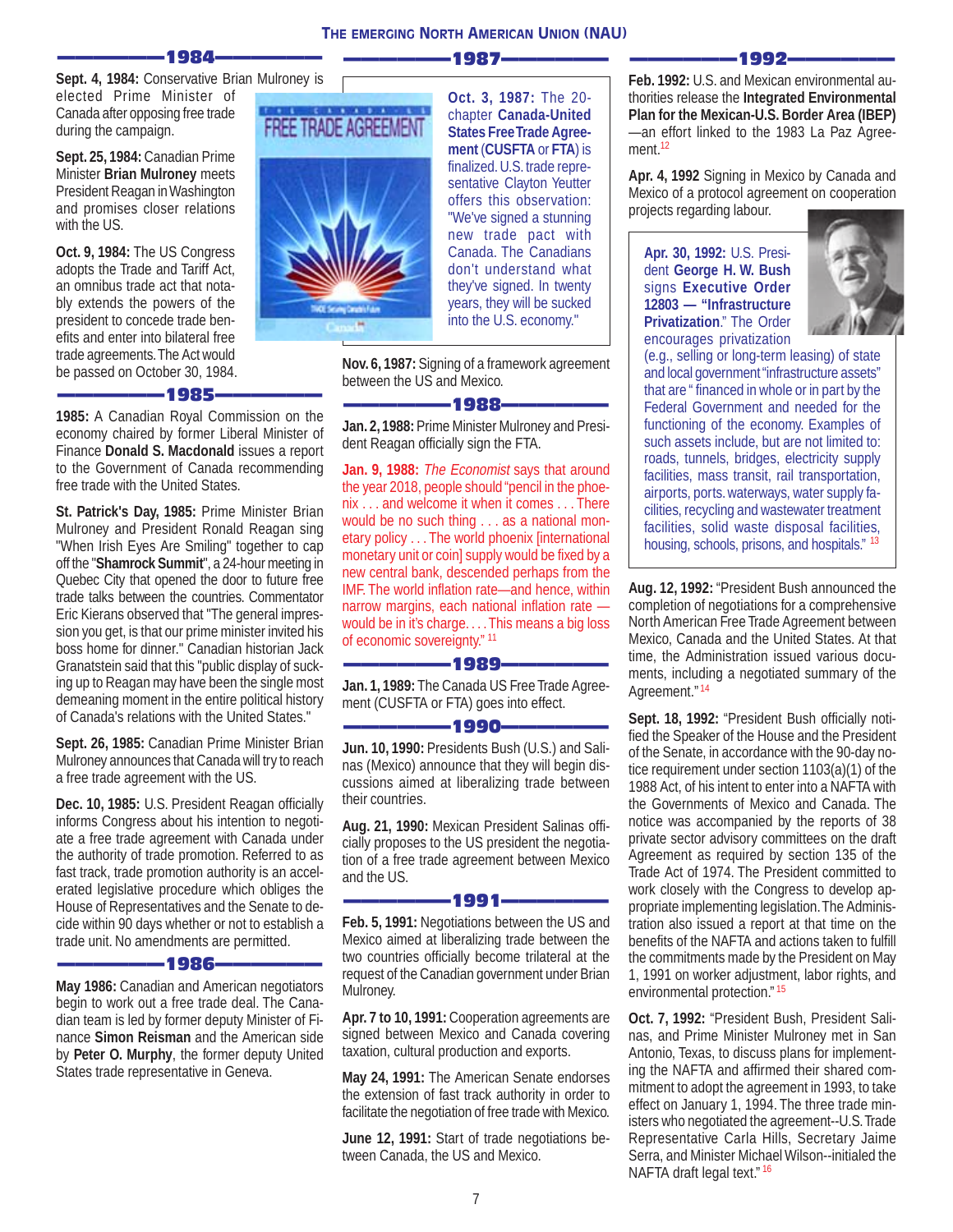**Oct. 7, 1992:** "President Bush, President Salinas, and Prime Minister Mulroney met in San Antonio, Texas, to discuss plans for implementing the NAFTA and affirmed their shared commitment to adopt the agreement in 1993, to take effect on January 1, 1994. The three trade ministers who negotiated the agreement—U.S. Trade Representative **Carla Hills**, Secretary **Jaime Serra**, and Minister **Michael Wilson**—initialed the NAFTA draft legal text."<sup>17</sup>

**Dec. 17, 1992:** "...President **Bush**, President **Salinas**, and Prime Minister **Mulroney** signed the NAFTA in their respective capitals. On that day, President-elect **Clinton** reaffirmed his support for the NAFTA but reiterated his campaign pledge that three supplemental agreements would be required before proceeding with the implementing legislation. These three supplemental agreements would cover the environment, workers, and special safeguards for unexpected surges in imports. ... The supplemental agreements were signed at Mexico City, Washington, and Ottawa on September 8, 9, 12 and 14, 1993."<sup>18</sup>

#### –1993–

**1993:** The Liberal Party under **Jean Chretien** promises to renegotiate NAFTA in its campaign platform, titled "Creating Opportunity: the Liberal Plan for Canada" and also known as The Red Book.

**Aug. 13, 1993**: "U.S. Trade Representative Michael Kantor announced agreement by the three governments on supplemental agreements to the NAFTA on labor cooperation, on environmental cooperation, and on import surges. He also announced a basic agreement on a new institutional structure for funding environmental infrastructure projects in the U.S.-Mexican border region."<sup>19</sup>

**Sept. 14, 1993: "**NAFTA side agreements were signed in a White House ceremony"<sup>20</sup>

**Nov. 1993:** The **North American Development Bank** (NADB) and its sister institution, the **Border Environment Cooperation Commission** (BECC), are created under the auspices of the North American Free Trade Agreement (NAFTA) to address environmental issues in the U.S.- Mexico border region. The two institutions initiate operations under the November 1993 Agreement Between the Government of the United States of America and the Government of the United Mexican States Concerning the Establishment of a Border Environment Cooperation Commission and a North American Development Bank (the "Charter"). See: About Us (The North American Development Bank)

**Nov. 4, 1993:** U.S. President **Clinton** "submitted to the Congress H.R. 3450, a bill to implement the North American Free Trade Agreement. H.R. 3450 would approve only the basic agreement and the accompanying Statement of Administrative Action. The supplemental agreements on the

#### environment and on labor, together with side letters having to do with sugar and other agricultural products, are not approved by the legislation. . . . Under the provisions of the bill, the President is authorized to enter the NAFTA into force with respect to Canada or Mexico, as long as specific conditions are met, on or after January 1, 1994. The provisions of NAFTA would take effect over a 15 year period, during which tariffs and other barriers would be reduced or eliminated." <sup>21</sup>

**THE EMERGING NORTH AMERICAN UNION (NAU)**

**Dec. 1993:** Newly elected Canadian Prime Minister **Jean Chretien** signs NAFTA without changes, breaking his promise to renegotiate NAFTA.

**Dec. 8, 1993:** U.S. President **William "Bill" J. Clinton** signs the North American Free Trade Agreement (NAFTA) which became Public Law 103-182. A June 14, 2004



Memorandum of Understanding (MOU) signed in by the Governors of Arizona (U.S.) and Sonora (Mexico) says NAFTA "created a **preferential trade relationship between Canada, Mexico and the United States**. A key component for successful **NAFTA** implementation is a **seamless and efficient transportation network linking federally defined high priority corridors, international gateways and economic hubs.** This transportation system must



provide for the high capacity, efficient and safe **movement of services, people and information between the three nations**." <sup>22</sup>

——————1994——————

**Jan. 1, 1994:** NAFTA and the two agreements on labour and the environment go into effect, replacing CUSFTA.

**Nov. 11, 1994:** At Baylor University, Ambassador **Abelardo Valdez** says in his speech titled "Free Trade for the Americas: The Next Steps'": "...the small seed planted at Punta del Este [during the summit of the Presidents of the Americas] is in the process of blossoming into a **hemispheric free trade area**, and, I predict, into a future **Common Market of the Americas**. The North American Free Trade Agreement (`NAFTA') has set the stage for achieving free trade throughout the Americas and strengthening the economic and political relations between the United States, Canada, Latin America and the Caribbean." (U.S. Congressional Record, Nov. 29, 1994 entry, Page: E2304)

**Nov. 16, 1994:** Canada and Mexico sign a cooperation agreement regarding the peaceful use of nuclear energy.

**Dec. 9-11, 1994:** The first **Summit of the Americas** is held in Miami, Florida. The three signatories of NAFTA officially invite Chile to become a contractual party of the agreement. The **Free Trade Area of the Americas** or **FTAA** is initiated. According to the official FTAA website, "the Heads of State and Government of the 34 democracies in the region agreed to construct a Free Trade Area of the Americas, or FTAA, in which barriers to trade and investment will be progressively eliminated. They agreed to complete negotiations towards this agreement by the year 2005 and to achieve substantial progress toward building the FTAA by 2000." See: FTAA ; also see Summit of the Americas Information Network <sup>23</sup>

**Dec. 22, 1994:** Mexican monetary authorities decide to let the Peso float. The US and Canada open a US\$6 billion line of credit for Mexico.



**Jan. 3, 1995:** Mexican president **Ernesto Zedillo** presents an emergency plan.

**Jan. 1995:** President Clinton announces an aid plan for Mexico.

**Feb. 9, 1995:** Mickey Kantor, the US Foreign Trade representative, announces Washington's intention to include the provisions of NAFTA regarding labor and the environment in negotiations with Chile.

**Feb. 21, 1995:** Signing in Washington of an agreement regarding the financial assistance given to Mexico. Mexico in turn promises to pay Mexican oil export revenue as a guarantee into an account at the **Federal Reserve** in New York.

**Feb. 28, 1995:** Mexico announces the increase of its customs duties on a number of imports from countries with which it does not have a free trade agreement.

**Mar. 9, 1995:** President **Zedillo** presents austerity measures. The plan envisages a **50% increase in value added taxes, a 10% reduction of government expenditure, a 35% increase in gas prices, a 20% increase in electricity prices and a 100% increase in transportation prices.** The minimum wage is increased by 10%. The private sector can benefit from government assistance. The inter-bank rate that is reduced to 74% will be increased to 109% on March 15.

**Mar. 29, 1995:** Statistical data on US foreign trade confirms the sharp increase in Mexican exports to the US.

**Apr. 10, 1995:** The US dollar reaches its lowest level in history on the international market. It depreciated by 50% relative to the Japanese yen in only four years.

**June 7, 1995:** First meeting of the ministers of Foreign Trade of Canada (Roy MacLaren), the US (Mickey Kantor), Mexico (Herminio Blanco) and Chile (Eduardo Aninat) to start negotiations.

**Dec. 29, 1995:** Chile and Canada commit to negotiate a bilateral free trade agreement.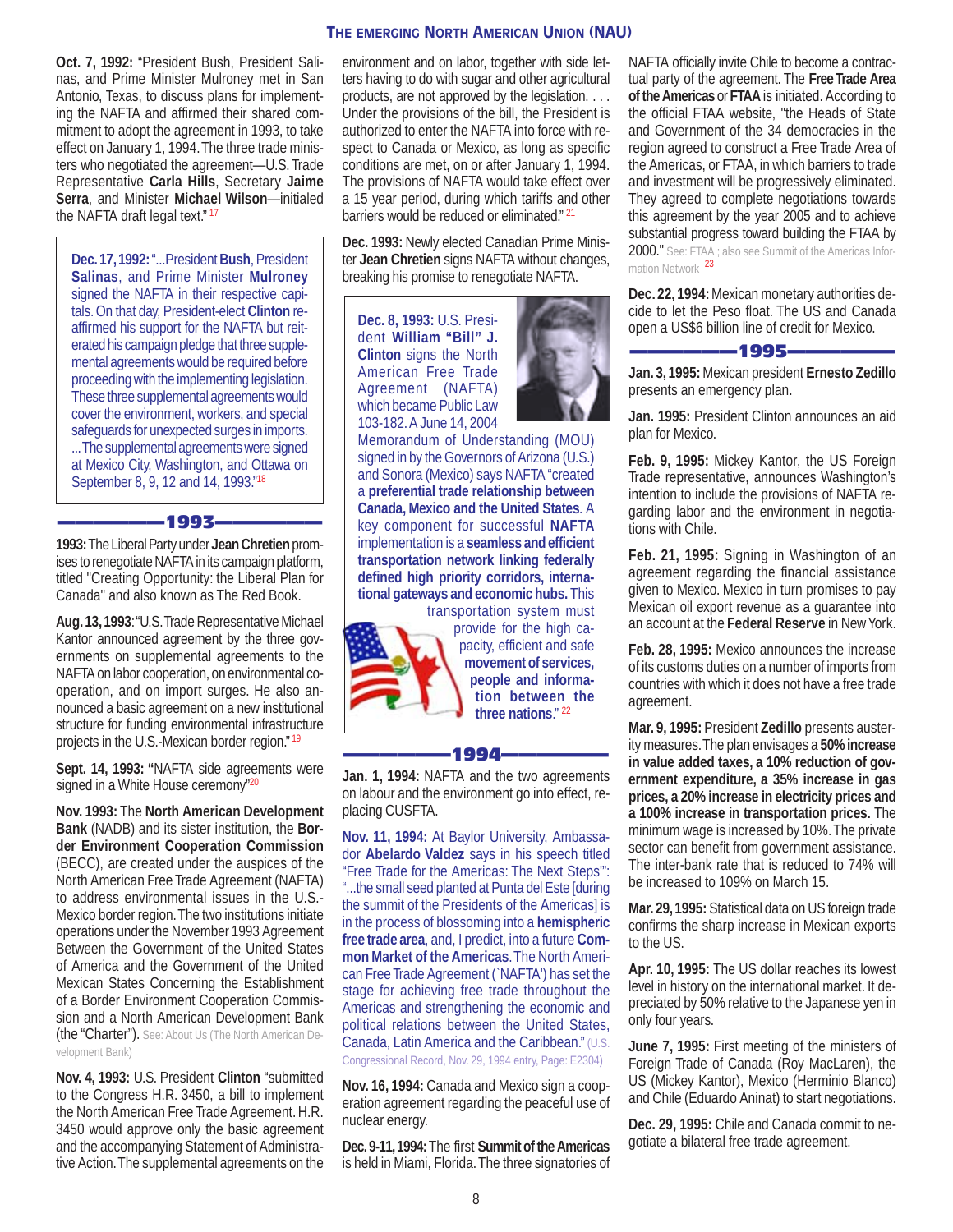

——————1996—————— **June 3, 1996:** Chile and Canada start negotiating the reciprocal opening of markets in Santiago.

**Nov. 18, 1996:** Signing in Ottawa of the Canada-Chile free trade agreement by Jean Chrétien, Prime Minister of Canada and Eduardo Frei, President of Chile. The agreement frees 80% of trade between the two countries. It is the first free trade agreement signed between Chile and a member of the G7.

**U.S.-MEXICO BORDER XXI FRONTERA XXI** ы



**Oct. 1996:** The final **US-Mexico Border XXI Program Framework Document** is published. "Border XXI is the binational framework for **La Paz Agreement** implementation. The U.S. EPA and Mexican Ministry of Environment, Natural Resources and Fisheries (SEMARNAP) are the lead agencies in charge of the program. Border XXI is organized into nine binational workgroups that address the following issues: **water, air, natural resources, pollution prevention, hazardous and solid waste, cooperative enforcement, environmental health, environmental information resources,** and **contingency planning and emergency response**. Each work group is comprised of two Federal co-chairs 1, one from Mexico and the other from the U.S. The workgroups have the active participation of state and local government officials, NGO's, industry, academia and other interested individuals from both the U.S. and Mexico. These workgroups are the forum through which the two countries meet to develop cooperatively five-year objectives and annual work plans and to discuss progress and issues associated with the implementation of projects to address environmental issues along the border." <sup>24</sup>

#### ——————1997——————

**July 4, 1997:** The Canada-Chile free trade agreement comes into effect.

**1997:** The US presidency proposes applying NAFTA parity to Caribbean countries.

#### ——————1998——————

**Apr. 17, 1998:** Signing in Santiago, Chile of the free trade agreement between Chile and Mexico by President **Ernesto Zedillo Ponce de León** of Mexico, and President **Eduardo Frei** of Chile.

#### ——————1999——————

**Jan. 1999:** A **Memorandum of Understanding (MOU)** is signed by the governors of five states — **Jane Dee Hull** (Arizona), **Dirk Kempthorne** (Idaho), **Marc Racicot** (Montana), **Kenny C. Guinn** (Nevada) and Michael O. Leavitt (Utah) — "to formalize their commitment to develop and operate the **international trade corridor** known as **CANAMEX** and created the five-state CANAMEX Corridor Coalition [CCC] . . . to facilitate defined objectives. ..." <sup>25</sup> "In addition to being

a transportation and trade corridor, CANAMEX is also an alliance between U.S. and Mexican states, Canadian provinces, and businesses to work together to create a regional business environment. . ." 26 The **1995 National Highway System (NHS) Designation Act specified the** CANAMEX Corridor route located in the U.S. to run from Nogales, Arizona, through Las Vegas, Nevada, to Salt Lake City, Utah, to Idaho Falls, Idaho, to Montana, to the Canadian Border.

**Aug. 1, 1999:** The **Chile-Mexico free trade agreement** comes into effect.

**Sept., 1999:** The Canadian right-wing think tank the Fraser Institute publishes a paper by **Herbert G. Grubel** titled "**The Case for the Amero: The Economics and Politics of a North American Monetary Union**." In the paper Grubel argues that a common currency is not inevitable but it is desirable. See: The Case for the Amero

#### ——————2000——————

**July 2, 2000: Vicente Fox Quesada** of the National Action Party (PAN), is elected president of Mexico, thus ending the reign of the Revolutionary Institutional Party (RIP) that had held power for 71 years. Mr. Fox is sworn in on 1 December 2000.

**July 4, 2000:** Mexican president **Vicente Fox** proposes a 20 to 30 year timeline for the creation of a common North American market. President Fox's "**20/20 vision**" as it is commonly called, includes the following: a customs union, a common external tariff, greater coordination of policies, common monetary policies, free flow of labor, and fiscal transfers for the development of poor Mexican regions. With the model of the European Fund in mind, President Fox suggests that US\$10 to 30 billion be invested in NAFTA to support underdeveloped regions. The fund could be administered by an international financial institution such as the **Inter-American Development Bank**.

**Nov. 27, 2000:** Trade negotiations resume between the US and Chile for Chile's possible entry into NAFTA.

#### ——————2001——————

**2001: Robert Pastor**'s 2001 book **Toward a North American Community** is published. The book calls for the creation of a North American Union (NAU).

**Apr. 2001:** Canadian Prime Minister **Jean Chretien** and

US President **George W. Bush** sign the Declaration of Quebec City at the third Summit of the Americas: "This is a 'commitment to hemispheric integration." See: Declaration of Quebec City



COMMUNITY

**Aug. 30, 2001:** The **Institute for International Economics** issues a press release advocating the United States and Mexico use Mexican President Vicente Fox's September 4-7 visit to develop a North American Community as advocated by Robert Pastor in his book "**Toward a North American Community**." The release says the U.S. and Mexico "should invite Canada to join them in a creating a community that could: **integrate the infrastructure and transportation** networks of North America; **create a development fund** to reduce income disparities across the countries; establish a **North American Commission** to prepare for the three leaders at their next Summit an agenda and options for promoting **continental integration**; move toward a **Customs Union** in five years with a **Permanent North American Court on Trade and Investment**; forge a more humane immigration policy that includes '**North American passports**;' for frequent travelers, immigration preferences, and a larger temporary program with safeguards; train North American customs and immigration officers to reduce duplication; and eventually **adopt a common currency**."

**Sept. 2001:** "The **Partnership for Prosperity** (**P4P**) was launched . . . as a public-private alliance of Mexican and U.S. governmental and business leaders to promote economic development in Mexico, especially in areas with high migration rates. By the end of 2004, following various meetings, Secretary of State Powell noted that P4P programs had lowered fees for transferring funds from the United States to Mexico, brought together more than 1,400 business and government leaders, and developed innovative methods to finance infrastructure projects." <sup>27</sup>

**Sept. 11, 2001:** A series of coordinated suicide terrorist attacks upon the United States, predominantly targeting civilians, are carried out on Tuesday, September 11, 2001. Two planes (United Airlines Flight 175 and American Airlines Flight 11) crashed into the World Trade Center in New York City, one plane into each tower (One and Two). Both towers collapsed within two hours. The pilot of the third team crashed a plane into the Pentagon in Arlington County, Virginia. Passengers and members of the flight crew on the fourth aircraft attempted to retake control of their plane from the hijackers; that plane crashed into a field near the town of Shanksville in rural Somerset County, Pennsylvania. Excluding the 19 hijackers, a confirmed 2,973 people died and another 24 remain listed as missing as a result of these attacks. In response, the Bush administration launches the "war on terror" and becomes very concerned with security.

**Sept. 11, 2001:** In Lima, Peru, the **Inter-American Democratic Charter** is signed by 34 foreign ministers of the **Organization of American States (OAS)** at a Special Session of the General Assembly. The Assembly involved representatives from North, South, and Central America, the Caribbean, and Canada, This historic agreement was overshadowed by the 9/11 attack on the World Trade Center, but at the same time aided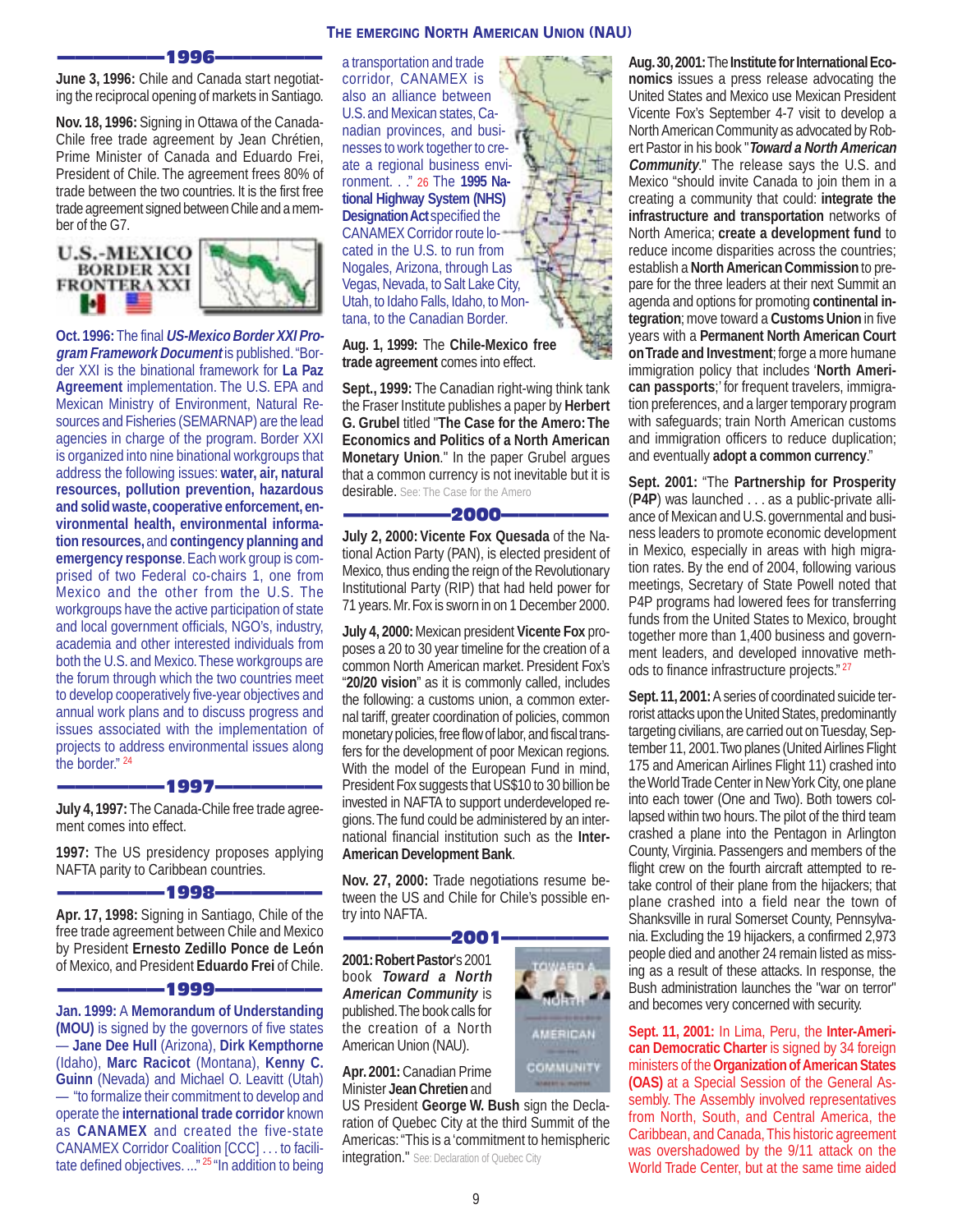by the event. In a policy paper titled "A Magna Carta for the Americas" (2002), John W. Graham wrote: "The OAS foreign ministers met scarcely an hour after the terrorist attacks. As they gathered in Lima the previous evening, there was apprehension that one or more of them might introduce wording that would blunt some of the Charter's teeth. By the time the meeting was underway, it was clear that the terrorist attacks had removed that concern. Instead of departing immediately for the airport, **Secretary of State Colin Powell** delayed his return flight to Washington for several hours in the hope that he could leave with a strong and unanimously approved

Charter. In a dramatic but subdued intervention, he invited his colleagues to accept the fairly robust draft that had been referred to this Special Assembly of the Organization by the OAS Permanent Council. While giant TV screens outside the hotel replayed the tumbling towers, the Charter was adopted by acclamation and Powell left for the airport. He had rightly judged the impact that his decision to remain even briefly at the meeting would have on the other foreign ministers. **On the first day of the terrorist crisis, Powell had given priority to multilateralism**." <sup>28</sup>

**Dec. 2001:** New U.S. Ambassador to Canada Paul Cellucci publicly advocates "NAFTA-plus". See: The Emergence of a North American Community?

**Dec. 2001:** U.S. Governor Tom Ridge and Canadian Deputy Prime Minister John Manley sign the **Smart Border Declaration** and Associated 30- Point Action Plan to Enhance the Security of Our Shared Border While Facilitating the Legitimate Flow of People and Goods. The Action Plan has four pillars: the secure **flow of people**, the secure **flow of goods**, secure **infrastructure**, and **information**. It includes shared customs data, a safe third-country agreement, harmonized commercial processing, etc.

#### ——————2002——————

**Feb. 7, 2002: Robert Pastor** gives invited testimony before the Standing Committee on Foreign Affairs and International Trade, House of Commons, Government of Canada, Ottawa. See: Invited Testimony of Dr. Robert A. Pastor



**March 2002:** The **Border Partnership** ("**Smart Border**") **Agreement** is announced. The agreement enhances "border security by utilizing technology to strengthen infrastructure while facilitating the transit of people and goods across the border."<sup>29</sup>

**Apr. 2002:** The Canadian right-wing think tank the C.D. Howe Institute publishes the first paper in the "Border Papers" series, which they have described as "a project on Canada's choices regarding **North American integration**." The Border Papers were published with the financial

## **THE EMERGING NORTH AMERICAN UNION (NAU)**

backing of the Donner Canadian Foundation. Generally the border papers advocate **deep integration** between Canada and the U.S., and the first border paper "Shaping the Future of the North American Economic Space: A Framework for Action" by **Wendy Dobson** popularized the term "**the Big Idea**" as one euphemism for deep integration. To read the border papers, you can visit the C.D. Howe Institute website at www.cdhowe.org. Use the publication search form (1996 to current, PDF) and choose "border papers" from the "Serie contains" drop down menu.

**June 11, 2002: "Toward a North American Community?**" conference is held. Sponsored by



the **Woodrow Wilson International Center for Scholars**, the conference was organized by the Latin American Program's Mexico Institute, the Canada Institute, and the Project on America and the Global Economy (PAGE). According to the conference report, the gathering was "designed to generate dialogue in Washington about the future of **North American inte-**

**gration**. In the early 1990s, the passage of the North American Free Trade Agreement (NAFTA) prompted debate about **economic and social integration in North America**. Today, the future of the North American relationship continues to be discussed; Mexican President Vicente Fox's recent push for a **'NAFTA plus' agreement** has intensified debates about integration." The conference report Toward a North American Community? was produced by the Woodrow Wilson Center with a grant from the **Ford Foundation**. 30

**Aug. 6, 2002:** U.S. President **George W. Bush** signs H.R. 3009, known as the **Trade Act of 2002** (P.L. 107-210). The Act "grants the President of the United States the authority to negotiate trade deals with other countries and only gives Congress the approval to vote up or down on the agreement, but not to amend it. This authority is sometimes called fast track authority, since it is thought to streamline approval of trade agreements." <sup>31</sup> Trade promotion authority expires in July 2007 unless extended by the U.S. Congress.

**Sept. 9, 2002:** President Bush and Prime Minister Chrétien meet to discuss progress on the **Smart Border Action Plan and ask that they be** updated regularly on the work being done to harmonize our common border.

**Sept. 11, 2002:** The National Post publishes an article by **Alan Gotlieb**, the chairman of the Donner Canadian Foundation and Canada's ambassador to the United States from 1981 to 1989, titled "Why not a grand bargain with the U.S.?" In the article, Gotlieb asks "Rather than eschewing further integration with the United States, shouldn't we be building on NAFTA to create new rules, new tribunals, new institutions to secure our trade? Wouldn't this 'legal integration' be superior to ad hoc responses and largely ineffective lobbying to prevent harm from Congressional protectionist sorties? Wouldn't our economic security be enhanced by establishing a single North American competitive market without anti-dumping and countervail rules? Are there not elements of a grand bargain to be struck, combining North American economic, defence and security arrangements within a common perimeter?" See:

Why not a grand bargain with the U.S.?

#### **Oct. 1, 2002: United States Northern Command (USNORTHCOM)** is established "to provide command and

control of Department of Defense (DoD) homeland defense efforts and to coordinate defense support of civil authorities." USNORTHCOM's ar-



eas of responsibility include "air, land and sea approaches and encompasses the **continental United States, Alaska, Canada, Mexico** and the surrounding water out to approximately 500 nautical miles. It also includes the Gulf of Mexico and the Straits of Florida. The defense of Hawaii and our territories and possessions in the Pacific is the responsibility of **U.S. Pacific Command**. The defense of Puerto Rico and the U.S. Virgin Islands is the responsibility of **U.S. Southern Command**. The commander of USNORTHCOM is responsible for **theater security cooperation with Canada and Mexico**." The USNORTHCOM commander also heads the North American Aerospace Defense Command **(NORAD)**. <sup>32</sup>

**Nov. 1-2, 2002: Robert Pastor** presents "A North American Community. A Modest Proposal To the Trilateral Commission," to the North American Regional Meeting, Toronto, Ontario, Canada. Pastor called for implementation of "a series of political proposals which would have authority over the sovereignty of the United States, Canada and Mexico. ... the creation of **North American passports** and a **North American Customs and Immigrations**, which would have authority over U.S. Immigration and Customs Enforcement (ICE) within the Department of Homeland Security. A **North American Parliamentary Group would oversee the U.S. Congress**. A **Permanent Court on Trade and Investment** would resolve disputes within NAFTA, exerting final authority over the judgments of the U.S. Supreme Court. A **North American Commission** would 'develop an integrated continental plan for transportation and infrastructure.'" See: A North American Community. A Modest Proposal To the Trilateral Commission. **Wendy Dobson** presents "The Future of North American Integration." at the conference. 33

**Dec. 5, 2002:** The U.S. Dept. of State's "**U.S. and Canada Sign Bi-National Agreement on Mili-**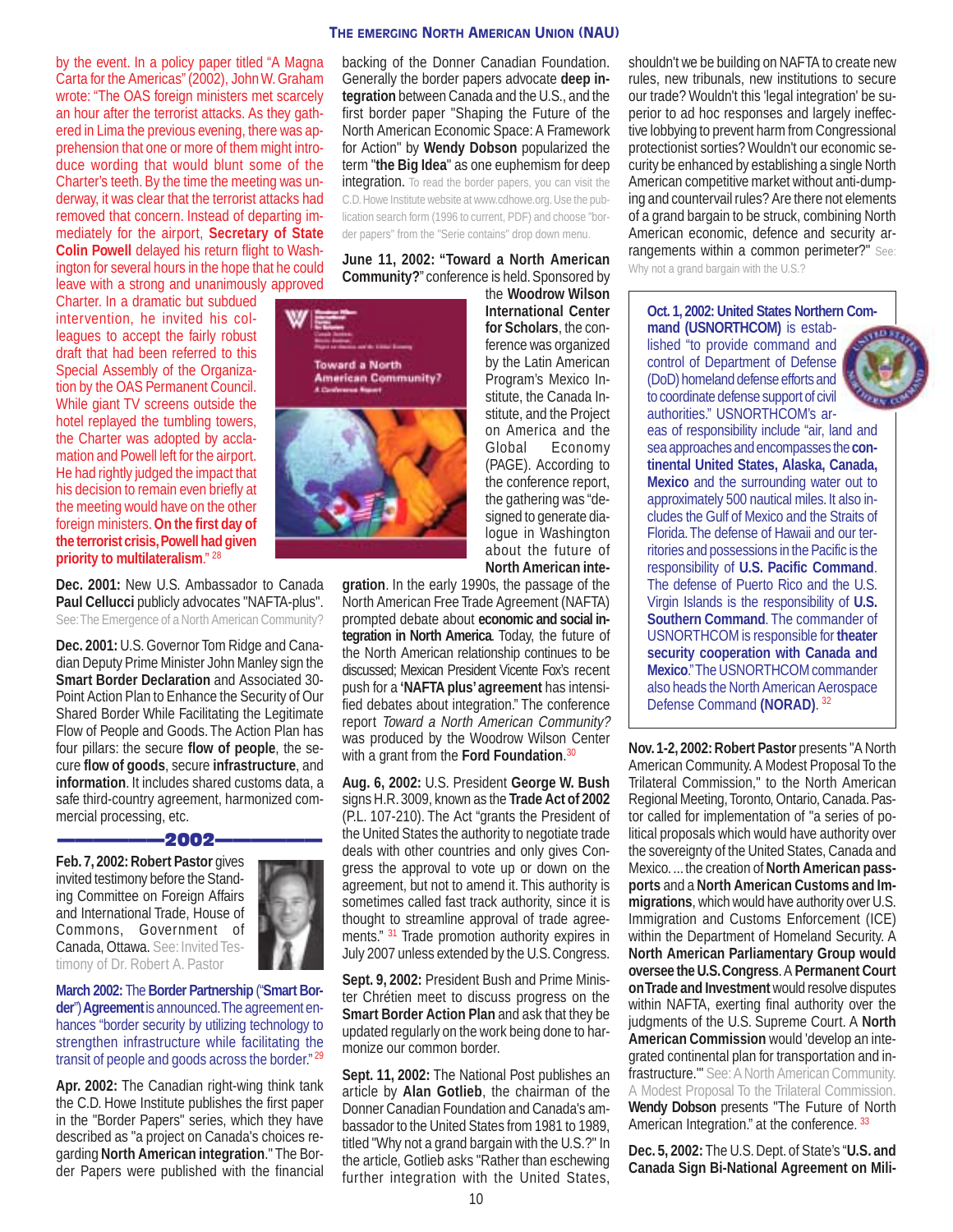#### **THE EMERGING NORTH AMERICAN UNION (NAU)**

**tary Planning**" media note announced that on Dec. 5, Secretary Colin Powell "signed an agreement between the United States and Canada to establish a new bi-national planning group at the **North American Aerospace Defense Command (NORAD)** headquarters in Colorado Springs." The group will set up "contingency plans to respond to threats and attacks, and other major emergencies in Canada or the United States, enhancing our bi-national military planning and support to civil authorities. The Planning Group's focus will include maritime-and land-based threats." <sup>34</sup>

**Dec. 5, 2002:** The text of the **Safe Third Country Agreement** is signed by officials of Canada and the United States as part of the Smart Border Action Plan. See the final text here: Final Text of the Safe Third Country Agreement Refugee support groups on both sides of the Canadian-U.S. border criticize the new agreement dealing with refugees for stipulating that refugees must seek asylum in whichever of the two countries they reach first. Critics say that preventing individuals who first set foot in the U.S. from making a claim in Canada will increase cases of human smuggling, and that other refugees will be forced to live without any kind of legal status in the U.S. See for example: 10 Reasons Why Safe Third Country is a Bad Deal

**Dec. 6, 2002:** The White House issues an update on the progress of the **Smart Border Action Plan**. See: U.S. Canada Smart Border 30 Point Action Plan Update

-2003–

**Jan. 2003:** The Canadian Council of Chief Executives headed by **Tom D'Aquino** (also a member of the trinational Task Force on the Future of North America) launches the **North American Security and Prosperity Initiative (NASPI)** in January 2003 in response to an alleged "need for a comprehensive North American strategy integrating economic and security issues". NASPI has five main elements, which include: **Reinventing borders, Maximizing regulatory efficiencies, Negotiation of a comprehensive resource security pact, Reinvigorating the North American defence alliance,** and **Creating a new institutional framework**. See: North American Security and Prosperity Initiative (PDF).

**Mar. 27-28 2003**: The **North American Forum**

**on Integration (NAFI)** holds its first conference in Montreal, Canada "in order to examine the outlook for the future of North American integration." Special attention is given to the "interest of creating a **North American Investment Fund**." The conference also focuses on subjects like: **Border fluidity, Energy, Development of infrastructures, Currency and Taxation, Governance, Sustainable development, and Business strategies**. Created in 2002, NAFI "is a nonprofit organization devoted to developing North American dialogue and networks" and "aims to build awareness on the issues raised by the North American integration and to focus the

attention of decision-makers on the importance of the challenges at hand. NAFI intends to arrange periodic meetings between major stakeholders in the political, private-sector, labourunion and academic circles in the three NAFTA member-countries -- Canada, United States and Mexico." 35

**Apr. 4, 2003:** Representatives of the U.S. EPA, SEMARNAT, the ten border states and the 26 US Tribes, met in Tijuana, Baja California, Mexico to recognize the completion of the **Border 21: U.S.- Mexico Environmental Program**. The meeting also

signals the start of a ten year joint effort outlined in the **Border 2012 Program** which includes dividing the U.S.-Mexico Border area into **four binational workgroups**: California-Baja California, Arizona-Sonora, New Mexico-Texas-Chihuahua, and Texas-Coahuila-Nuevo León-Tamaulipas. <sup>36</sup>





**Apr. 11–14, 2003:** The 34th annual plenary conference of the **Trilateral Commission** is convened at the Shilla Hotel, Seoul, Korea: "**Global Governance – Enhancing Trilateral Cooperation**." <sup>37</sup>

**Apr. 16, 2003:** American University's Center for North American Studies summarizes the "Highlights of Faculty Seminar IV," an event co-chaired by Dr. Robert A. Pastor and Prof. Phillip Brenner: "Pastor summed up the seminars. The first sought to **define North America as being more than just three countries** -- an area increasingly integrated socially and economically, though not politically or policy-wise. The second addressed the nature of the linkages that connect as well as the profound divergence in development between Mexico and its northern neighbors. The third focused on the most acute dilemma -- **how to continue to integrate the region** in the wake

of heightened concerns about terror and communicable diseases. The issue for the final seminar is: **where do we go from here with "North America"?** How can we rethink our relationships?" <sup>38</sup>

**June 1-July 12 2003:** The Center for North American Studies at American University (Washington D.C.) holds its first "**Dis-**



**covering North America" Summer Institute** "to instill in a new generation an innovative way of thinking about themselves and their neighbors — not just as citizens of their countries but also as residents of North America." **Dr. Robert Pastor** is the Center's founding Director. 39

**June 2003:** The **North American Community Service: Pilot Project Research Report** was published with support of a "grant from the Global Service Institute (GSI), Center for Social Development, Washington University in St. Louis, with funding from the **Ford Foundation**." Stated in the abstract: "In 2002, the North American Institute, in collaboration with the Universidad Veracruzana, the Student Conservation Association, and Canada World Youth, along with regional and local organizations in Mexico, Canada, and the United States, initiated a pilot demonstration of a North American Community Service (NACS) program. **The purpose of NACS is to build capacity among youth from all walks of life for leadership in creating a North American community**." <sup>40</sup>

**Aug. 2003:** "President Fox and members of his cabinet once again affirmed support of CANAMEX and the importance of secure and efficient transportation infrastructure along the west coast of Mexico. The innovative **CyberPort project in Nogales** is one example of the high level of international cooperation as it uses technology and a re-engineering of the border crossing process to shift physical inspection processes away from the border to encourage redundancy within the enforcement process."  $41$ 

**Oct. 21, 2003:** Dr. **Robert Pastor** gives testimony to the U.S. House of Representatives, International Relations Committee, Subcommittee on Western Hemisphere Affairs on "U.S. Policy toward the Western Hemisphere: Challenges and Opportunities" in which he recommends the formation of a "North American Community."

**Oct. 31 2003:** Former U.S. President **William "Bill" Clinton** delivers an address at Yale University. The YaleGlobe Online story titled **"Security and Prosperity in the 21st Century"** (10 Nov. 2003) reported: "Former US President Bill Clinton believes that an interdependent world is unsustainable because of its instability. To solve this latent instability Clinton proposes three goals. First, the world needs to **create a global community** with shared responsibilities, benefits, and values. Second, **to implement this global community**, nations must share the burden of international security and build institutions that allow for the peaceful resolution of disagreements. Furthermore, the benefits of the developed world must be shared through **greater trade liberalization**. Finally, the US should foster greater multilateral ties, but act alone if necessary. Fundamentally, he concludes, **for the US to lead in the creation of an integrated global community, it must first establish an integrated domestic community**." <sup>42</sup>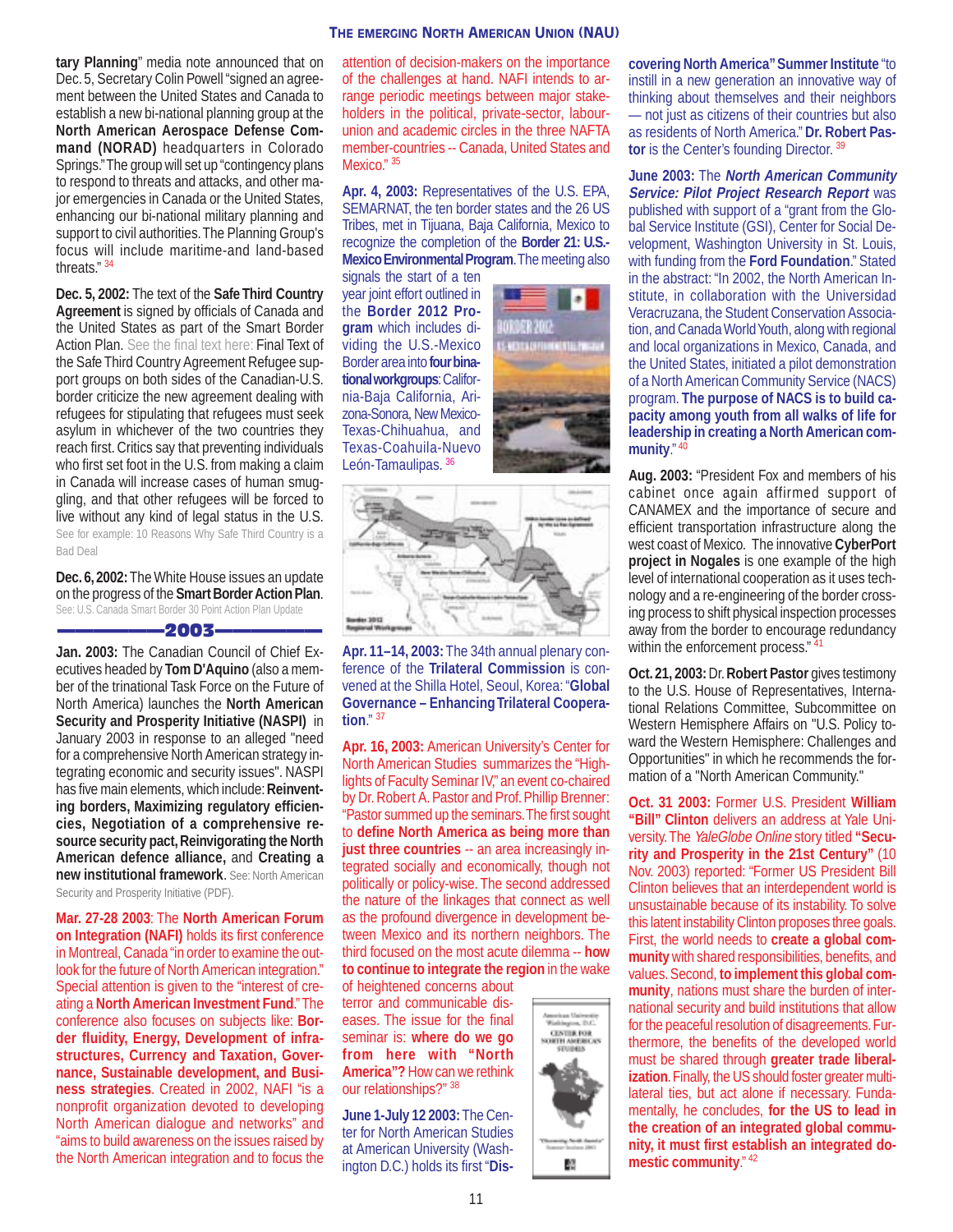#### 2004-

**2004:** The Institute for Research on Public Policy (Canada), publishes a working paper titled "Taking a Fresh look at North American Integration" by Yan Cimon and Claudia Rebolledo. 43

**Jan. 2004:** NAFTA celebrates its tenth anniversary with controversy, as it is both praised and criticized.

**Jan./Feb. 2004:** The Council on Foreign Relations publishes Robert Pastor's paper "North America's Second Decade," which advocates further North American integration. Read it at: North America's Second Decade

**Jan. 27, 2004:** Idaho Governor **Dirk Kempthorne** replies to Ambassador Robert B. Zoellick (U.S. Trade Representative) regarding Zoellick's request for support for "on-going ne-



gotiations in the area of government procurement." Kempthorne writes, "The state of Idaho will continue to authorize the U.S. Trade Representative to offer access to the Idaho State government procurement market in new trade agreements that USTR is currently negotiating. These include trade agreements with **Morocco, Australia**, the countries of the **Central America Common Market** (Costa Rica, El Salvador, Guatemala, Honduras and Nicaragua), the **South African Customs Union** . . . and the **Free Trade Agreement of the Americas**." <sup>44</sup> Note: Go to the **Public Citizen** website to find out if your state is committed to be bound to trade agreements' restrictive government procurement provisions: <<http://www.citizen.org/trade/subfederal/procurement/> >

**Mar. 17-20, 2004:** The **Consortium for North American Higher Education Collaboration** (**CONAHEC**) holds its 9th North American Higher Education Conference in Guadalajara, Jalisco, Mexico. Titled "Discovering North American Potential: Higher Education Charts a New Course," the conference, which focused "on the **urgency of building North America, and higher education's role in the process**," received generous support from the **Ford Foundation**. 45, 46

**Apr. 2004:** The Canadian Council of Chief Executives (CCCE) publishes a major discussion paper titled **"New Frontiers: Building a 21st Century Canada-United States Partnership in North America."** Some of the paper's 15 recommendations expand on the NASPI framework in areas such as **tariff harmonization, rules of origin, trade remedies, energy strategy, core defence priorities** and the need to **strengthen Canada-United States institutions,** including the **North American Aerospace Defence Command (NORAD).** Other recommendations focus on the process for developing and executing a comprehensive strategy, including the need for greater coordination across government departments, between federal and provincial governments and between the public and private sectors. See: Building a 21st Century Canada-United States Partnership in North America

**Jun. 19, 2004:** A **Memorandum of Understand-**

CANAME **Trade Corridor** 

**ing (MOU)** is signed by Arizona Governor **Janet Napolitano** (US) and Sonora Governor **Eduardo Bours** (Mexico) for the Planning and Development of the CANAMEX international trade corridor. <sup>47</sup>

**Sept. 20, 2004: Thomas d'Aquino**, President and C.E. of the Canadian Council of Chief Executives, delivers an address to the to the Mexico Business Summit (Veracruz, Mexico) titled "Canada and Mexico Building a Shared Future in North America." 48

**Oct. 2004:** The **Canada-Mexico Partnership (CMP)** is launched during the visit of President Vicente Fox to Ottawa. See: Canada-Mexico Partnership (CMP)

**Nov. 1, 2004:** The **Independent Task Force on the Future of North America** is formed. The task force is a trilateral task force charged with developing a "roadmap" to promote North American security and advance the well being of citizens of all three countries. The task force is chaired by former Liberal Deputy Prime Minister John Manley. It is sponsored by the Council on Foreign Relations (CFR) in association with the Canadian Council of Chief Executives (CCCE) and the Consejo Mexicano de Asuntos Internacionales.

**Dec. 17, 2004:** President **George W. Bush** signs the Intelligence Reform and Terrorism Prevention Act. Within the bill is the **Western Hemisphere Travel Initiative (WHTI)** that "allows citizens from

the U.S., Canada, Mexico, and the Caribbean islands to enter the United States without a passport. The only requirement is a valid driver's license or birth certificate certifying that the visitor is a resident of one of the neighboring countries. . . . An integral part of WHTI is the **creation of a new form of identification** to expedite the trip across the border. . . . As the federal government continues to struggle with WHTI and **PASS Card** implementation, DHS [U.S. Department of Homeland Security] is calling for **long-range RFID cards**, while the State Department proposes **contact-less smartcard technology**. The DHS card [would be] **embedded with a computer chip and biometric identifier** . . . Unfortunately, the federal government does not have plans to encrypt the information provided on any RFID chip. This implementation without encryption leaves U.S. citizens highly vulnerable." 49



**Dec. 29, 2004:** The Safe Third Country Agreement comes into force. See: Safe Third Country Agreement Comes Into Force Today

-2005-

**Jan. 2005**: At the Organization of the American

States, former U.S. President **James "Jimmy" Carter** (a former Trilateral Commission member) was asked about the chance that countries in the Western Hemisphere would form a union similar to the European Union. Excerpts of Carter's response were pub-



lished in the June 2005 report AFTER the FTAA that was "based on a research project conducted by the Institute for Policy Studies (IPS) and supported by the **Rockefeller Foundation**." Carter opined, ". . . In summary, I believe that within less than 100 years we will see a strong intercontinental form of government based particularly on the benefits of the EU [European Union] . . . " 50

**Mar. 2005:** The Independent Task Force on the Future of North America releases "**Creating a North American Community — Chairmen's Statement.**" Three former high-ranking government officials from Canada, Mexico, and the United States call for a North American economic and security community by 2010 to address shared security threats, challenges to competitiveness, and interest in broad-based development across the three countries. See: Creating a North American Community Chairmen's Statement

**Mar. 14, 2005:** Robert Pastor, author of Toward a North American Community and member of the task force on the future of North America, publishes an article titled "The Paramount Challenge for North America: Closing the Development Gap," sponsored by the **North American Development Bank**, which recommends forming a North American Community as a way to address economic inequalities due to NAFTA between Canada, the U.S. and Mexico. See: THE PARAMOUNT CHAL-LENGE FOR NORTH AMERICA: CLOSING THE DEVELOPMENT GAP (PDF)

**Mar. 23, 2005:** The leaders of Canada, the United States and Mexico sign the **Security and Prosperity Partnership**



(**SPP**) **of North America** at the trilateral summit in Waco, Texas. Canada is signed on by Prime Minister Paul Martin. See: www.spp.gov.

**Mar. 24, 2005:** The **40 Point Smart Regulation Plan** is launched as part of the SPP agreement. It is a far-reaching plan to introduce huge changes to Canada's regulatory system in order to eliminate some regulations and harmonize other regulations with the U.S. Reg Alcock, President of the Treasury Board and Minister responsible for the Canadian Wheat Board, launches the Government of Canada's implementation plan for Smart Regulation at a Newsmaker Breakfast at the National Press Club. For the original plan and updates see: Smart Regulation: Report on Actions and Plans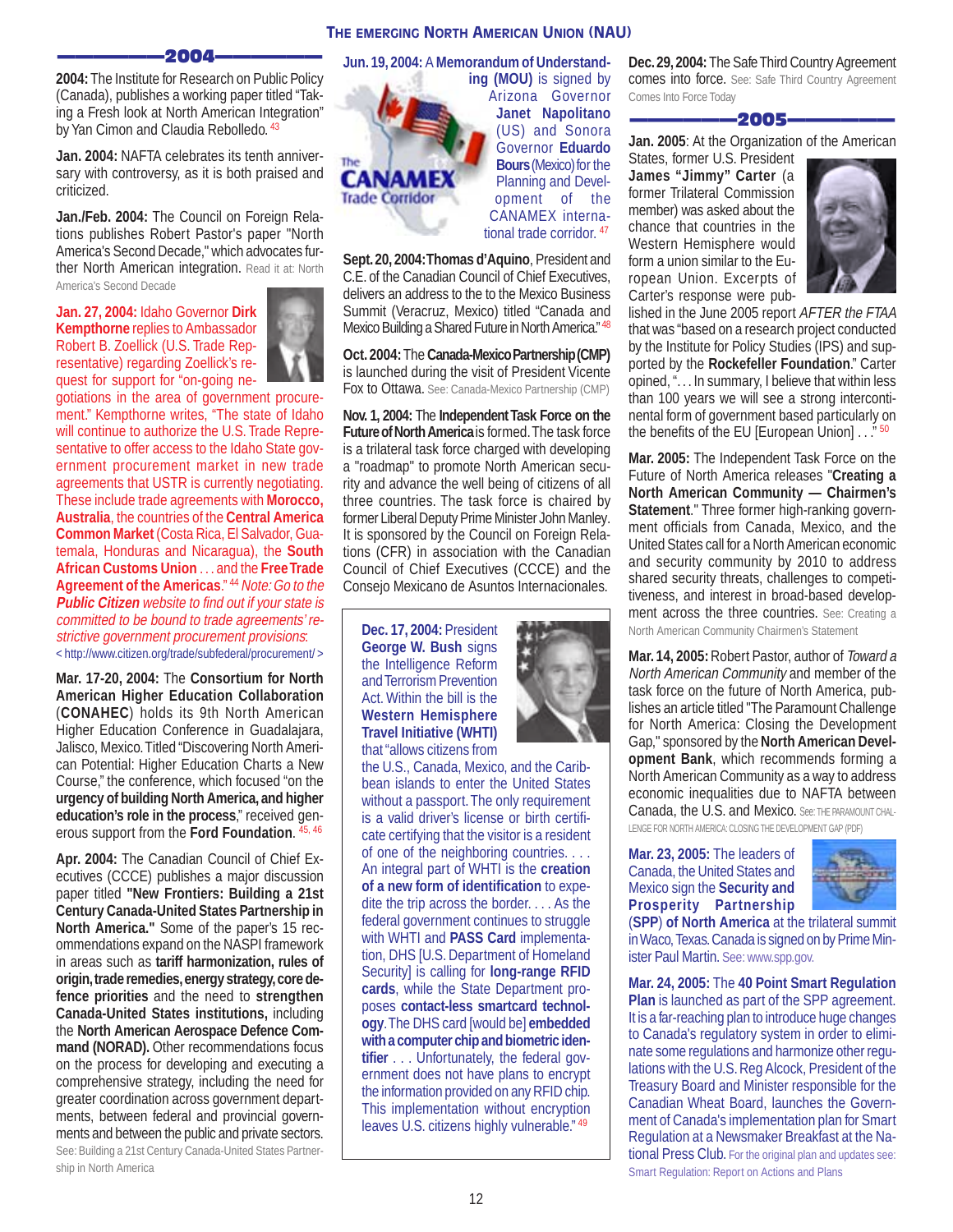

**Mar. 2005:** Agreement to build the Texas NAFTA Superhighway: "A 'Comprehensive Development Agreement' [is] signed by the Texas Department of Transportation (TxDOT) to build the '**TTC-35 High Priority Corridor**' parallel to Interstate 35. The contracting party involved a limited partnership formed between Cintra Concesiones de Infraestructuras de Transporte, S.A., a publicly listed company headquartered in Spain, owned by the Madrid-based Groupo Ferrovial, and a San Antonio-based construction company, Zachry Construction Corp." Texas Segment of NAFTA Super Highway Nears Construction, Jerome R. Corsi, June 2006, www.Humaneventsonline.com The proposed **NAFTA superhighway will be a 10 lane super highway four football fields wide** that will travel through the heart of the U.S. along Interstate 35, from the Mexican border at Laredo, Tex., to the Canadian border north of Duluth. Minn. The "**Trans-Texas Corridor**" or **TTC** will be the first leg of the NAFTA superhighway.



**Apr. 2005:** U.S. Senate Bill 853 — "**The North American Security Cooperative Act"** — is introduced by Senator **Richard G. Lugar** (IN) and cosponsored by **Norm Coleman** (MN), **John Cornyn** (TX), **Chuck Hagel** (NE), **Kay Bailey Hutchinson** (TX), **John McCain** (AZ), and **Ted Stevens** (AK). The proposed legislation supports the Security and Prosperity Partnership of North America Agreement announced on March 23, 2005. The bill includes a North American Security Initiative, Improving the Exchange of Information on North American Security, Information Sharing Agreements, Improving the Security of Mexico's Southern Border, North American Defense Institutions, and Repatriation. 51 SB 853 encourages harmonizing the law enforcement and border related measures of the U.S., Canada, and Mexico which include increased technology use, data collections/sharing, and reporting.

#### **THE EMERGING NORTH AMERICAN UNION (NAU)**

**May 11, 2005:** President **George W. Bush** signs the "Emergency Supplemental Appropriations Act for Defense, the Global War on Terror, and Tsunami Relief, 2005'' (P.L. 109-13). Embedded in the bill is the **REAL ID Act of 2005** which contains provisions establishing **drivers license and identification card standards for "official purpose."** Purposes include (but are not limited to) "accessing Federal facilities, boarding federally regulated commercial aircraft, entering nuclear power plants, and any other purposes that the Secretary [of Homeland Security] shall determine." Identity cards issued by each state must have "A common machine-readable technology, with

defined minimum data elements." "Mandatory facial image capture" is required for everyone "applying for a driver's license or identity card." States must "**Provide electronic access to all other States to information contained in the motor vehicle database of the State.**" <sup>52</sup>

**May 2005:** The Council on Foreign Relations Press publishes the report of the Independent Task Force on the Future of North America, titled "**Building a North American Community**" (task force report 53). See: Building a North American Community

**May 31 2005:** Mexican Interior Minister Santiago Creel and U.S. Department of Homeland Secu-

rity Secretary **Michael Chertoff** meet in Washington discuss future tasks they will cooperate on. According to USINFO, "In the coming months, the United States and Mexico will work to open new traffic lanes for the expedited flow of

people and vehicles across the two countries' shared border, including the opening of six new SENTRI (secure electronic network for travelers rapid inspection) lanes and eight FAST (free and secure trade) lanes. . . . Immigration was also a central theme . . . Chertoff said President Bush believes there would be real value in having a temporary worker program that would match willing workers from Mexico with willing employers in the United States, while also ensuring employment opportunities for American workers." <sup>53</sup>

**June 1, 2005:** BlueBear Network International Inc. (BBNI) announces the extension of their "exclusive licensing of **facial recognition** and **secure distributed search technology** from Ottawa-based VisionSphere Technologies, to **offer State motor vehicle agencies the ability to link driver's license databases between all U.S.** states, Canada and Mexico – as proposed by the sweeping REAL ID Act approved by Congress this month." Andrew Brewin, President and CEO of BBNI said, "The passing of the Real ID Act by Congress earlier this month will enable BlueBear to position itself to be a key technology player in

**BIG BROTHER** 

IS WATCHING YOI

**linking driver's license databases throughout North America... . Given that BlueBear is already de**ploying information sharing systems in Law Enforcement, adding Driver's Licenses is a logical extension." <sup>54</sup>

**June 2005:** Robert A. Pastor's "North America: Three Nations, a Partnership, or a Community?" is published in the Jean Monnet/Robert Schuman Paper Series (Vol.5, No.13, June 2005), a publication sponsored by the **European Union Commission**. 55

**June 2005:** A follow-up SPP meeting is held in Ottawa, Canada.



**June 2005:** A U.S. Senate Republican Policy Committee policy paper is released: "The CFR did not mention the Central America Free Trade Agreement (CAFTA), but it is obvious that it is

part of the scheme. This was made clear by the Senate Republican Policy Committee policy paper released in June 2005. It argued that Congress should pass CAFTA … The Senate Republican policy paper argued that CAFTA 'will promote democratic governance. 'But there is nothing democratic about CAFTA's many pages of grants

of vague authority to foreign tribunals on which foreign judges can force us to change our domestic laws to be 'no more burdensome than necessary' on foreign trade." CFR's Plan to Integrate the U.S., Mexico and Canada, July 2005, www.Eagleforum.org

**June 9, 2005:** CNN's Lou Dobbs, reporting on Dr. Robert Pastor's congressional testimony as one of the six co-chairmen of the Council on Foreign Relations (CFR) Independent Task Force on North America, began his evening broadcast with this announcement: "Good evening, everybody. Tonight, an astonishing proposal to expand our borders to incorporate Mexico and Canada and simultaneously further diminish U.S. sovereignty. Have our political elites gone mad?"

**June 22, 2005:** Virginia Rep. Virgil Goode introduces **H. CON. RES. 186** —"Expressing the sense of Congress that the President should provide notice of withdrawal of the United States from the North American Free Trade Agreement (NAFTA)." <sup>56</sup>

**June 27, 2005:** "Security and Prosperity Partnership of North America— Report to Leaders [2005]" <sup>57</sup>



**July 2005:** The Central American Free Trade Agreement (CAFTA) passes in the U.S. House of Representatives by a 217-215 vote.

**Aug. 24, 2005:** Economist and researcher Miguel Pickard writes in "Trinational Elites Map North American Future in '**NAFTA-Plus**"' that "The elites of the three NAFTA countries (Canada, the United States, and Mexico) have been aggressively moving forward to build a new political and economic entity. **A 'trinational merger' is underway that leaps beyond the single market that NAFTA envisioned and, in many ways, would constitute a single state, called simply, 'North America.'** . . . NAFTA Plus is more the elites' shared vision of what a merged future will look like. Their ideas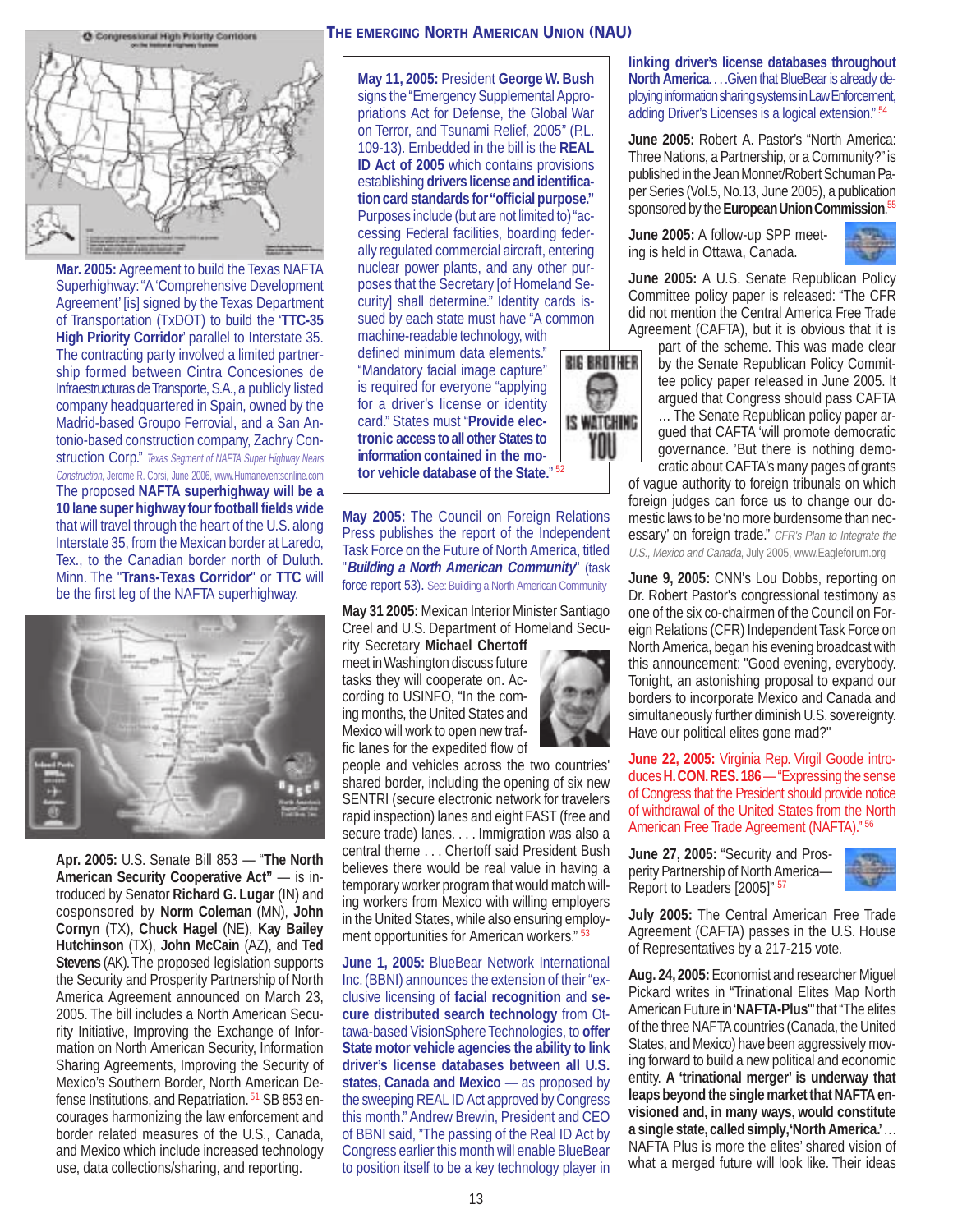### **THE EMERGING NORTH AMERICAN UNION (NAU)**

are being **implemented through the signing of 'regulations,' not subject to citizens' review**. This vision may initially have been labeled NAFTA Plus, but the name gives a mistaken impression of what is at hand, since there will be no single treaty text, no unique label to facilitate keeping tabs. Perhaps for this reason, some civil society groups are calling the phenomenon by another name, the **Security and Prosperity Partnership of North America (SPPNA),** an official sobriquet for the summits held by the three chief executives to agree on the future of 'North America."<sup>58</sup>

**Nov. 2005:** Canadian Action Party leader Connie Fogal publishes an article called "Summary and Part 1: The Metamorphosis and Sabotage of Canada by Our Own Government—The North American Union." See Summary and Part 1: The Metamorphosis and Sabotage of Canada by Our Own Government The North American Union

——————2006——————

**Jan. 2006:** Conservative **Stephen Harper** is elected Prime Minister of Canada with a minority government.

**Feb. 14, 2006:** The "**Universal National Service Act of 2006**" (HR 4752) is introduced "To provide for the common defense by **requiring all persons in the United States, including women, between the ages of 18 and 42 to perform a period of military service or a period of civilian service** in furtherance of the national defense and homeland security, and for other purposes." If HR 4725 becomes law, U.S. military personnel could be deployed to Canada or Mexico due to the fact that USNORTHCOM and NORAD include Canada and Mexico in their areas of responsibility.  $59, 60, 61$ 

**Mar. 31, 2006:** At the **Summit of the Americas** in Cancun, Canada (under new Prime

Minister **Stephen Harper**) along with the U.S. and Mexico release the Leaders' Joint Statement. The statement presents six action points to move toward a **North American Union**, aka a **North American Community**. These action points include:

- 1) Establishment of a Trilateral Regulatory Cooperative Framework,
- 2) Establishment of the North American Competitiveness Council (NACC),
- 3) Provision for North American Emergency Management,
- 4) Provision for Avian and Human Pandemic Influenza Management,
- 5) Development of North American Energy Security,
- 6) Assure Smart, Secure North American Borders.

Read the full statement at: Leaders' Joint Statement

**Apr. 2006:** A draft environmental impact statement on the proposed first leg of the "NAFTA superhighway", the "Trans-Texas Corridor" or TTC, is completed.

**June 2006:** Tom Tancredo, R-Colorado. demands superstate accounting from the Bush administration: "Responding to a Worldnetdaily.com report, Tom Tancredo is demanding the Bush administration fully disclose the activities of an office implementing a trilateral agreement with Mexico and Canada that apparently could lead to a North American union, despite having no authorization from Congress." Tancredo Confronts 'Su-

per-State' Effort, June 2006, www.Worldnetdaily.com

**June 15, 2006:** U.S. Commerce Secretary **Carlos M. Gutierrez** convenes the first meeting of the **North American Competitiveness Council (NACC),** the advisory group organized by the De-

partment of Commerce (DOC) under the auspices of the Security and Prosperity Partnership (SPP) and announced by the leaders of Canada, the U.S. and Mexico on March 31, 2006.

**July 2006:** Public hearings on the proposed "**NAFTA superhighway**" begin in the U.S.

**July 25, 2006:** The article "Meet Robert Pastor, Father of the North American Union" is published. See: Meet Robert Pastor: Father of the North American Union

**Aug. 2006:** "Security and Prosperity Partnership of North America -Report to Leaders [2006]" <sup>62</sup>

**Aug. 2, 2005:** U.S. President **George W. Bush** signs H.R. 3045 — "**Dominican Republic-Central America-United States Free Trade Agreement Implementa-**

**tion Act**" (**DR-CAFTA**) (P.L. 109-53).63 The bill which is an extension of NAFTA, supports a regional trade agreement removing almost all trade barriers between the United States, the Dominican Republic in the Caribbean, and five countries in Central America: Guatemala, El Salvador, Honduras, Nicaragua, and Costa Rica.

**Aug. 21, 2006:** An article titled "North American Union Threatens U.S. Sovereignty" is posted to informationliberation.com.

**Aug. 27, 2006:** Patrick Wood (U.S.) publishes an article titled "Toward a North American Union" for The August Review. See: Toward a North American Union

### **Aug. 28, 2006:** "A North American United Nations?" by **U.S. Representative Ron Paul (Texas)** is pub-



lished in Texas Straight Talk. The Congressman explains: "According to the US government website dedicated to the project, the SPP is neither a treaty nor a formal agreement. Rather, it is a 'dialogue' launched by the heads of

state of Canada, Mexico, and the United States at a summit in Waco, Texas in March, 2005." Paul asks "What is a 'dialogue'?" and says, "We don't know.

What we do know, however, is that **Congressional oversight of what might be one of the most significant developments in recent history is non-existent**. Congress has had no role at all in a 'dialogue' that many see as a plan for a North American union." Furthermore, "According to the SPP website, this 'dialogue' will create new supra-national organizations to 'coordinate' border security, health policy, economic and trade policy, and energy policy between the governments of Mexico, Canada, and the United States. As such, it is but an extension of NAFTA- and CAFTA-like agreements that have far less to do with the free movement of goods and services than they do with government coordination and management of international trade." <sup>64</sup>

**Aug. 29, 2006:** Patrick Buchanan (U.S.) criticizes a North American union in his article "The NAFTA super highway." See: The NAFTA super highway

**Sept. 12-14, 2006:** A secret "North American Forum" on integration is held at the Fairmont Banff Springs Hotel. Elite participants from Canada, the U.S. and Mexico are present. It is ignored by the mainstream media. See the Vive le Canada.ca article for the secret agenda and participant list: Deep Integration Planned at Secret Conference Ignored by the Media.

**Sept. 13, 2006:** A Maclean's article on integration notes that according to Ron Covais, the president of the Americas for defence giant Lockheed Martin, a former Pentagon adviser to Dick Cheney, and one of the architects of North American integration, the political will to make deep integration of the continent happen will last only for "less than two years". According to the article, to make sure that the establishment of a North American Union will take place in that time, "The executives have boiled their priorities down to three: the Canadian CEOs are focusing on 'border crossing facilitation,' the Americans have taken on 'regulatory convergence,' and the Mexicans are looking at 'energy integration' in everything from electrical grids to the locating of liquid natural gas terminals. They plan to present recommendations to the ministers in October. This is how the future of North America now promises to be written: not in a sweeping trade agreement on which elections will turn, but by the accretion of hundreds of incremental changes implemented by executive agencies, bureaucracies and regulators. 'We've decided not to recommend any things that would require legislative changes,' says Covais. 'Because we won't get anywhere.'" See: Meet NAFTA 2.0

**Sept. 28, 2006:** Virginia Rep. Virgil H. Goode, Jr. introduces **House Concurrent Resolution 487** in the 109th Congress: "Expressing the sense of Congress that the United States should not engage in the construction of a North American Free Trade Agreement (NAFTA) Superhighway System or enter into a North American Union with Mexico and Canada." Resolution cosponsors include **Ron Paul** (TX), **Walter B. Jones Jr**. (NC), and **Tom Tancredo** (CO). 65

**Oct. 20-22, 2006:** North American Regional Meeting of the Trilateral Commission, Boston, Massachusetts. 66



**PERSON** 

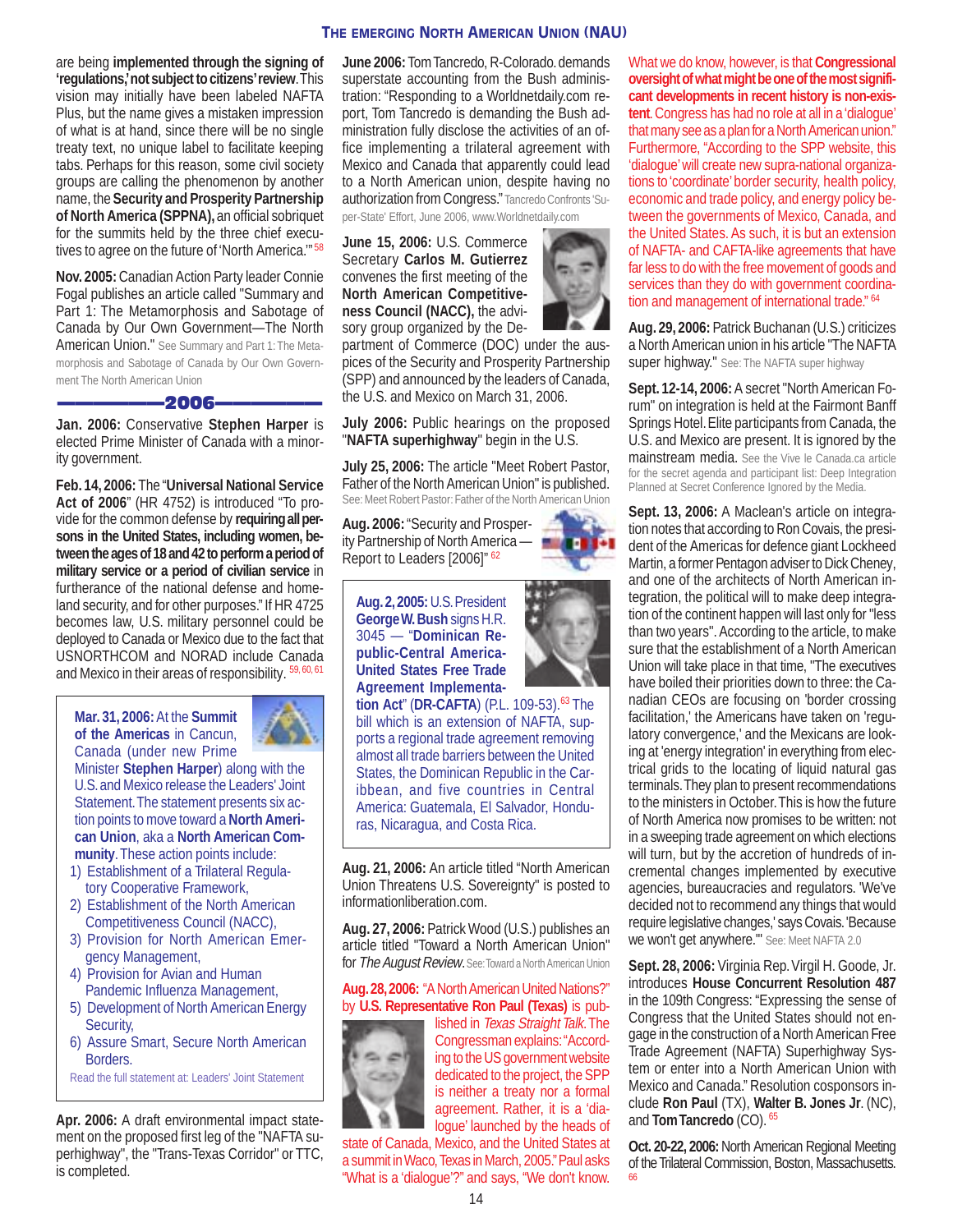#### **THE EMERGING NORTH AMERICAN UNION (NAU)**

**Nov. 30-Dec. 2, 2006:** North America Works II Conference is held in Kansas City, Missouri. The focus: "Building North American Competitiveness" through transportation integration "to help North America be competitive in the global economy." A.J. Teegarden reported: "The integration of North American transportation infrastructure and systems, particularly those that support freight carried by rail, truck, and through inland ports and entrepreneurism were the primary conference subjects. [For entrepreneurism read 'public/private partnerships.'] . . . Although many of the conference presentations focused on the shared US/Canadian border, some discussion addressed the US/Mexican border, i.e. developing an immigration policy that 'works' was essential, as was the harmonization of regulations on containers, and cabotage rules."<sup>67</sup>

#### ——————2007——————

**Jan. 4, 2007**: The **U.S.-Mexico Social Security Totalization Agreement** (signed June 2004 and currently awaiting President Bush's signature) was finally released following lawsuits filed by TREA Senior Citizens League under the Freedom of Information Act. The agreement "could allow millions of illegal Mexican workers to draw billions of dollars from the U.S. Social Security Trust Fund." And due to a Social Security law loophole, it is possible for "millions of today's Mexican workers to eventually collect billions of dollars worth of Social Security benefits for earnings under fraudulent or 'non-work authorized' Social Security numbers, putting huge new pressures on the Social Security Trust Fund." If President Bush signs the agreement, Congress has 60 days within which they may vote to reject it. 68

**Jan. 5, 2007**: WorldNetDaily.com reports: "Arizona State University is teaching that the U.S., Mexico and Canada need to be integrated into a unified superstate, where **U.S. citizens of the future will be known as 'North Americanists,'** according to the taxpayer-funded '**Building North America**' program." WND further adds, "The program openly advocates for the integration of economic issues across the continent, and in many places goes further – such as the call for a **common North American currency**." 69

**Jan. 4, 2007**: UPI reports that the new **European Union President Angela Merkel of Germany**, who has been meeting with. U.S. President George W. Bush at the White House, is promoting "**the idea of closer economic ties between the EU and the United States, beyond removing more trade barriers to creating a trans-Atlantic free-trade zone**, a spokesman said. Merkel told The Financial Times and Germany's Der Spiegel before the meeting she found the idea of such an agreement -- with joint financial market regulations, stock exchange rules, intellectual-property rights and mutual recognition of technical standards -- fascinating.The zone would be created after international political negotiations to create a **trans-Atlantic Free Trade Agreement**, or **Tafta**." 70

**Jan. 22, 2007:** Virginia Rep. Virgil H. Goode, Jr., along with six co-sponsors, introduces **House Concurrent Resolution 40** in the 110th Congress: "**Expressing the sense of Congress that the United States should not engage in the construction of a North American Free Trade Agreement (NAFTA) Superhighway System or enter into a North American Union with Mexico and Canada**." <sup>71</sup>

**Jan. 23, 2007:** A motion is made in Utah's House Government Operations Standing Committee to approve **HJR 7**, a "**Resolution Urging United States Withdrawal from Security and Prosperity Partnership of North America**." The motion passes with 10 yeas and 0 nays. <sup>72</sup>

#### ———COMING IN 2007———

Another trilateral meeting, to be held in Canada. The six actions towards creating a North American Union (NAU) aka a North American Community as set out in the Cancun Leaders' Statement will have been taken in part or in full. Regarding regulations, according to the statement: "We affirm our commitment to strengthen regulatory cooperation in [food safety] and other key sectors and to have our central regulatory agencies complete a trilateral regulatory cooperation framework by 2007."

**Feb. 16 2007:** American University's Center for North American Studies and Washington College of Law are co-sponsoring a conference titled "**A North American Legal System: Is it Possible? Desirable?**" regarding "the subject of legal harmonization and integration among the three principal North American countries of the United States, Canada, and Mexico." 73

**Mar. 16-19, 2007:** Annual Meeting of the Trilateral Commission, Brussels, Belgium. <sup>74</sup>

**May 20-25, 2007:** The **North American Forum on Integration** (NAFI) **TRIUMVIRATE** will be held in Washington D.C. "The Triumvirate is a unique parliamentary exercise that annually brings together a hundred university students, from Canada, Mexico and the United States, in order to simulate, during five days, a parliamentary meeting between North American national and sub-national parliamentarians, joined by journalists and lobbyists." One of the main objectives is "To develop their sense of a North American identity" NAFI was created in 2002.  $75$ 

**Sept. 28-30, 2007:** North American Regional Meeting of the Trilateral Commission, Cancun, Mexico.<sup>76</sup>

In the three part series titled "The Metamorphosis and Sabotage of Canada by our Own Government," the Canadian author Connie Fogal — who opposes Canada's integration with the United States and Mexico — reveals the recommendations in the May 2005 release of **"Building a North American Community" — a Report of the Independent Task Force on the Future of North America** sponsored by the Council on Foreign Relations with the Canadian Council of Chief Executives and the Consejo Mexicano de Asuntos Internacionales.

The report's suggestions for a common North America are strikingly aligned with those expressed four years earlier in **Toward a North American Community** (2001) by Dr. Robert A. Pastor who coincidentally served as a vice-chair on the **Independent Task Force on the Future of North America**.

About the concepts contained in "Building a North American Community," Fogal writes: "The plan of this Canada-U.S.-Mexico task force is to establish a continent-wide customs union with a common approach to trade, energy, immigration, law enforcement and security that would virtually eliminate existing national borders. . . . The recommendations include:

- a common security perimeter by 2010.
- a North American Border Pass with biometric identifiers.
- a unified border and expanded customs facilities.
- a single economic space . . .
- a common external tariff.
- seamless movement of goods within North America.
- Full labor mobility between Canada and the U.S.
- A North American energy strategy as a regional alternative to Kyoto.
- Review those sectors of NAFTA that were excluded.
- A North American regulatory plan that would include 'open skies and open roads' and a unified approach on food, health, and the environment.
- Expand temporary worker programs and create a 'North American preference' for immigration for citizens of North America.
- A North American Investment Fund to build infrastructure to connect Mexico's poorer regions in the south to the market to the north.
- Restructure and reform Mexico's public finances.
- Fully develop Mexican energy resources (Mexico wisely kept their energy out of NAFTA)
- A permanent tribunal for trade and investment disputes . . .
- An annual North American summit meeting.
- A Tri-national Competition Commission with a common approach to trade remedies.
- Scholarships for a network of Centers for North American Studies. (To serve the corporations)"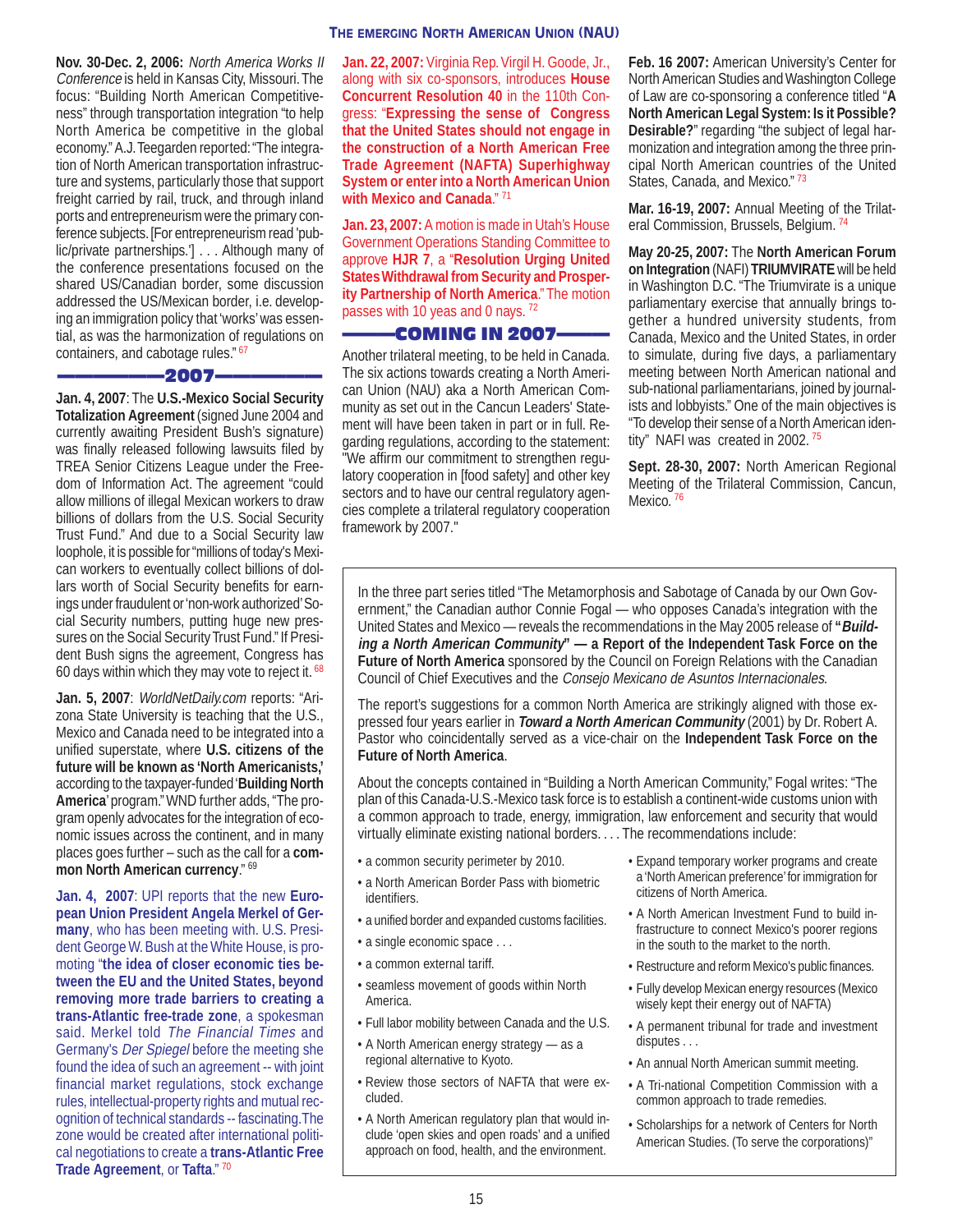### ——————————————————————— References

(excluding the entries with ENDNOTES):

**Timeline of the Progress Toward a North American Union**

Vive le Canada website <<http://www.vivelecanada.ca/staticpages/index.php/20060830133702539> >

#### **North American Union — Treason on the Installment Plan**

Vicky Davis | Channeling Reality website

< [http://www.channelingreality.com/NAU/NAU\\_Main.htm](http://www.channelingreality.com/NAU/NAU_Main.htm) > ———————————————————————

### Endnotes

- **1** Trade Promotion Authority and Fast-Track Negotiating Authority for Trade Agreements: Major Votes, Carolyn C. Smith, CRS Report for Congress, Order Code RS21004, Updated Oct. 18, 2006, p. 1. <<http://fpc.state.gov/documents/organization/75260.pdf>>
- **2** Organization of American States (OAS), Inventory of International Nonproliferation Organizations and Regimes, Center for Nonproliferation Studies, Last Updated: 9/27/2006. < <http://cns.miis.edu/pubs/inven/pdfs/oas.pdf> >
- **3** Organization of American States, Britannica. Accessed Jan. 16, 2006. <<http://www.answers.com/topic/organization-of-american-states> >
- **4** Encyclopedia of American History. Accessed Jan. 16, 2006. <<http://www.answers.com/topic/organization-of-american-states> >
- **5** Declaration of the Presidents of America, Meeting of American Chiefs of State, Punta del Este, Uruguay, April 12-14, 1967. Accessed Dec. 2006. <<http://www.summit-americas.org/declarat%20presidents-1967-eng.htm> >
- **6** Trade Promotion Authority and Fast-Track Negotiating Authority for Trade Agreements: Major Votes, CRS Report for Congress, Updated Oct. 18, 2006, p. 1. <<http://fpc.state.gov/documents/organization/75260.pdf>>
- **7** La Paz Agreement. Joint Advisory Committee website (supported by a grant from the EPA) < <http://www.jac-ccc.org/Agreement.htm>>
- **8** Cross-Border Resource Management —Theory and Practice, Rongxing Guo, Ph.D., The Final Report, Fourth Individual Research Grant, East Asian Development Network (EADN), Draft: November 2004, Regional Science Association of China at Peking University, Beijing, China, pgs. 17, 46, 128. <<http://www.eadn.org/reports/wpweb/wp28.pdf>>
- **9** "Borders and Law Enforcement," U.S. Embassy (Mexico) website. Accessed Dec. 2006. < [http://mexico.usembassy.gov/mexico/eborder\\_mechs.html](http://mexico.usembassy.gov/mexico/eborder_mechs.html) >
- **10** "La Paz Agreement Pathway to Disintegration," Vicky Davis, Channeling Reality website. Accessed Dec. 2006 < [http://www.channelingreality.com/UN/Regionalization/La\\_Paz\\_Agreement.htm](http://www.channelingreality.com/UN/Regionalization/La_Paz_Agreement.htm) >
- **11** Secret Records Revealed, Dennis Laurence Cuddy, Ph.D, Hearthstone Publishing Ltd., 1999 edition, p. 198.
- **12** Border XXI Program, Framework Document, Executive Summary, Oct 1996. U.S. Environmental Protection Agency website. Accessed Dec. 2006 <http://yosemite1.epa.gov/oia/MexUSA.nsf/e92c076dfcf6d8d1882563cb0060dbdf/2948995ff3c3c91b882563eb000769b3?OpenDocument>
- **13** Executive Order 12803—Infrastructure Privatization, The American Presidency Project website. Accessed Dec. 2006. <<http://www.presidency.ucsb.edu/ws/?pid=23625> >
- **14, 15, 16, 17, 18,19, 20, 21** North American Free Trade Agreement Implementation Act, Public Law 103-182, The House Ways & Means Committee Report, 103rd Congress Report 103-361, Nov. 15, 1993. U.S. Border and Customs Protection website. Accessed Dec. 2006. <<http://www.cbp.gov/nafta/nafta000.htm> >
- **22** MEMORANDUM OF UNDERSTANDING Between the Governors of Arizona and Sonora for the Planning and development of the CANAMEX Corridor, June 19, 2004, p. 1. The MOU bears the signatures of Governors **Janet Napolitano** (Arizona, U.S.A) and **Eduardo Bours** (Sonora, Mexico) < [http://www.canamex.org/Arizona/Documents/2004/MOU\\_signed\\_20jun04.pdf](http://www.canamex.org/Arizona/Documents/2004/MOU_signed_20jun04.pdf) >
- **23** First Summit of the Americas, Miami, Florida, Dec. 9-11, 1994. Summit of the Americas Information Network <<http://www.summit-americas.org/miamiplan.htm>>

**24** STRATEGIC PLAN, Joint Advisory Committee for the Improvement of Air Quality in the Ciudad Juárez, Chihuahua / El Paso, Texas /Doña Ana County, New Mexico Air Basin, May 1999, p.30.

< <http://yosemite1.epa.gov/oia/MexUSA.nsf/437cdeb7903fb98f882563eb00052a79/a73c57ccfdb56a9e882563eb00079644!OpenDocument>>

- **25** MEMORANDUM OF UNDERSTANDING Between Western States for the Planning and Development of the CANAMEX Corridor, Revision 1 -- Recession and Replacement of Previous Agreements, Dec. 3, 1999. <<http://www.westgov.org/wieb/meetings/board1000/briefing/canamex.pdf> >
- **26** MEMORANDUM OF UNDERSTANDING Revision 3, Between Five Western States for the Planning and Development of the CANAMEX Corridor, Oct. 31, 2003, p. 1. The MOU bears the signatures of five Governors: **Janet Napolitano** (Arizona), **Judy Martz** (Montana), **Michael O. Leavitt** (Utah), **Dirk Kempthorne** (Idaho), and **Kenny C. Guinn** (Nevada).

< [http://www.channelingreality.com/Documents/Canamex\\_Govs\\_MOU\\_2003.pdf](http://www.channelingreality.com/Documents/Canamex_Govs_MOU_2003.pdf) >

- **27** Mexico-United States Dialogue on Migration and Border Issues, 2001-2006, K. Larry Storrs, CRS Report for Congress, Updated Jan. 20, 2006 (Order Code RL32735) <<http://www.ilw.com/immigdaily/news/2006,0213-crs.pdf>>
- **28** "A Magna Carta for the Americas. The Inter-American Democratic Charter: Genesis, Challenges and Canadian Connections," John W. Graham, Policy Paper, Canadian Foundation for the Americas (FOCAL), Sept. 2002, ISBN: 1-896301-8 4-3 < [http://www.focal.ca/pdf/iad\\_charter.pdf](http://www.focal.ca/pdf/iad_charter.pdf) > Read the Inter-American Democratic Charter (located on the Organization of American States (OAS) website): < [http://www.oas.org/charter/docs/resolution1\\_en\\_p4.htm](http://www.oas.org/charter/docs/resolution1_en_p4.htm) >
- **29** Mexico-United States Dialogue on Migration and Border Issues, 2001-2006, K. Larry Storrs, CRS Report for Congress, Updated Jan. 20, 2006 (Order Code RL32735) <<http://www.ilw.com/immigdaily/news/2006,0213-crs.pdf>>
- **30** Toward a North American Community?, Editor: Emily Heard, Woodrow Wilson International Center for Scholars (Washington, D.C.), Canada Institute, Mexico Institute, Project on America and the Global Economy, 2002. The publication was funded by a **Ford Foundation** grant to the Woodrow Wilson Center. The Center's Board of Trustees include: **Lee H. Hamilton**, Director; **Joseph B. Gildenhorn**, Chair; **Steven Alan Bennett**, Vice Chair. Public Members: **James H. Billington**, Librarian of Congress; **John W. Carlin**, Archivist of the United States; **Bruce Cole**, Chair, National Endowment for the Humanities; **Roderick R. Paige**, Secretary, U.S. Department of Education; **Colin L. Powell, Secretary**, U.S. Department of State; **Lawrence M. Small**, Secretary, Smithsonian Institution; **Tommy G. Thompson**, Secretary, U.S. Department of Health and Human Services. Private Citizen Members: **Joseph A. Cari, Jr., Carol Cartwright, Jean L. Hennessey, Daniel L. Lamaute, Doris O. Matsui, Thomas R. Reedy, Nancy M. Zirkin.** <<http://wwics.si.edu/topics/pubs/NACrpt.pdf> >
- **31** Trade Act of 2002. Wikipedia. Accessed Dec. 2006. < [http://en.wikipedia.org/wiki/Trade\\_Act\\_of\\_2002](http://en.wikipedia.org/wiki/Trade_Act_of_2002) >
- **32** "About Us," U.S. Northern Command. Accessed Jan. 2007. < [http://www.northcom.mil/about\\_us/about\\_us.htm](http://www.northcom.mil/about_us/about_us.htm) >
- **33** "The Future of North American Integration," Wendy Dobson, A Background Paper for The Trilateral Commission, North American regional meeting, Toronto, Nov. 1- 2, 2002. < [http:// www.trilateral.org/nagp/regmtgs/pdf\\_folder/dobson02.pdf](http://www.trilateral.org/nagp/regmtgs/pdf_folder/dobson02.pdf) >
- **34** "U.S. and Canada Sign Bi-National Agreement on Military Planning," U.S. Department of State, Office of the Spokesman, Dec. 9, 2002. Accessed Jan. 2007. <<http://www.state.gov/r/pa/prs/ps/2002/15783.htm> >
- **35** North American Forum on Integration (NAFI) 2003 conference brochure. <<http://www.fina-nafi.org/contenu/partages/pdf/brochureConf03.pdf> >
- **36** Border 21: U.S.-Mexico Environmental Program**,** EPA-160-R-03-001, May 5, 2003 < [http://www.epa.gov/r6border/pdf/2012\\_english.pdf](http://www.epa.gov/r6border/pdf/2012_english.pdf) >
- **37** Global Governance, Enhancing Trilateral Cooperation, The Trilateral Commission Seoul Plenary Meeting 2003, Trilateral Commission, 2003. < [http://www.trilateral.org/AnnMtgs/TRIALOG/TRLGTXTS/T56/pdf\\_folder/governance.pdf](http://www.trilateral.org/AnnMtgs/TRIALOG/TRLGTXTS/T56/pdf_folder/governance.pdf) >
- **38** Highlights of Faculty Seminar IV, (Subject: Alternative Futures: Imagining a Different North America?) American University, Center for North American Studies, April 16, 2003. < <http://www.american.edu/ia/cnas/academics/summary4.html> >
- **39** "Discovering North America" Summer Institute 2003, The Center for North American Studies at American University (Washington D.C.) <<http://gwbweb.wustl.edu/csd/gsi/sp/publications/20030721NACS>PilotResearchReport.pdf >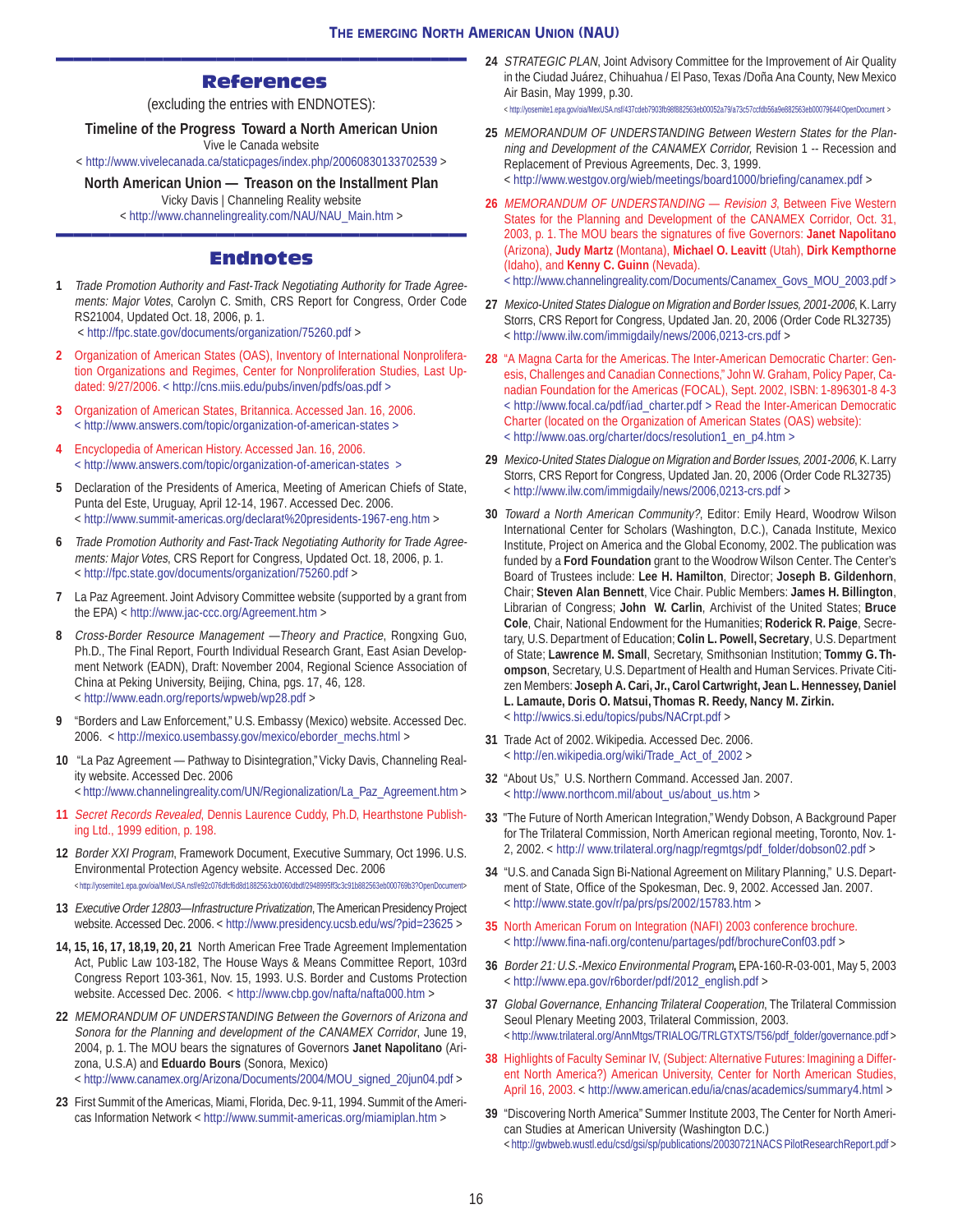#### **THE EMERGING NORTH AMERICAN UNION (NAU)**

- **40** North American Community Service: Pilot Project Research Report, Global Service Institute, Center for Social Development, Washington University in St. Louis, June 2003. <<http://gwbweb.wustl.edu/csd/gsi/sp/publications/20030721NACSPilotResearchReport.pdf> >
- **41** Canamex Corridor, Security and Safety issues, Oct. 2003. < [http://www.canamex.org/docs/Safety\\_and\\_Security\\_Issues.doc](http://www.canamex.org/docs/Safety_and_Security_Issues.doc) >
- **42** "Security and Prosperity in the 21st Century," YaleGlobal Online, 10 Nov. 2003. Accessed Jan. 2007.< <http://yaleglobal.yale.edu/display.article?id=2734>>
- **43** "Taking a Fresh look at North American Integration," Yan Cimon and Claudia Rebolledo, Institute for Research on Public Policy (Canada), IRPP Working Paper Series no. 2004-09c.

< [http://epe.lac-bac.gc.ca/100/200/300/irpp/working\\_papers/wp2004-09c.pdf](http://epe.lac-bac.gc.ca/100/200/300/irpp/working_papers/wp2004-09c.pdf) >

- **44** Letter to Ambassador Robert B. Zoellick (U.S. Trade Representative) written by Gov. Dirk Kempthorne, state of Idaho, dated Jan. 27, 2004. < <http://www.citizen.org/documents/IDgovtoZoellick.pdf> > Note: see the Public Citizen website to find out if your state is committed to be bound to trade agreements' restrictive government procurement provisions: <<http://www.citizen.org/trade/subfederal/procurement/>>
- **45** 9th North American Higher Education Conference, Conference Description, CONAHEC. Accessed Jan. 2007.

< [http://www2.conahec.org/Guadalajara2004/english/en\\_Description.html](http://www2.conahec.org/Guadalajara2004/english/en_Description.html) >

- **46** CONAHEC: The Consortium for North American Higher Education Collaboration. Accessed Jan. 2007. <<http://www.wiche.edu/annualreport03/conahec.htm> >
- **47** MEMORANDUM OF UNDERSTANDING Between the Governors of Arizona and Sonora for the Planning and development of the CANAMEX Corridor, June 19, 2004. The MOU bears the signatures of Governors Janet Napolitano (Arizona) and Eduardo Bours (Sonora, Mexico) < [http://www.canamex.org/Arizona/Documents/2004/MOU\\_signed\\_20jun04.pdf](http://www.canamex.org/Arizona/Documents/2004/MOU_signed_20jun04.pdf) >
- **48** "Canada and Mexico Building a Shared Future in North America," Notes for an
- address to the Mexico Business Summit by Thomas d'Aquino, President and Chief Executive, Canadian Council of Chief Executives, Veracruz, Mexico, Sept. 20, 2004. < [http://www.embamexcan.com/ECONOMY/Notes\\_for\\_Remarks\\_by\\_Thomas\\_d\\_Aquino\\_to\\_the\\_Mexico\\_](http://www.embamexcan.com/ECONOMY/Notes_for_Remarks_by_Thomas_d_Aquino_to_the_Mexico_) Business\_Summit\_\_September\_20\_\_2004.pdf >
- **49** Border Security: PASS Card Fails on Cost, Privacy, Katherine Walkenhorst, Citizens Against Government Waste, Sept. 7, 2006. < [http://www.cagw.org/site/DocServer/WHTI\\_Report\\_\\_2\\_.pdf?docID=1721](http://www.cagw.org/site/DocServer/WHTI_Report__2_.pdf?docID=1721) >
- **50** AFTER the FTAA, Lessons from Europe for the Americas, Sarah Anderson and John Cavanagh, Institute for Policy Studies, Washington, DC 20005, June 2005, p. 2. < [http://www.ips-dc.org/global\\_econ/ftaa/after\\_ftaa.pdf](http://www.ips-dc.org/global_econ/ftaa/after_ftaa.pdf) >
- **51** Congressional Record—Senate**,** April 20, 2005, pages S4024-S4026.
- **52** H.R. 1268 "Emergency Supplemental Appropriations Act for Defense, the Global War on Terror, and Tsunami Relief, 2005," 109th Congress (became Public Law 109-13 on May 11, 2005), Div. B—REAL ID ACT OF 2005, Title II. Library of Congress THOMAS. Accessed Aug. 17, 2006. <<http://thomas.loc.gov>>
- **53** "U.S. Homeland Security Secretary, Mexican Counterpart Meet," USINFO, June 1, 2005. Accessed Dec. 2006.
- < <http://usinfo.state.gov/gi/Archive/2005/Jun/01-476882.html?chanlid=globalissues>>
- **54** "BlueBear Network Teams with VisionSphere to Target U.S. Real ID Act," BBNI press release, June 1, 2005. Accessed Dec. 2006 < [http://www.bbninternational.com/press\\_releases/050601.html](http://www.bbninternational.com/press_releases/050601.html) >
- **55** "North America: Three Nations, a Partnership, or a Community?," Robert A. Pastor, Jean Monnet/Robert Schuman Paper Series (Vol.5, No.13, June 2005), a publication sponsored by the European Union Commission. <<http://www.miami.edu/eucenter/pastorfinal.pdf> >
- **56** House Concurrent Resolution 186, 109th Congress, 1st session. Introduced by Mr.Goode (for himself, Mr. Jones of North Carolina, Mr.Sanders, and Mr. Taylor of North Carolina), Library of Congress THOMAS. Accessed Jan. 20, 2007. <<http://thomas.loc.gov>>
- **57** "Security and Prosperity Partnership of North America—Report to Leaders," June 2005. Publication date: June 27, 2005. SPP.GOV ("A North American Partnership") website. Accessed Dec. 2006.

< [http://www.spp.gov/report\\_to\\_leaders/index.asp?dName=report\\_to\\_leaders](http://www.spp.gov/report_to_leaders/index.asp?dName=report_to_leaders) >

**58** "Trinational Elites Map North American Future in 'NAFTA-Plus**,**'" Miguel Pickard,

Aug. 24, 2005. Miguel Pickard is an economist and researcher, co-founder of CIEPAC (Centro de Investigaciones Económicas y Políticas de Acción Comunitaria www.ciepac.org) in San Cristóbal de Las Casas, Chiapas, Mexico and an analyst with the IRC Americas Program (online at www.americaspolicy.org). <<http://americas.irc-online.org/am/386> > Download pdf

- 
- <<http://americas.irc-online.org/pdf/articles/0508pickard.pdf>>
- **59** HR 4752 "Universal National Service Act of 2006"—109th Congress, 2nd session. Introduced on Feb. 14, 2006 by Rep. Charles Rangel (D - New York). Library of Congress THOMAS. Accessed Dec. 8, 2006. <<http://thomas.loc.gov>>
- **60** See timeline entry dated 10/1/2002 about USNORTHCOM and entry 12/5/02 about NORAD.
- **61** "Northern Command, which includes Canada and Mexico in its area of responsibility, was created to provide planning, organizing and executing homeland defense and civil support missions within the continental United States, Alaska and U.S. territorial waters" according to a July 6, 2005 USINFO post titled "U.S. Military Will Expand Homeland Security Support Pentagon announces a layered defense strategy for United States" by Merle D. Kellerhals, Jr. Accessed Jan. 8, 2007. <<http://usinfo.state.gov/is/Archive/2005/Jul/06-179884.html> >
- **62** "Security and Prosperity Partnership of North America—Report to Leaders," Aug. 2006. SPP.GOV ("A North American Partnership") website. Accessed Dec. 2006. < [http://www.spp.gov/2006\\_report\\_to\\_leaders/index.asp?dName=2006\\_report\\_to\\_leaders](http://www.spp.gov/2006_report_to_leaders/index.asp?dName=2006_report_to_leaders) >
- **63** Trade Promotion Authority and Fast-Track Negotiating Authority for Trade Agreements: Major Votes, Carolyn C. Smith, CRS Report for Congress, Order Code RS21004, Updated Oct. 18, 2006. <<http://fpc.state.gov/documents/organization/75260.pdf>>
- **64** "A North American United Nations?," Congressman Ron Paul (TX), Texas Straight Talk, Aug. 28, 2006. <<http://www.house.gov/paul/tst/tst2006/tst082806.htm> >
- **65** House Concurrent Resolution 487, 109th Congress, 2md session. Introduced by Mr.Goode (for himself, Mr. PAUL, Mr. JONES of North Carolina, and Mr. TANCREDO), Library of Congress THOMAS. <<http://thomas.loc.gov>>
- **66** Program of the 2006 North American Regional Meeting, Boston, Massachusetts — October 27-29, 2006. (5th Meeting of the North American Group) At the The Charles Hotel, Cambridge. Trilateral Commission website. Accessed Dec. 2006. Note: There is a discrepancy in dates. <<http://www.trilateral.org/NAGp/REGMTGS/06boston.htm>>
- **67** "North America Works II Conference SPP Members Busy Building North America Union'" A.J. Teegarden, Dec. 7, 2006. <<http://www.operationinformation.com/articles/ateegarden/naw2conf-ateeg-1206.htm>>
- **68** "Social Security Agreement with Mexico Released After 3-1/2 Year Freedom of Information Act Battle," Jan. 4, 2007. Press contact: Brad Phillips, Phillips Media Relation. < <http://www.tscl.org/NewContent/102800.asp> >
- **69** "Residents of planned union to be 'North Americanists'," Bob Unruh, Jan. 5, 2007, WorldNetDaily.com. < [http://wnd.com/news/article.asp?ARTICLE\\_ID=53633](http://wnd.com/news/article.asp?ARTICLE_ID=53633) >
- **70** "Merkel promotes TAFTA with Bush'," United Press International (UPI), Jan. 5. 2007 <<http://www.upi.com/NewsTrack/view.php?StoryID=20070104-071920-9895r> >
- **71** House Concurrent Resolution 40, 110th Congress, 1st session. Introduced by Mr.Goode (for himself, Mr. Wamp, Mr. Jones of North Carolina, Mr. Paul, Mr. Stearns, Mr. Duncan, and Ms. Foxx), Library of Congress THOMAS.<<http://thomas.loc.gov> >
- **72** H.J.R. 7 Resolution Urging United States Withdrawal from Security and Prosperity Partnership of North America. Chief sponsor: Stephen E. Sandstrom, 2007 General Session, State of Utah. Accessed January 25, 2007. <<http://www.le.state.ut.us/~2007/bills/hbillint/hjr007.htm>>
- **73** Events, American University's Center for North American Studies. Accessed Jan. 2007. < <http://www.american.edu/ia/cnas/events.html> >
- **74** Recent Activity & Upcoming Events. Trilateral Commission . Accessed Dec. 2006. <<http://www.trilateral.org/recent.htm>>
- **75** "Shape North America's future!," The North American Forum on Integration (NAFI). NAFI website. Accessed Jan. 2007. < <http://www.fina-nafi.org/eng/triumvirat07/default.asp?langue=eng&menu=triumvirat07> >
- **77** Recent Activity & Upcoming Events. Trilateral Commission. Accessed Dec. 2006. <<http://www.trilateral.org/recent.htm>>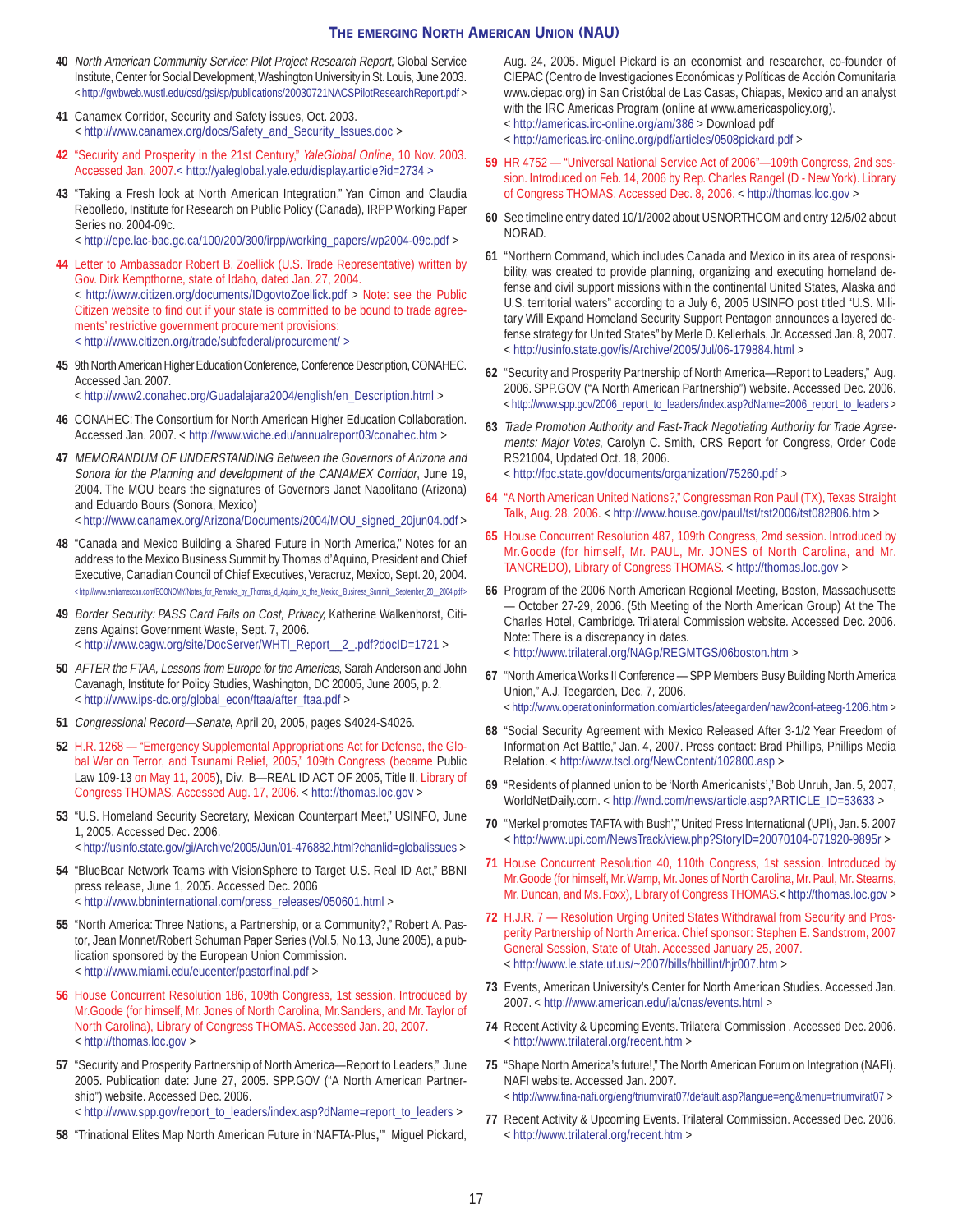## Educate Yourself

Is there a connection between the regional **European Union** and the development of the concept for a regional North American Union/Community?

**Dr. Robert A. Pastor** who has conceptualized plans for building a North American Community, said in the introduction of his book **Toward a North American Community** (2001):

"To research this book, I spent the past two years studying the European Union's (EU) experience integrating poorer countries . . . I visited Europe twice for extensive interviews and was convinced there was much to be learned of relevance to NAFTA. Dr. C. Fred Bersten, the director of the Institute for International Economics, agreed and provided both a forum and support for trips to Ottawa and Mexico City to interview officials and other leaders." (p. xii) "Only in Mexico did a leader have a vision of a deeper, more modern North American relationship. I met with that leader, Vincente Fox Quesada, both during [his] campaign and after his election, and I was convinced he wanted to redefine the agenda for the three countries. This book is intended to develop that agenda." (p. xiii)

Regarding regional governance, **Charlotte T. Iserbyt**, author of the deliberate dumbing down of america ... A Chronological Paper Trail <<http://www.deliberatedumbingdown.com/>> has explained:

". . . well-meaning individuals who are recommending regionalism to solve financial and planning problems, have, through no fault of their own, been deliberately dumbed down (denied an education in the workings of our **republican form of government which is the antithesis of the form of governance they are considering**. I know "maleducation" is a fact due to an incident in 1974 when my son's 11th grade public school teacher, a so-called "conservative" Republican, by the way, gave his class an assignment to write a paper on different forms of governance. My son wrote his paper on regional government and received a D for his politically incorrect effort. His conclusions, which were based on the scholarly research of the late Jo Hindman . . .were that **regional governance cannot coexist within a republican form of government since regional governance does away with or dilutes local representation and eliminates borders between towns, counties, states, and even countries.** The latter can be observed in Europe with nations ceding their sovereignty and distinct cultures to the **European Union** (region), which former Soviet President Gorbachev enthusiastically refers to as the "**New European Soviet**'." [Emphasis added] — "Regionalism is Communism, Feb. 4, 2004, NewsWithViews.com)

#### **North American Union**

SourceWatch (SourceWatch has many links to documents and articles) [http://www.sourcewatch.org/index.php?title=North\\_American\\_Union](http://www.sourcewatch.org/index.php?title=North_American_Union)

#### **The North American Union Matrix**

Steven Yates, Ph.D. | June 5, 2006 | NewsWithViews.com <http://www.newswithviews.com/Yates/steven18.htm>

**Bush sneaking North American super-state without oversight?** Mexico, Canada partnership underway with no authorization from Congress Jerome R. Corsi, Ph.D. | June 13, 2006 | WorldNetDaily.com [http://www.worldnetdaily.com/news/article.asp?ARTICLE\\_ID=50618](http://www.worldnetdaily.com/news/article.asp?ARTICLE_ID=50618)

**Security and Prosperity Partnership Background** Dennis L. Cuddy, Ph.D. | Aug. 7, 2006 | NewsWithViews.com <http://www.newswithviews.com/Cuddy/dennis73.htm>

**Trinational Elites Map North American Future in "NAFTA-Plus"** Miguel Pickard | Aug. 24, 2005 | IRC Americas Program <http://americas.irc-online.org/am/386>

#### **Toward a North American Union**

Patrick Wood, Editor | Aug. 27, 2006 | The August Review <http://www.augustreview.com/content/view/1/3/>

#### **The Globalization Strategy: America and Europe in the Crucible** Carl Teichrib | The August Review

<http://www.augustreview.com/content/view/2/3/>

"[August Review] Editor's Note: Globalization is not a random-walk process. It moves forward according to a tangible, coherent and well-planned strategy. This article offers the reader a glimpse into one aspect of the globalization stratagem – one that recast Europe and is now reshaping north America. Regionalization, as you will see, is a necessary steppingstone toward and an essential component of globalization. This article lays the groundwork for future articles that will lay bare elements of regionalism in the Americas such as NAFTA and CAFTA." [Emphasis added]

#### **A North American United Nations?**

Congressman Ron Paul | Aug. 28, 2006 | Straight Talk <http://www.house.gov/paul/tst/tst2006/tst082806.htm>

**Creating the North American Union** Dennis Behreandt | Oct. 2, 2006 | New American [http://www.thenewamerican.com/artman/publish/article\\_4213.shtml](http://www.thenewamerican.com/artman/publish/article_4213.shtml)

#### **Congressman: Superhighway about North American Union** Oct. 30, 2006 | WorldNetDaily.com

[http://www.worldnetdaily.com/news/article.asp?ARTICLE\\_ID=52684](http://www.worldnetdaily.com/news/article.asp?ARTICLE_ID=52684)

**Scanning the News about North American Integration** Phyllis Schlafly, J.D. | Nov. 2006 | Phyllis Schlafly Report <http://www.eagleforum.org/psr/2006/nov06/psrnov06.html>

**North American Union would supplant U.S. sovereignty** Senator Karen S. Johnson (Arizona legislator) Nov. 30, 2006 | Tucson Citizen newspaper (online only) <http://www.tucsoncitizen.com/altss/printstory/opinion/34211>

**Will the North American Union be American Patriots' Last Stand?** Dr. Edwin Vieira, Jr., Ph.D., J.D. | Dec. 7, 2006 | NewsWithViews.com <http://www.newswithviews.com/Vieira/edwin49.htm>

**North American Union leader says merger just crisis away** Jerome R. Corsi, Ph.D. | Dec. 15, 2006 | WorldNetDaily.com (There are links to many related "previous stories" at the end of the article) [http://www.worldnetdaily.com/news/article.asp?ARTICLE\\_ID=53378](http://www.worldnetdaily.com/news/article.asp?ARTICLE_ID=53378)

#### **The Metamorphosis and Sabotage of Canada by our Own Government** Connie Fogal | Canadian Action Party

[http://canadianactionparty.ca/cgi/page.cgi?zine=show&aid=259&\\_id=27](http://canadianactionparty.ca/cgi/page.cgi?zine=show&aid=259&_id=27)

### **North American Union Fact Sheet**

The American Policy Center <http://www.americanpolicy.org/pdf/NAUFS3.pdf>

#### **North American Union — Treason on the Installment Plan** Vicky Davis | Channeling Reality [http://www.channelingreality.com/NAU/NAU\\_Main.htm](http://www.channelingreality.com/NAU/NAU_Main.htm)

**Treason Abounds**

Daneen G. Peterson, Ph.D. | Sept. 4, 2006 <http://www.stopthenorthamericanunion.com/TreasonAbounds.html> The development of a North American regional governing structure is clearly following the path of the European Union. In particular, the European Union's beginnings started with **regional policy-making groups called "Communities,"** the first was with the steel and coal industry. Over the years, the regional concept expanded in scope and country participation. Following is a brief account of events allowing the EU to take form.

### European Union (EU) development

In 1952, a **European Coal and Steel Community** (ECSC) was created involving Belgium, West Germany, Luxembourg, France, Italy and the Netherlands.

In 1958, the **European Economic Community** (EEC) and **European Atomic** Energy (Euratom) were created through the two Treaties of Rome.

The **Single European Act of 1987** established a single common market to allow for the **free movement of goods, services, people and capital**.

In 1992, an **economic and monetary union** (EMU) introduced a **single European currency** to be managed by a **European Central Bank**.

In November 1993 when the Maastricht Treaty was enforced, the **European Union** came into existence -- consisting of "an explicit three-pillar structure with a new **Common Foreign and Security Policy** (CFSP)."

References (Accessed Nov 2006): EU Basics FAQ: General questions <http://www.cs.uu.nl/wais/html/na-dir/european-union/basics/part2.html> The History of the European Union [http://europa.eu/abc/history/index\\_en.htm](http://europa.eu/abc/history/index_en.htm)

**"EU** [European Union] **regulation has a general scope, and is obligatory in all its elements and directly applicable in all Member States of the European Union. Any local laws contrary to the regulation are overruled, as EU Law has supremacy over the laws of the Member States. New legislation enacted by Member states must be consistent with the requirements of EU regulations. For these reasons regulations constitute the most powerful or influential of the EU legislative acts."**

-- Amanda Teegarden, from "Globalization — Incremental Change," an Operation Information/ OK-SAFE presentation, n.d., Ref.: Wikipedia.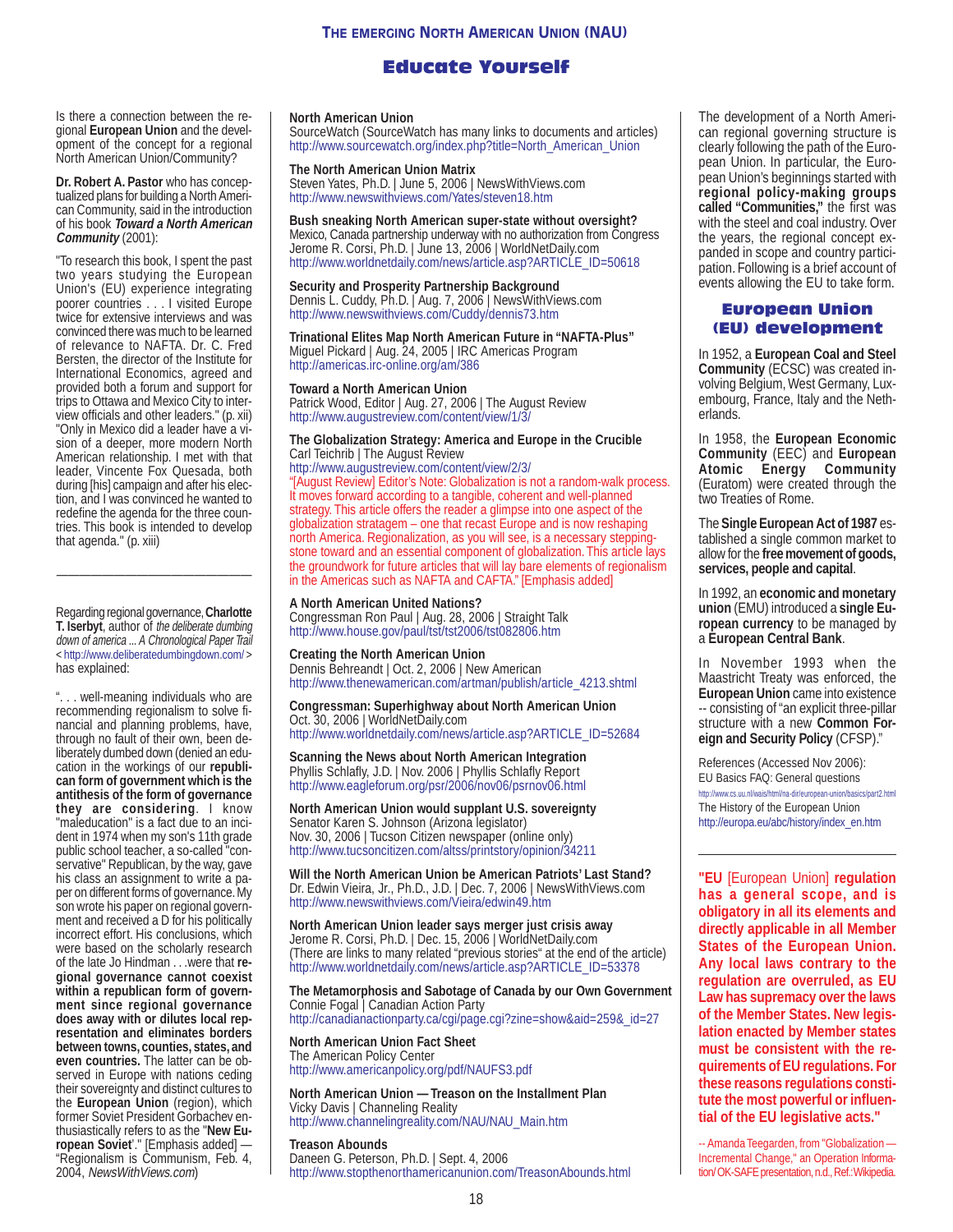### Members of the 110th U.S. Congress (1st Session)

**U.S. House of Representatives and U.S. Senate • Washington, DC 20515 • (202) 224-3121 • TTY: (202) 225-1904 U.S. House of Representatives website:<http://www.house.gov> U.S. Senate website: <http://www.senate.gov>**

**Senators** names are **bold** with their party designation in parenthesis ( ), **House Representatives** names are followed by the district they represent.

#### **ALABAMA**

**Sessions, Jeff (R-AL) Shelby, Richard C. (R-AL)** Aderholt, Robert, 4th Bachus, Spencer, 6th Bonner, Jo, 1st Cramer, Robert E. "Bud", 5th Rogers, Mike, 3rd

#### **ALASKA**

**Murkowski, Lisa (R-AK) Stevens, Ted (R-AK)** Young, Don, At Large

#### **ARKANSAS**

**Lincoln, Blanche L. (D-AR) Pryor, Mark L. (D-AR)** Berry, Marion, 1st Boozman, John, 3rd Ross, Mike, 4th Snyder, Vic, Dist: 2nd

#### **ARIZONA**

**Kyl, Jon (R-AZ) McCain, John (R-AZ)** Franks, Trent, 2nd Giffords, Gabrielle, 8th Grijalva, Raul, 7th Flake, Jeff, 6th Mitchell, Harry E., 5th Pastor, Ed, 4th Renzi, Rick, 1st Shadegg, John, 3rd

#### **CALIFORNIA**

**Boxer, Barbara (D-CA) Feinstein, Dianne (D-CA)** Baca, Joe, 43rd Becerra, Xavier, 31st Berman, Howard, 28th Bilbray, Brian P., 50th Bono, Mary, 45th Calvert, Ken, 44th Campbell, John, 48th Capps, Lois, 23rd Cardoza, Dennis, 18th Costa, Jim, 20th Davis, Susan, 53rd Doolittle, John, 4th Dreier, David, 26th Eshoo, Anna G., 14th Farr, Sam, 17th Filner, Bob, 51st Gallegly, Elton, 24th Harman, Jane, 36th Herger, Wally, 2nd Honda, Mike, 15th Hunter, Duncan, 52nd Issa,Darrell, 49th Lantos, Tom, 12th Lee, Barbara, 9th Lewis, Jerry, 41st Lofgren, Zoe, 16th

McKeon, Buck, 25th Matsui, Doris O., 5th McCarthy, Kevin, 22nd McNerney, Jerry, 11th Millender-McDonald, Juanita, 37th Miller, Gary, 42nd Miller, George, 7th Napolitano, Grace, 38th Nunes, Devin, 21st Pelosi, Nancy, 8th Radanovich, George P., 19th Rohrabacher, Dana, 46th Roybal-Allard, Lucille, 34th Royce, Ed, 40th Sanchez, Linda, 39th Sanchez, Loretta, 47th Schiff, Adam, 29th Sherman, Brad, 27th Solis, Hilda, 32nd Stark, Fortney Pete, 13th Tauscher, Ellen, 10th Thompson, Mike, 1st Waters, Maxine, 35th Watson, Diane E., 33rd Waxman, Henry, 30th

Lungren, Daniel E., 3rd

### **COLORADO**

Woolsey, Lynn, 6th

**Allard, Wayne (R-CO) Salazar, Ken (D-CO)** DeGette, Diana, 1st Lamborn, Doug, 5th Musgrave, Marilyn, 4th Perlmutter, Ed, 7th Salazar, John T., 3rd Tancredo, Tom, 6th Udall, Mark, 2nd

#### **CONNECTICUT**

**Dodd, Christopher J. (D-CT) Lieberman, Joseph I. (ID-CT)** Courtney, Joe, 2nd DeLauro, Rosa L., 3rd Larson, John B., 1st Murphy, Christopher S., 5th Shays, Christopher, 4th

#### **DISTRICT OF COLUMBIA** Norton, Eleanor Holmes

#### **DELAWARE**

**Biden, Joseph R., Jr. (D-DE) Carper, Thomas R. (D-DE)** Castle, Michael N., At Large

#### **FLORIDA**

**Martinez, Mel (R-FL) Nelson, Bill (D-FL)** Bilirakis, Gus M., 9th Boyd, Allen, 2nd Brown, Corrine, 3rd Brown-Waite, Virginia, 5th Buchanan, Vern, 13th Crenshaw, Ander, 4th Castor, Kathy, 11th Diaz-Balart, Lincoln, 21st

Diaz-Balart, Mario, 25th Feeney, Tom, 24th Hastings, Alcee L., 23rd Keller, Ric, 8th Klein, Ron , 22nd Mack, Connie, 14th Mahoney, Tim, 16th Meek, Kendrick, 17th Mica, John, 7th Miller, Jeff, 1st Putnam, Adam, 12th Ros-Lehtinen, Ileana, 18th Stearns, Cliff, 6th Wasserman Schultz, Debbie, 20th Weldon, Dave, 15th Wexler, Robert, 19th Young, C.W. Bill, 10th

#### **GEORGIA**

**Chambliss, Saxby (R-GA) Isakson, Johnny (R-GA)** Barrow, John, 12th Bishop Jr., Sanford D., 2nd Deal, Nathan, 10th Gingrey, Phil, 11th Johnson, Henry C. "Hank" Jr., 4th Kingston, Jack, 1st Lewis, John, 5th Linder, John, 7th Marshall, Jim, 3rd Norwood, Charlie, 9th Price, Tom, 6th Scott, David, 13th Westmoreland, Lynn A., 8th

#### **HAWAII**

**Akaka, Daniel K. (D-HI) Inouye, Daniel K. (D-HI)** Abercrombie, Neil, 1st Hirono, Mazie K., 2nd

### **IOWA**

**Grassley, Chuck (R-IA) Harkin, Tom (D-IA)** Boswell, Leonard, 3rd Braley, Bruce L., 1st King, Steve, 5th Loebsack, David, 2nd Latham, Tom, 4th

#### **IDAHO**

**Craig, Larry E. (R-ID) Crapo, Mike (R-ID)** Sali, Bill, 1st Simpson, Mike, 2nd

#### **ILLINOIS**

**Durbin, Richard (D-IL) Obama, Barack (D-IL)** Bean, Melissa L., 8th Biggert, Judy, 13th Costello, Jerry, 12th Davis, Danny K., 7th Emanuel, Rahm, 5th Gutierrez, Luis, 4th Hare, Phil, 17th Hastert, Denny, 14th

Jackson Jr., Jesse L., 2nd Johnson, Timothy V., 15th Kirk, Mark, 10th LaHood, Ray, 18th Lipinski, Daniel, 3rd Manzullo, Donald, 16th Roskam, Peter J., 6th Rush, Bobby L., 1st Schakowsky, Jan, 9th Shimkus, John, 19th Weller, Jerry, 11th

#### **INDIANA**

**Bayh, Evan (D-IN) Lugar, Richard G. (R-IN)** Burton, Dan, 5th Buyer, Steve, 4th Carson, Julia, 7th Donnelly, Joe, 2nd Ellsworth, Brad, 8th Hill, Baron, 9th Pence, Mike, 6th Souder, Mark E., 3rd Visclosky, Peter, 1st

#### **KANSAS**

**Brownback, Sam (R-KS) Roberts, Pat (R-KS)** Boyda, Nancy E., 2nd Moore, Dennis, 3rd Moran, Jerry, 1st Tiahrt, Todd, 4th

### **KENTUCKY**

**Bunning, Jim (R-KY) McConnell, Mitch (R-KY)** Chandler, Ben, 6th Davis, Geoff, 4th Lewis, Ron, 2nd Rogers, Harold, 5th Whitfield, Ed, 1st Yarmuth, John A., 3rd

#### **LOUISIANA**

**Landrieu, Mary L. (D-LA) Vitter, David (R-LA)** Alexander, Rodney, 5th Baker, Richard, 6th Boustany Jr., Charles W., 7th Jefferson, William J., 2nd Jindal, Bobby, 1st McCrery, Jim, 4th Melancon, Charlie, 3rd

### **MASSACHUSETTS**

**Kennedy, Edward M. (D-MA) Kerry, John F. (D-MA)** Capuano, Michael E., 8th Delahunt, William, 10th Frank, Barney, 4th Lynch, Stephen F., 9th McGovern, James, 3rd Markey, Ed, 7th Meehan, Marty, 5th Neal, Richard E., 2nd Olver, John, 1st Tierney, John, 6th

#### **MARYLAND**

**Cardin, Benjamin L. (D-MD) Mikulski, Barbara A. (D-MD)** Bartlett, Roscoe, 6th Cummings, Elijah, 7th Gilchrest, Wayne, 1st Hoyer, Steny H., 5th Ruppersberger, Dutch, 2nd Sarbanes, John P., 3rd Van Hollen, Chris, 8th Wynn, Albert, 4th

#### **MAINE**

**Collins, Susan M. (R-ME) Snowe, Olympia J. (R-ME)** Allen, Tom, 1st Michaud, Michael, 2nd

### **MICHIGAN**

**Levin, Carl (D-MI) Stabenow, Debbie (D-MI)** Camp, Dave, 4th Conyers Jr., John, 14th Dingell, John D., 15th Ehlers, Vernon J., 3rd Hoekstra, Pete, 2nd Kildee, Dale, 5th Kilpatrick, Carolyn, 13th Knollenberg, Joseph, 9th Levin, Sander, 12th McCotter, Thaddeus, 11th Miller, Candice, 10th Rogers, Mike, 8th Stupak, Bart, 1st Upton, Fred, 6th Walberg, Timothy, 7th

#### **MINNESOTA**

**Coleman, Norm (R-MN) Klobuchar, Amy (D-MN)** Bachmann, Michele, 6th Ellison, Keith, 5th Kline, John, 2nd McCollum, Betty, 4th Oberstar, James L., 8th Peterson, Collin C., 7th Ramstad, Jim, 3rd Walz, Timothy J., 1st

#### **MISSOURI**

**Bond, Christopher S. (R-MO) McCaskill, Claire (D-MO)** Akin, Todd, 2nd Blunt, Roy, Missouri 7th Carnahan, Russ, 3rd Clay Jr., William "Lacy", 1st Cleaver, Emanuel, 5th Emerson, Jo Ann, 8th Graves, Sam, 6th Hulshof, Kenny, 9th Skelton, Ike, 4th

### **MISSISSIPPI**

**Cochran, Thad (R-MS) Lott, Trent (R-MS)** Pickering, Charles W. "Chip", 3rd Taylor, Gene, 4th Thompson, Bennie G., 2nd Wicker, Roger, 1st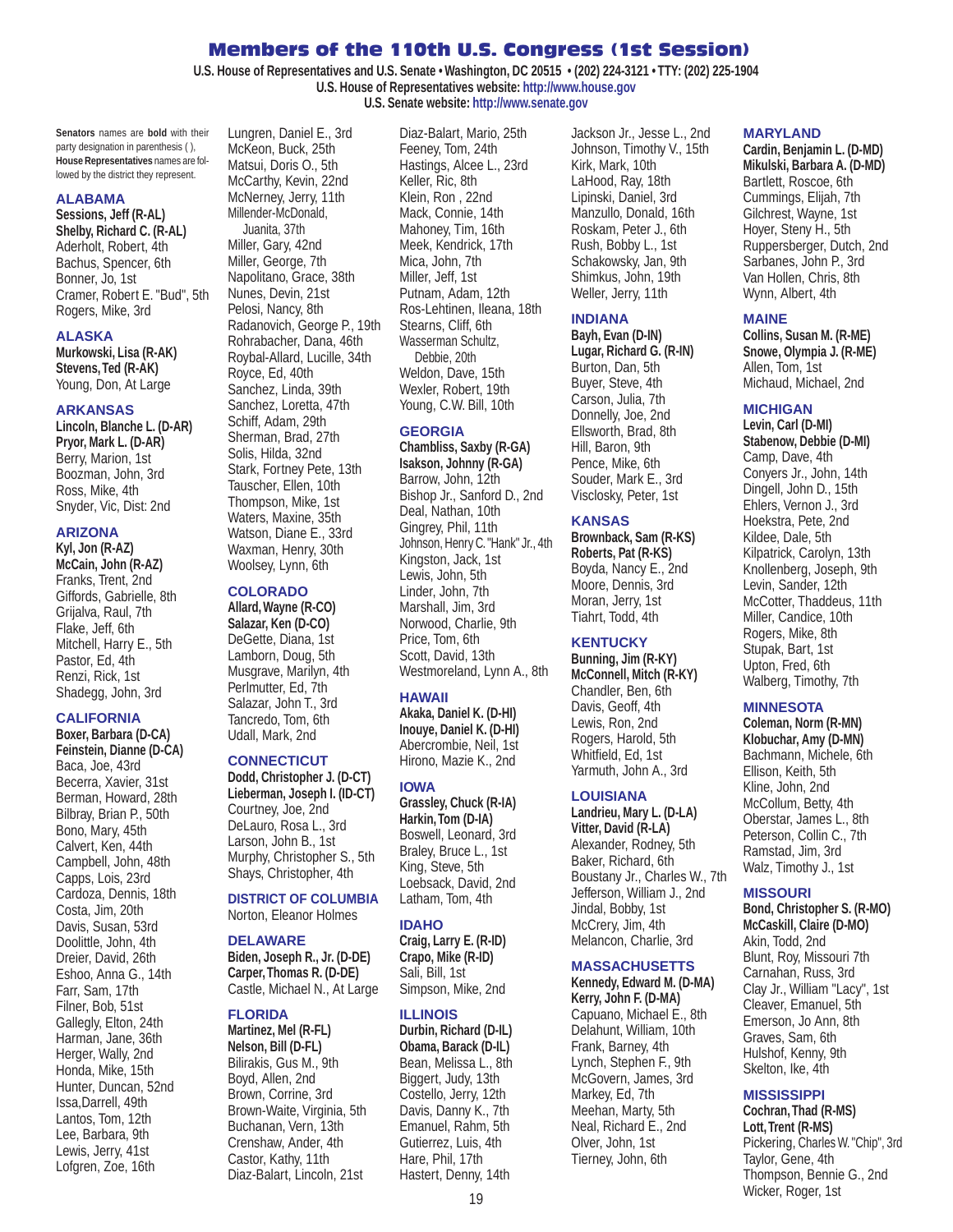#### **U.S. House of Representatives and U.S. Senate • Washington, DC 20515 • (202) 224-3121 • TTY: (202) 225-1904 U.S. House of Representatives website:<http://www.house.gov> U.S. Senate website: <http://www.senate.gov>**

#### **MONTANA**

**Baucus, Max (D-MT) Tester, Jon (D-MT)** Rehberg, Dennis, At Large

#### **NEBRASKA**

**Hagel, Chuck (R-NE) Nelson, E. Benjamin (D-NE)** Fortenberry, Jeff, 1st Smith, Adrian, 3rd Terry, Lee, 2nd

#### **NEVADA**

**Ensign, John (R-NV) Reid, Harry (D-NV)** Berkley, Shelley, 1st Heller, Dean, 2nd Porter, Jon, 3rd

### **NEW HAMPSHIRE**

**Gregg, Judd (R-NH) Sununu, John E. (R-NH)** Hodes, Paul W., 2nd Shea-Porter, Carol, 1st

### **NEW JERSEY**

**Lautenberg, Frank R. (D-NJ) Menendez, Robert (D-NJ)** Andrews, Robert E., 1st Ferguson, Michael, 7th Frelinghuysen, Rodney, 11th Garrett, Scott, 5th Holt, Rush, 12th LoBiondo, Frank, 2nd Pallone Jr., Frank, 6th Pascrell Jr., Bill, 8th Payne, Donald M., 10th Rothman, Steven, 9th Saxton, Jim, 3rd Sires, Albio, 13th Smith, Chris, 4th

#### **NEW MEXICO**

**Bingaman, Jeff (D-NM) Domenici, Pete V. (R-NM)** Pearce, Steve, 2nd Udall, Tom, 3rd Wilson, Heather, 1st

#### **NEW YORK**

**Clinton, Hillary Rodham (D-NY) Schumer, Charles E. (D-NY)** Ackerman, Gary, 5th Arcuri, Michael A., 24th Bishop, Timothy, 1st Clarke, Yvette D., 11th Crowley, Joseph, 7th Engel, Eliot, 17th Fossella, Vito, 13th Gillibrand, Kirsten E., 20th Hall, John J., 19th Higgins, Brian, 27th Hinchey, Maurice, 22nd Israel, Steve, 2nd King, Pete, 3rd Kuhl Jr., John R. "Randy", 29th Lowey, Nita, 18th McCarthy, Carolyn, 4th

#### **OREGON**

McHugh, John M., 23rd McNulty, Michael R., 21st Maloney, Carolyn, 14th Meeks, Gregory W., 6th Nadler, Jerrold, 8th Rangel, Charles B., 15th Reynolds, Thomas M., 26th Serrano, José E., 16th Slaughter, Louise, 28th Towns, Edolphus, 10th Velázquez, Nydia M., 12th Walsh, Jim, 25th Weiner, Anthony D., 9th

**NORTH CAROLINA Burr, Richard (R-NC) Dole, Elizabeth (R-NC)** Butterfield, G.K., 1st Coble, Howard, 6th Etheridge, Bob, 2nd Foxx, Virginia, 5th Hayes, Robin, 8th Jones, Walter B., 3rd McHenry, Patrick T., 10th McIntyre, Mike, 7th Miller, Brad, 13th Myrick, Sue, 9th Price, David, 4th Shuler, Heath, 11th Watt, Mel, 12th

**NORTH DAKOTA Conrad, Kent (D-ND) Dorgan, Byron L. (D-ND)** Pomeroy, Earl, At Large

**Brown, Sherrod (D-OH) Voinovich, George V. (R-OH)** Boehner, John A., 8th Chabot, Steve, 1st Gillmor, Paul, 5th Hobson, David, 7th

Jordan, Jim, 4th Kaptur, Marcy, 9th Kucinich, Dennis J., 10th LaTourette, Steven C., 14th Pryce, Deborah, 15th Regula, Ralph, 16th Ryan, Tim, 17th Schmidt, Jean, 2nd Space, Zachary T., 18th Sutton, Betty, 13th Tiberi, Pat, 12th Turner, Michael, 3rd Wilson, Charles A., 6th

**OKLAHOMA Coburn, Tom (R-OK) Inhofe, James M. (R-OK)** Boren, Dan, 2nd Cole, Tom, 4th Fallin, Mary, 5th Lucas, Frank, 3rd Sullivan, John, 1st

Jones, Stephanie Tubbs, 11th

**OHIO**

**Smith, Gordon H. (R-OR) Wyden, Ron (D-OR)** Blumenauer, Earl, 3rd DeFazio, Peter, 4th Hooley, Darlene, 5th Walden, Greg, 2nd Wu, David, 1st

#### **PENNSYLVANIA**

**Casey, Robert P., Jr. (D-PA) Specter, Arlen (R-PA)** Altmire, Jason, 4th Brady, Robert, 1st Carney, Christopher P., 10th Dent, Charles W., 15th Doyle, Mike, 14th English, Phil, 3rd Fattah, Chaka, 2nd Gerlach, Jim, 6th Kanjorski, Paul E., 11th Holden, Tim, 17th Murphy, Patrick J., 8th Murphy, Tim, 18th Murtha, John, 12th Peterson, John E., 5th Pitts, Joseph R., 16th Platts, Todd, 19th Schwartz, Allyson Y., 13th Sestak, Joe, 7th Shuster, Bill, 9th

### **RHODE ISLAND**

**Reed, Jack (D-RI) Whitehouse, Sheldon (D-RI)** Kennedy, Patrick, 1st Langevin, Jim, 2nd

### **SOUTH CAROLINA**

**DeMint, Jim (R-SC) Graham, Lindsey (R-SC)** Barrett, J.Gresham, 3rd Brown, Henry, 1st Clyburn, James E., 6th Inglis, Bob, 4th Spratt, John, 5th Wilson, Joe, 2nd

### **SOUTH DAKOTA**

**Johnson, Tim (D-SD) Thune, John (R-SD)** Herseth, Stephanie, At Large

#### **TENNESSEE**

**Alexander, Lamar (R-TN) Corker, Bob (R-TN)** Blackburn, Marsha, 7th Cohen, Steve, 9th Cooper, Jim, 5th Davis, David, 1st Davis, Lincoln, 4th Duncan Jr., John J., 2nd Gordon, Bart, 6th Tanner, John, 8th Wamp, Zach, 3rd

### **TEXAS**

**Cornyn, John (R-TX) Hutchison, Kay Bailey (R-TX)** Barton, Joe, 6th Brady, Kevin, 8th Burgess, Michael, 26th Carter, John, 31st Conaway, K. Michael, 11th Cuellar, Henry, 28th Culberson, John, 7th Doggett, Lloyd, 25th Edwards, Chet, 17th Gohmert, Louie, 1st Gonzalez, Charlie A., 20th Granger, Kay, 12th Green, Al, 9th Green, Gene, 29th Hall, Ralph M., 4th Hensarling, Jeb, 5th Hinojosa, Rubén, 15th Jackson Lee, Sheila, 18th Johnson, Eddie Bernice, 30th Johnson, Sam, 3rd Lampson, Nick, 22nd Marchant, Kenny, 24th McCaul, Michael T., 10th Neugebauer, Randy, 19th Ortiz, Solomon P., 27th Paul, Ron, 14th Poe, Ted, 2nd Reyes, Silvestre, 16th Rodriguez, Ciro, 23rd Sessions, Pete, 32nd Smith, Lamar, 21st Thornberry, Mac, 13th

### **UTAH**

**Bennett, Robert F. (R-UT) Hatch, Orrin G. (R-UT)** Bishop, Rob, 1st Cannon, Chris, 3rd Matheson, Jim, 2nd

### **VERMONT**

**Leahy, Patrick J. (D-VT) Sanders, Bernard (I VT)** Welch, Peter, At Large

### **VIRGINIA**

**Warner, John (R-VA) Webb, Jim (D-VA)** Cantor, Eric, 7th Boucher, Rick, 9th Davis, Jo Ann S., 1st Davis, Tom, 11th Drake, Thelma D., 2nd Forbes, J. Randy, 4th Goode Jr., Virgil H., 5th Goodlatte, Bob, 6th Moran, Jim, 8th Scott, Robert C. "Bobby", 3rd Wolf, Frank, 10th

### **WASHINGTON**

**Cantwell, Maria (D-WA) Murray, Patty (D-WA)** Baird, Brian, 3rd Dicks, Norman D., 6th Hastings, Doc, 4th Inslee, Jay, 1st Larsen, Rick, 2nd McDermott, Jim, 7th McMorris Rodgers, Cathy, 5th Reichert, David G., 8th Smith, Adam, 9th

### **WISCONSIN**

**Feingold, Russell D. (D-WI) Kohl, Herb (D-WI)**

Baldwin, Tammy, 2nd Kagen, Steve, 8th Kind, Ron, 3rd Moore, Gwen, 4th Obey, David R., 7th Petri, Thomas, 6th Ryan, Paul, 1st Sensenbrenner, F. James, 5th

### **WEST VIRGINIA**

**Byrd, Robert C. (D-WV) Rockefeller, John D., IV (D-WV)** Capito, Shelley Moore, 2nd Mollohan, Alan B., 1st Rahall, Nick, 3rd

### **WYOMING**

**Enzi, Michael B. (R-WY) Thomas, Craig (R-WY)** Cubin, Barbara, At Large

### **DELEGATES**

### **AMERICAN SAMOA**

Faleomavaega, Eni F. H., (Delegate)

### **GUAM**

Bordallo, Madeleine, (Delegate)

### **PUERTO RICO**

Fortuno, Luis G., (Resident Commissioner)

#### **VIRGIN ISLANDS**

Christian-Christensen, Donna M., (Delegate)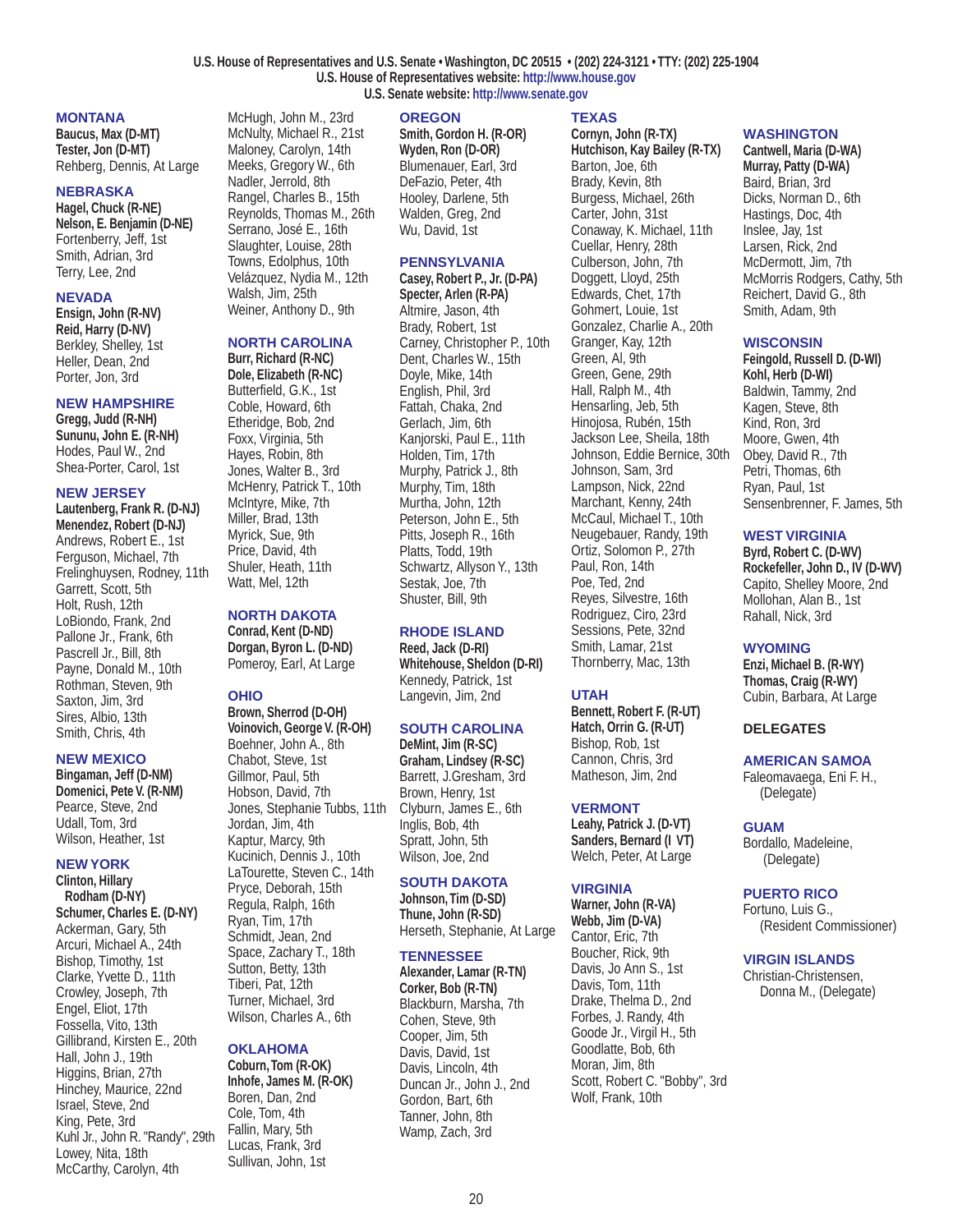# **DECLARATION OF THE PRESIDENTS OF AMERICA**

**MEETING OF AMERICAN CHIEFS OF STATE Punta del Este, Uruguay • April 12-14, 1967**

### THE PRESIDENTS OF THE AMERICAN STATES AND THE PRIME MINISTER OF TRINIDAD AND TOBAGO MEETING IN PUNTA DEL ESTE, URUGUAY,

RESOLVED to give more dynamic and concrete expression to the ideals of Latin American unity and of solidarity among the peoples of America, which inspired the founders of their countries;

DETERMINED to make this goal a reality within their own generation, in keeping with the economic, social and cultural aspirations of their peoples;

INSPIRED by the principles underlying the inter-American system, especially those contained in the Charter of Punta del Este, the Economic and Social Act of Rio de Janeiro, and the Protocol of Buenos Aires amending the Charter of the Organization of American States;

CONSCIOUS that the attainment of national and regional development objectives in Latin America is based essentially on self-help;

CONVINCED, however, that the achievement of those objectives requires determined collaboration by all their countries, complementary support through mutual aid, and expansion of external cooperation;

PLEDGED to give vigorous impetus to the Alliance for Progress and to emphasize its multilateral character, with a view to encouraging balanced development of the region at a pace substantially faster than attained thus far;

UNITED in the intent to strengthen democratic institutions, to raise the living standards of their peoples and to assure their increased participation in the development process, creating for these purposes suitable conditions in the political, economic and social as well as labor fields;

RESOLVED to maintain a harmony of fraternal relations in the Americas, in which racial equality must be effective;

#### PROCLAIM

The solidarity of the countries they represent and their decision to achieve to the fullest measure the free, just, and democratic social order demanded by the peoples of the Hemisphere.

#### ———————————————————————————————— I

#### Latin America will create a common market.

THE PRESIDENTS OF THE LATIN AMERICAN REPUBLICS resolve to create progressively, beginning in 1970, the Latin American Common Market, which shall be substantially in operation in a period of no more than fifteen years. The Latin American Common Market will be based on the complete development and progressive convergence of the Latin American Free Trade Association and of the Central American Common Market, taking into account the interests of, the Latin American countries not yet affiliated with these systems. This great task will reinforce historic bonds, will promote industrial development and, the strengthening of Latin American industrial enterprises, as well as more efficient production and now opportunities for employment, and will permit the region to play its deservedly significant role in world affairs. The ties of friendship among the peoples of the Continent will thus be strengthened.

THE PRESIDENT OF THE UNITED STATES OF AMERICA, for his part, declares his firm support for this promising Latin American initiative.

We will lay the physical foundations for Latin American economic integration through multinational projects.

Economic integration demands a major sustained effort to build a land transportation network and to improve transportation systems of all kinds so as to open the way for the movement of both people and goods throughout the Continent; to establish an adequate and efficient telecommunications system; to install inter-connected power systems; and to develop jointly international river basins, frontier regions, and economic areas which include the territory of two or more countries.

We will join in efforts to increase substantially Latin American foreign trade earnings.

To increase substantially Latin American foreign trade earnings, individual and joint efforts shall be directed toward facilitating non-discriminatory access of Latin American products in world markets, toward increasing Latin American earnings from traditional exports, toward avoiding frequent fluctuations in income from such commodities, and, finally, toward adopting measures that will stimulate exports of Latin American manufactured products.

We will modernize the living conditions of our rural populations, raise agricultural productivity in rural, and increase food production for the benefit of both Latin America and the rest of the world.

The living conditions of the rural workers and farmers of Latin America will be transformed, to guarantee their full participation in economic and social progress. For that purpose, integrated programs of modernization, land settlement, and agrarian reform will be carried out as the countries so require. Similarly, productivity will be improved and agricultural production diversified. Furthermore, recognizing that the Continent's capacity for food production entails a dual responsibility, a special effort will be made to produce sufficient food for the growing needs of their own peoples and to contribute toward feeding the peoples of other regions.

We will vigorous promote education for development.

To give a decisive impetus to education for development, literacy campaigns will be intensified, education at all levels will be greatly expanded, and its quality improved so that the rich human potential of their peoples may make their maximum contribution to the economic, social, and cultural development of Latin America. Educational systems will be modernized taking full advantage of educational innovations, and exchanges of teachers and students will be increased.

We will harness science and technology for the service of our peoples.

Latin America will share in the benefits of current scientific and technological progress so as to reduce the widening gap between it and the highly industrialized nations in the areas of production techniques and of living conditions. National scientific and technological programs will be developed and strengthened and a regional program will be started; multinational institutes for advanced training and research will be established; existing institutes of this kind in Latin America will at the same time be strengthened and contributions will be made to the exchange and advancement of technological knowledge.

We will expand programs for improving the health of the American peoples. The fundamental role of health in the economic and social development of

THE UNDERSIGNED PRESIDENTS AFFIRM THAT: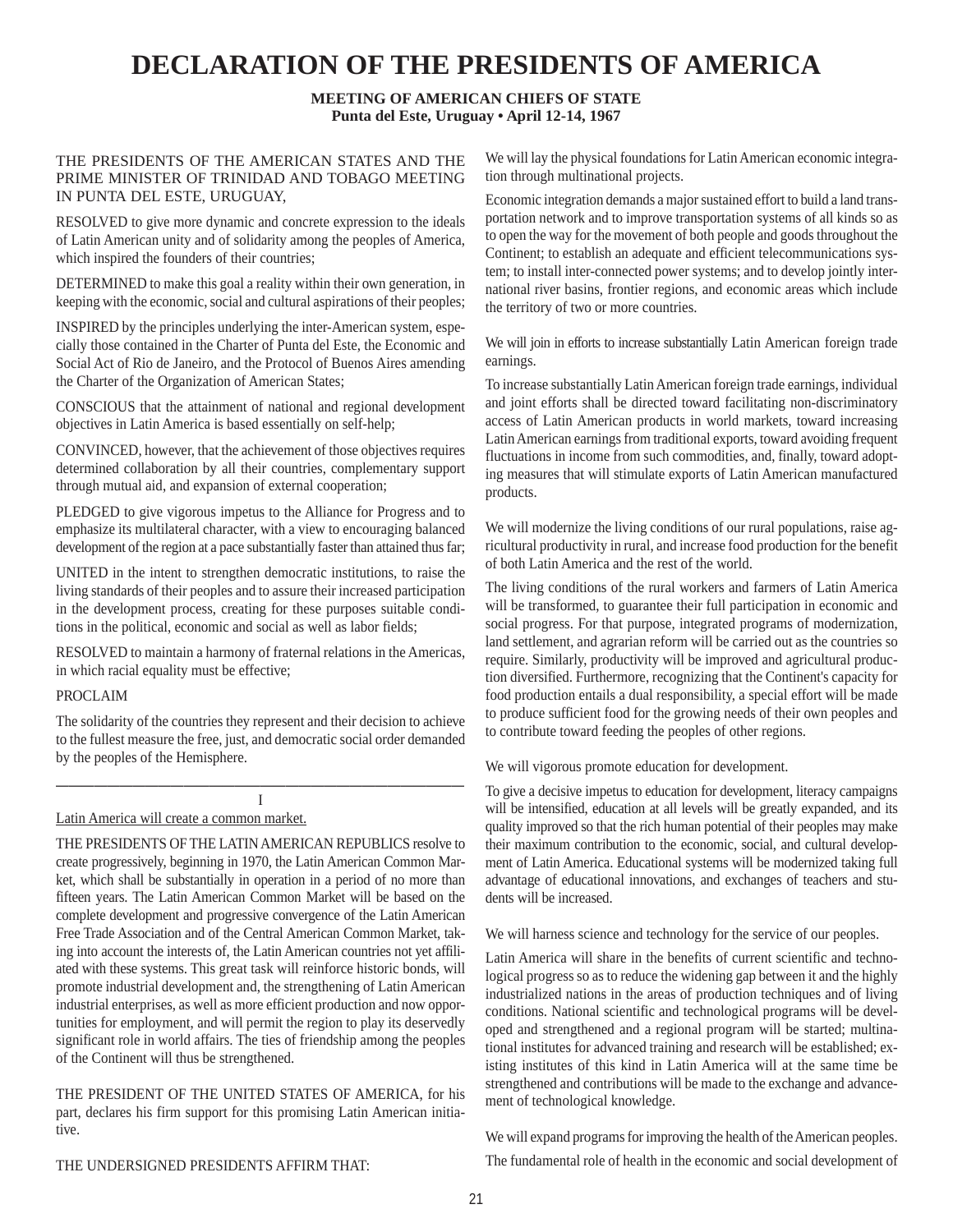Latin America demands that the prevention and control of communicable diseases be intensified and that measures be taken to eradicate those which can be completely eliminated by existing techniques. Also programs to supply drinking water and other services essential to urban and rural environmental sanitation will be speeded up.

Latin America will eliminate unnecessary military expenditures.

THE PRESIDENTS OF THE LATIN AMERICAN REPUBLICS, conscious of the importance of armed forces to the maintenance of security recognize at the same time that the demands of economic development and social progress make it necessary to devote to those purposes the maximum resources available in Latin America.

Therefore, they express their intention to limit military expenditures in proportion to the actual demands of national security in accordance with each country's constitutional provisions, avoiding those expenditures that are not indispensable for the performance of the specific duties of the armed forces and, where pertinent, of international commitments that obligate their respective governments. With regard to the Treaty on the Banning of Nuclear Arms in Latin America, they express the hope that it may enter into force as soon as possible, once the requirements established by the Treaty are fulfilled.

IN FACING THE PROBLEMS CONSIDERED IN THIS MEETING, which constitute a challenge to the will of the American governments\* and peoples, the Presidents proclaim their faith in the basic purpose of the inter-American system: to promote in the Americas free and democratic societies, existing under the rule of law, whose dynamic economies, reinforced by growing technological capabilities, will allow them to serve with ever-increasing effectiveness the peoples of the Continent, to whom they announce the following program.

### **II ACTION PROGRAM**

### **CHAPTER I LATIN AMERICAN ECONOMIC INTEGRATION AND INDUSTRIAL DEVELOPMENT**

### 1. Principles, objectives, and goals

Economic integration is a collective instrument for accelerating Latin American development and should constitute one of the policy goals of each of the countries of the region. The greatest possible efforts should be made to bring it about, as a necessary complement to national development plans.

At the same time, the different levels of development and economic and market conditions of the various Latin American countries must be borne in mind, in order that the integration process may promote their harmonious and balanced growth. In this respect, the countries of relatively less economic development, and, to the extent required, those of insufficient market, will have preferential treatment in matters of trade and of technical and financial cooperation.

Integration must be fully at the service of Latin America. This requires the strengthening of Latin American enterprise through vigorous financial and technical support that will permit it to develop and supply the regional market efficiently. Foreign private enterprise will be able to fill an important function in assuring achievement of the objectives of integration within the pertinent policies of each of the countries of Latin America.

Adequate financing is required to facilitate the economic restructuring and adjustments called for by the urgent need to accelerate integration.

It is necessary to adopt all measures that will lead to the completion of Latin American integration, above all those that will bring about, in the shortest time possible, monetary stability and the elimination of all restrictions, including administrative, financial, and exchange restrictions, that obstruct the trade of the products of the area.

To these ends, the Latin American Presidents agree to take action on the following points:

a. Beginning in 1970, to establish progressively the Latin American Common Market, which should be substantially in operation within a period of no more than fifteen years.

b. The Latin American Common Market will be based on the improvement of the two existing integration systems: the Latin American Free Trade Association (LAFTA) and the Central American Common Market (CACM). The two systems will initiate simultaneously a process of-convergence by stages of cooperation, closer ties, and integration, taking into account the interest of the Latin American countries not yet associated with these systems, in order to provide their access to one of them.

c. To encourage the incorporation of other countries of the Latin American region into the existing integration systems.

2. Measures with regard to the Latin American Free Trade Association (LAFTA)

The Presidents of the member states of LAFTA instruct their respective Ministers of Foreign Affairs, who will participate in the next meeting of the Council of Ministers of LAFTA, to be held in 1967, to adopt the measures necessary to implement the following decisions:

a. To accelerate the process of converting LAFTA into a common market. To this end, starting in 1970, and to be completed in a period of not more than fifteen years, LAFTA will put into effect a system of programmed elimination of duties and all other nontariff restrictions, and also a system of tariff harmonization, in order to establish progressively a common external tariff at levels that will promote efficiency and productivity, as well as the expansion of trade.

b. To coordinate progressively economic policies and instruments and to harmonize national laws to the extent required for integration. These measures will be adopted simultaneously with the improvement of the integration process.

c. To promote the conclusion of sectoral agreements for industrial complementation, endeavoring to obtain the participation of the countries of relatively less economic development.

d. To promote the conclusion of temporary subregional agreements, with provision for reducing tariffs within the subregions and harmonizing treatments toward third nations more rapidly than in the general agreements, in keeping with the objectives of regional integration. Subregional tariff reductions will not be extended to countries that are not parties to the subregional agreement, nor will they create special obligations for them.

Participation of the countries of relatively less economic development in all stages of the integration process and in the formation of the Latin American Common Market will be based on the provisions of the Treaty of Montevideo and its complementary resolutions, and these countries will be given the greatest possible advantages, so that balanced development of the region may be achieved.

To this same end, they have decided to Promote immediate action to facilitate free access of products of the LAFTA member countries of relatively less economic development to the market of the other LAFTA countries, and to promote the installation and financing in the former countries of industries intended for the enlarged market.

The countries of relatively less economic development will have the right to participate and to obtain preferential conditions in the subregional agreements in which they have an interest.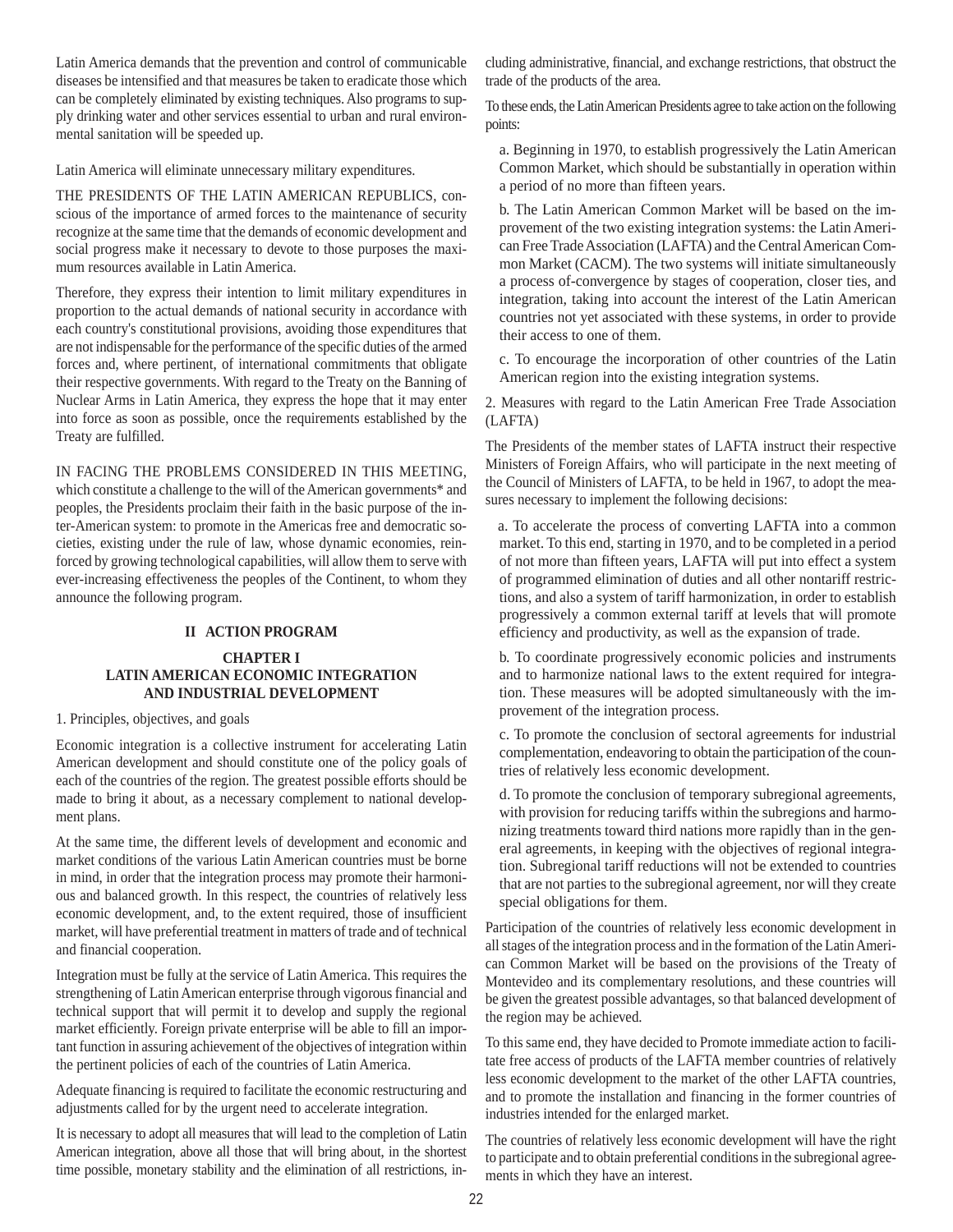The situation of countries characterized as being of insufficient market shall be taken into account in temporary preferential treatments established, to the extent necessary to achieve a harmonious development in the integration process.

It is understood that all the provisions set forth in this section fall within or are based upon the Treaty of Montevideo.

3. Measures with regard to the Central American economic integration program

The Presidents of the member states of the Central American Common Market commit themselves:

a. To carry out an action program that will include the following measures, among others:

- (1) Improvement of the customs union and establishment of a Central American monetary union;
- (2) Completion of the regional network of infrastructure;
- (3) Promotion of a common foreign-trade policy;
- (4) Improvement of the common market in agricultural products and implementation of a joint, coordinated industrial policy;
- (5) Acceleration of the process of free movement of manpower and capital within the area;

(6) Harmonization of the basic legislation required for economic integration.

b. To apply, in the implementation of the foregoing measures, and when pertinent, the temporary preferential treatment already established or that may be established, in accordance with the principle of balanced development among countries.

c. To foster closer ties between Panama and the Central American Common Market, as well as rapid expansion of trade and investment relations with neighboring countries of the Central American and Caribbean region, taking advantage, to this end, of their geographic proximity and of the possibilities for economic complementation; also, to seek conclusion of subregional agreements and agreements of industrial complementation between Central America and other Latin American countries.

4. Measures common to Latin American countries

The Latin American Presidents commit themselves:

a. Not to establish new restrictions on trade among Latin American countries, except in special cases, such as those arising from equalization of tariffs and other instruments of trade policy, as well as from the need to assure the initiation or expansion of certain productive activities in countries of relatively less economic development.

b. To establish, by a tariff cut or other equivalent measures, a margin of preference within the region for all products originating in Latin American countries, taking into account the different degrees of development of the countries.

c. To have the measures in the two preceding paragraphs applied immediately among the member countries of LAFTA, in harmony with the other measures referring to this organization contained in the present chapter and, insofar as possible, to extend them to nonmember countries in a manner compatible with existing international commitments, inviting the latter countries to extend similar preferences to the members of LAFTA, with the same qualification,

d. To ensure that application of the foregoing measures shall not hinder internal readjustments designed to rationalize the instruments of trade polity made necessary in order to carry out national development plans and to achieve the goals of integration.

e. To promote acceleration of the studies already initiated regarding preferences that LAFTA countries might grant to imports from the Latin American countries that are not members of the Association.

f. To have studies made of the possibility of concluding agreements of industrial complementation in which all Latin American countries may participate, as well as temporary subregional economic integration agreements between the CACM and member countries of LAFTA.

g. To have a committee established composed of the executive organs of LAFTA and the CACM to coordinate implementation of the foregoing points. To this end, the committee will encourage meetings at the ministerial level, in order to ensure that Latin American integration will proceed as rapidly as possible, and, in due course, initiate negotiation of a general treaty or the protocols required to create the Latin American Common Market. Latin American countries that are not members shall be invited to send representatives to these meetings and to those of the committee of the executive organs of WTA and the CACM.

h. To give special attention to industrial development within integration, and particularly to the strengthening of Latin American industrial firms\* In this regard, we reiterate that development must be balanced between investments for economic ends and investments for social ends.

5. Measures common to member countries of the Organization of American States (OAS)

The Presidents of the member states of the OAS agree:

a. To mobilize financial and technical resources within and without the hemisphere to contribute to the solution of problems in connection with the balance of payments, industrial readjustments, and retraining of the labor force that may arise from a rapid reduction of trade barriers during the period of transition toward the common market, as well as to increase the sums available for export credits in intra-Latin American trade. The Inter-American Development Bank and the organs of both existing integration systems should participate in the mobilization of such resources.

b. To mobilize public and private resources within and without the hemisphere to encourage industrial development as part of the integration process and of national development plans.

c. To mobilize financial and technical resources to undertake specific feasibility studies on multinational projects for Latin American industrial firms, as well as to aid in carrying out these projects.

d. To accelerate the studies being conducted by various inter-American agencies to promote strengthening of capital markets and the possible establishment of a Latin American stock market.

e. To make available to Central America,, within the Alliance for Progress, adequate technical and financial resources, including those required for strengthening and expanding the existing Central American Economic Integration Fund, for the purpose of accelerating the Central American economic integration program.

f. To make available, within the Alliance for Progress and pursuant to the provisions of the Charter of Punta del Este, the technical and financial resources needed to accelerate the preparatory studies and work involved in converting LAFTA into a common market.

#### **CHAPTER II MULTINATIONAL ACTION FOR INFRASTRUCTURE PROJECTS**

The economic integration of Latin America demands a vigorous and sustained effort to complete and modernize the physical infrastructure of the region. It is necessary to build a land transport network and improve all types of transport systems to facilitate the movement of persons and goods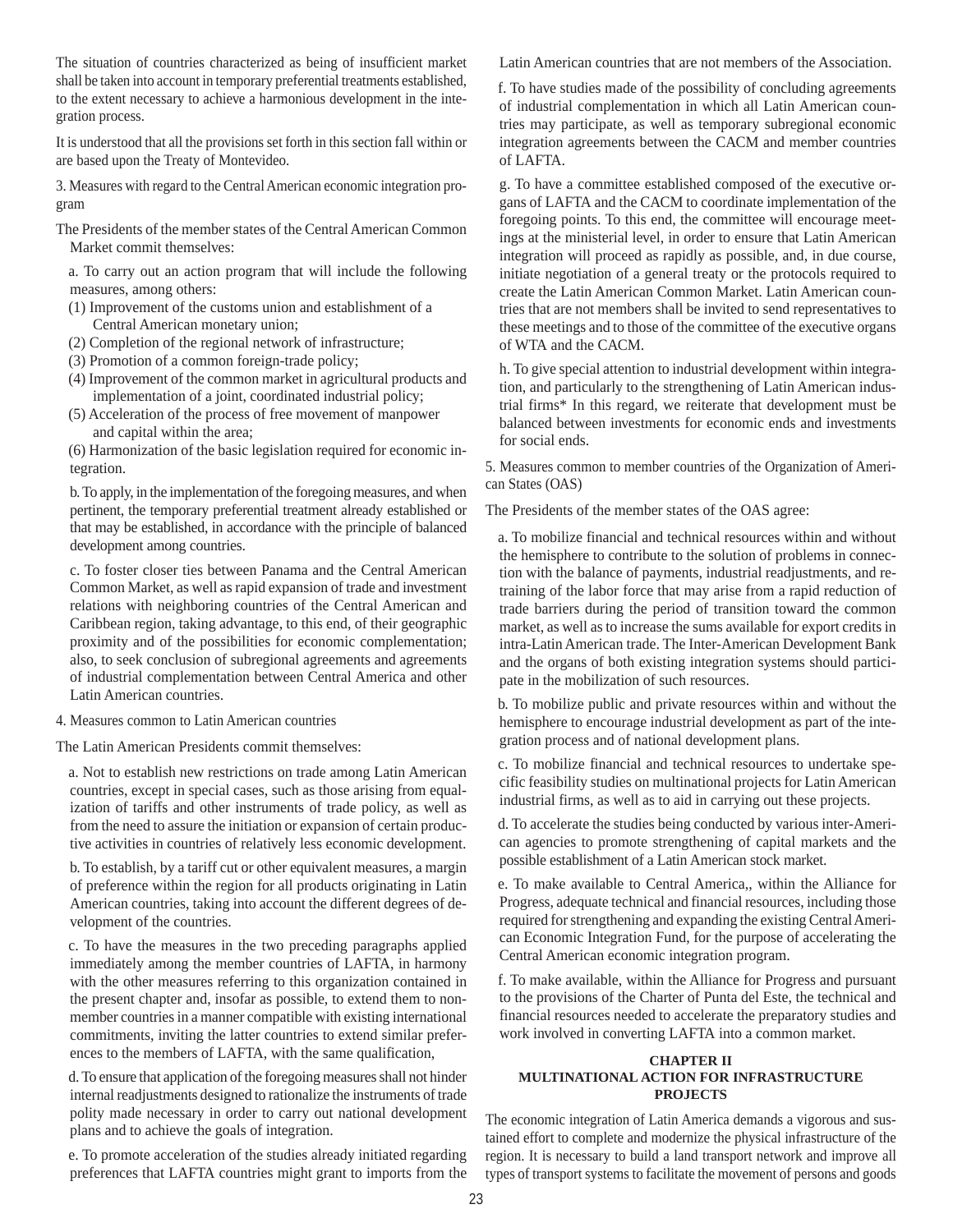throughout the hemisphere; to establish an adequate and efficient telecommunications system and interconnected power systems; and jointly to develop international watersheds, frontier regions and economic areas that include the territory of two or more countries. In Latin America there are in existence projects in all these fields, at different stages of preparation or implementation, but in many cases the completion of prior studies, financial resources, or merely the coordination of efforts and the decision to bring them to fruition are lacking.

The Presidents of the member states of the OAS agree to engage in determined action to undertake or accelerate the construction of the infrastructure required for the development and integration of Latin America and to make better use thereof. In so doing, it is essential that the groups of interested countries or multinational institutions determine criteria for assigning priorities, in view of the amount of human and material resources needed for the task.

As one basis for the criteria, which will be determined with precision upon consideration of the specific cases submitted for study, they stress the fundamental need to give preferential attention to those projects that benefit the countries of the region that are at a relatively lower level of economic development.

Priority should also be given to the mobilization of financial and technical resources for the preparation and implementation of infrastructure projects that will facilitate the participation of landlocked countries in regional and international trade.

In consequence, they adopt the following decisions for immediate implementation:

- 1.To complete the studies and conclude the agreements necessary to accelerate the construction of an inter-American telecommunications network.
- 2.To expedite the agreements necessary to complete the Pan American Highway, to accelerate the construction of the Bolivarian Highway (Carretera Marginal de la Selva) and its junction with the Trans-Chaco Highway and to support the studies and agreements designed to bring into being the new highway systems that will join groups of countries of continental and insular Latin America, as well as the basic works required to develop water and airborne transport of a multinational nature and the corresponding systems of operation. As a complement to these agreements, negotiations should be undertaken for the purpose of eliminating or reducing to a minimum the restrictions on international traffic and of promoting technical and administrative cooperation among land, water, and air transport enterprises and the establishment of multinational transport services.
- 3.To sponsor studies for preparing joint projects in connection with watersheds, such as the studies commenced on the development of the River Plate basin and that relating to the Gulf of Fonseca.
- 4.To allocate sufficient resources to the Preinvestment Fund for Latin American Integration of the IDB for conducting studies that will make it possible to identify and prepare multinational projects in all fields that may be of importance in promoting regional integration. In order that the aforesaid Fund may carry out an effective promotion effort, it is necessary that an adequate part of the resources allocated may be used without reimbursement, or with reimbursement conditioned on the execution of the corresponding projects.
- 5.To mobilize, within and outside the hemisphere, resources in addition to those that will continue to be placed at the disposal of the countries to support national economic development programs, such resources to be devoted especially to the implementation of multinational infrastructure projects that can represent important advances in the Latin American economic integration process. In this regard,

the IDB should have additional resources in order to participate actively in the attainment of this objective.

#### **CHAPTER III MEASURES TO IMPROVE INTERNATIONAL TRADE CONDITIONS IN LATIN AMERICA**

The economic development of Latin America is seriously affected by the adverse conditions in which its international trade is carried out. Market structures, financial conditions, and actions that prejudice exports and other income from outside Latin America are impeding its growth and retarding the integration process. All this causes particular concern in view of the serious and growing imbalance between the standard of living in Latin American countries and that of the industrialized nations and, at the same time, calls for definite decisions and adequate instruments to implement the decisions.

Individual and joint efforts of the member states of the OAS are essential to increase the incomes of Latin American countries derived from, and to avoid frequent fluctuations in, traditional exports, as well as to promote new exports. Such efforts are also essential to reduce any adverse effects on the external earnings of Latin American countries that may be caused by measures which may be taken by industrialized countries for balance of payments reasons.

The Charter of Punta del Este, the Economic and Social Act of Rio de Janeiro and the new provisions of the Charter of the OAS reflect a hemispheric agreement with regard to these problems, which needs to be effectively implemented; therefore, the Presidents of the member states of the OAS agree:

- 1. To act in coordination in multilateral negotiations to achieve, without the more highly developed countries' expecting reciprocity, the greatest possible reduction or the elimination of tariffs and other restrictions that impede the access of Latin American products to world markets. The Government of the United States intends to make efforts for the purpose of liberalizing the conditions affecting exports of basic products of special interest to Latin American countries, in accordance with the provisions of Article 37. a) of the Protocol of Buenos Aires.
- 2. To consider together possible systems of general nonreciprocal preferential treatment for exports of manufactures and semimanufactures of the developing countries, with a view to improving the condition of the Latin American export trade.
- 3. To undertake a joint effort in all international institutions and organizations to eliminate discriminatory preferences against Latin American exports.
- 4. To strengthen the system of intergovernmental consultations and carry them out sufficiently in advance, so as to render them effective and ensure that programs for placing and selling surpluses and reserves that affect the exports of the developing countries take into account the interests of the Latin American countries.
- 5. To ensure compliance with international commitments to refrain from introducing or increasing tariff and nontariff barriers that affect exports of the developing countries, taking into account the interests of Latin America.
- 6. To combine efforts to strengthen and perfect existing international agreements, particularly the International Coffee Agreement, to obtain favorable conditions for trade in basic products of interest to Latin America and to explore all possibilities for the development of new agreements.
- 7.To support the financing and prompt initiation of the activities of the Coffee Diversification Fund, and consider in due course the creation of other funds to make it possible to control the production of basic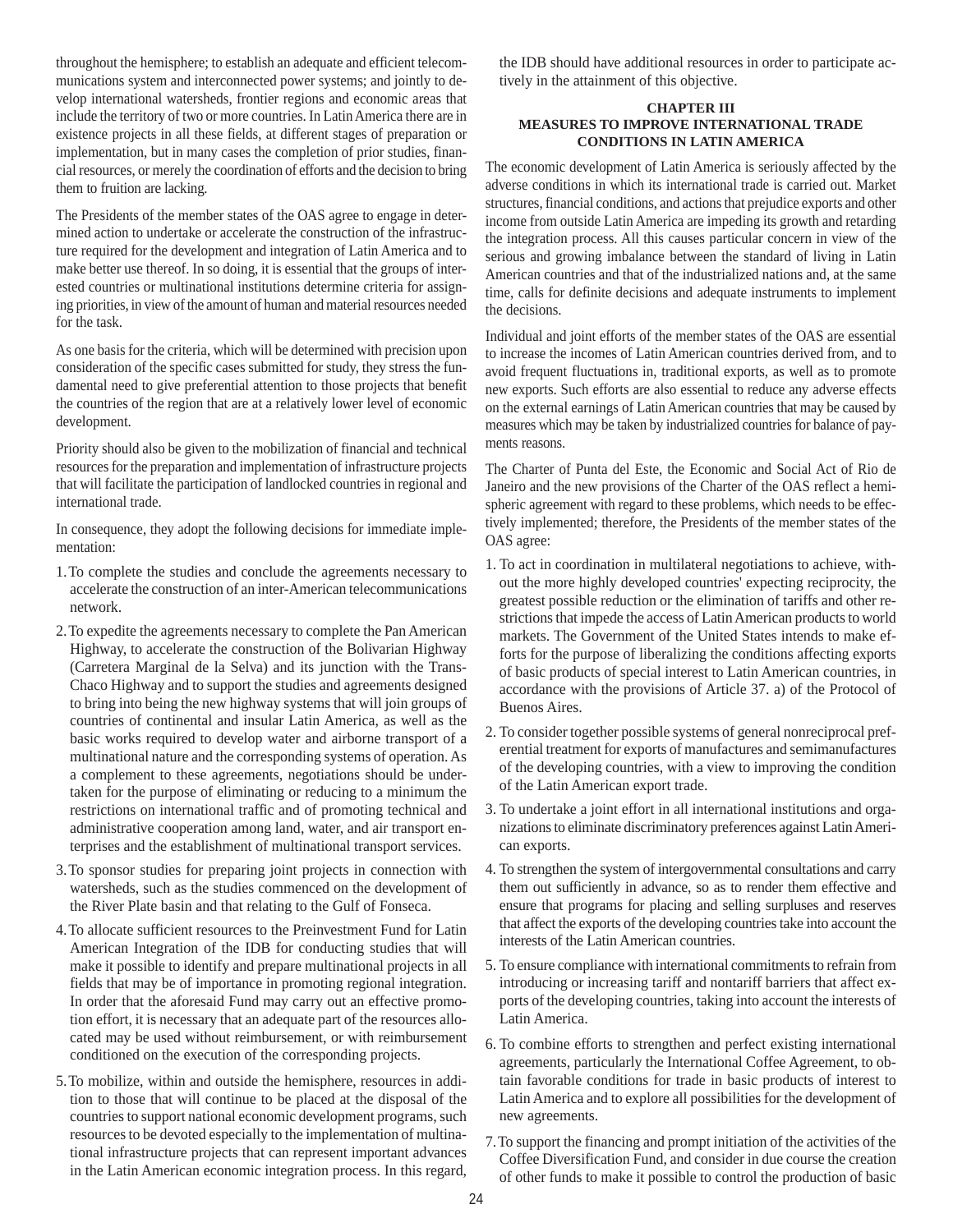products of interest to Latin America in which there is a chronic imbalance between supply and demand.

- 8. To adopt measures to make Latin American export products more competitive in world markets.
- 9.To put in operation as soon as possible an inter-American agency for export promotion that will help to identify and develop new export lines and to strengthen the placing of Latin American products in international markets, and to improve national and regional agencies designed for the same purpose.
- 10.To initiate such individual or joint action on the part of the member states of the OAS as may be required to ensure effective and timely execution of the foregoing agreements, as well as those that may be required to continue the execution of the agreements contained in the Charter of Punta del Este, in particular those relating to foreign trade.

With regard to joint action, the Inter-American Committee on the Alliance for Progress (CIAP) and other agencies in the region shall submit to the Inter-American Economic and Social Council (IA-ECOSOC), for consideration at its next meeting, the means, instruments, and action program for initiating execution thereof.

At its annual meetings, IA-ECOSOC shall examine the progress of the programs under way with the object of considering such action as may ensure compliance with the agreements concluded, inasmuch as a substantial improvement in the international conditions in which Latin American foreign trade is carried on is a basic prerequisite to the acceleration of economic development.

#### **CHAPTER IV MODERNIZATION OF RURAL LIFE AND INCREASE OF AGRICULTURAL PRODUCTIVITY, PRINCIPALLY OF FOOD**

In order to promote a rise in the standard of living of farmers and an improvement in the condition of the Latin American rural people and their full participation in economic and social life, it is necessary to give greater dynamism to agriculture in Latin America, through comprehensive programs of modernization, land settlement, and agrarian reform when required by the countries.

To achieve these objectives and to carry out these programs, contained in the Charter of Punta del Este, it is necessary to intensify internal efforts and to provide additional external resources.

Such programs will be oriented toward increasing food production in the Latin American countries in sufficient volume and quality to provide adequately for their population and to meet world needs for food to an everincreasing extent, as well as toward improving agricultural productivity and toward a diversification of crops, which will assure the best possible competitive conditions for such production.

All these development efforts in agriculture must be related to the overall development of the national economies in order to harmonize the supply of agricultural products and the labor that could be freed as a result of the increase in farm productivity with the increase in demand for such products and with the need for labor in the economy as a whole.

This modernization of agricultural activities will furthermore create conditions for a development more in balance with the effort toward industrialization.

To achieve these goals, the Latin American Presidents undertake:

1.To improve the formulation and execution of agricultural policies and to ensure the carrying out of plans, programs, and projects for preinvestment, agricultural development, agrarian reform, and land settlement, adequately coordinated with national economic development plans, in order to intensify internal efforts and to facilitate obtaining and utilizing external financing.

- 2.To improve credit systems, including those earmarked for the resettlement of rural workers who are beneficiaries of agrarian reform, and for increased productivity, and to create facilities for the production, marketing, storage, transportation, and distribution of agricultural products.
- 3.To provide adequate incentives, including price incentives, to promote agricultural production under economic conditions.
- 4.To foster and to finance the acquisition and intensive use of those agricultural inputs which contribute to the improvement of productivity, as well as the establishment and expansion of Latin American industries producing agricultural inputs, particularly fertilizers, pesticides, and agricultural machinery.
- 5.To ensure the adequacy of tax systems that affect the agricultural sector, so that they may contribute to the increase of productivity, more production, and better land distribution.
- 6.To expand substantially programs of specialized education and research and of agricultural extension, in order to improve the training of the rural worker and the education of technical and professional personnel, and, also, to intensify animal and plant sanitation campaigns.
- 7.To provide incentives and to make available financial resources for the industrialization of agricultural production, especially through the development of small and medium industry and the promotion of exports of processed agricultural products.
- 8.To facilitate the establishment of multinational or international programs that will make it possible for Latin America to supply a larger proportion of world food needs.
- 9.To foster national programs of community development and of selfhelp for small-scale farmers, and to promote the creation and strengthening of agricultural cooperatives.

By recognizing the importance of the stated objectives, goals and means, the Presidents of the member states of the OAS undertake, within the spirit of the Alliance for Progress, to combine intensified internal efforts with additional external support especially earmarked for such measures.

They call upon CIAP, when analyzing the agricultural sector as included in national development plans, to bear in mind the objectives and measures indicated herein, giving due attention to agrarian reform programs in those countries that consider these programs an important basis for their agricultural progress and economic and social development.

#### **CHAPTER V EDUCATIONAL, TECHNOLOGICAL, AND SCIENTIFIC DEVELOPMENT AND INTENSIFICATION OF HEALTH PROGRAMS**

#### A. Education and Culture

Education is a sector of high priority in the overall development policy of Latin American nations.

The Presidents of the member states of the OAS recognize that, during the past decade, there has been development of educational services in Latin America unparalleled in any other period of the history of their countries.

Nevertheless, it must be admitted that:

- a. It is necessary to increase the effectiveness of national efforts in the field of education;
- b. Educational systems should be more adequately adjusted to the demands of economic, social, and cultural development;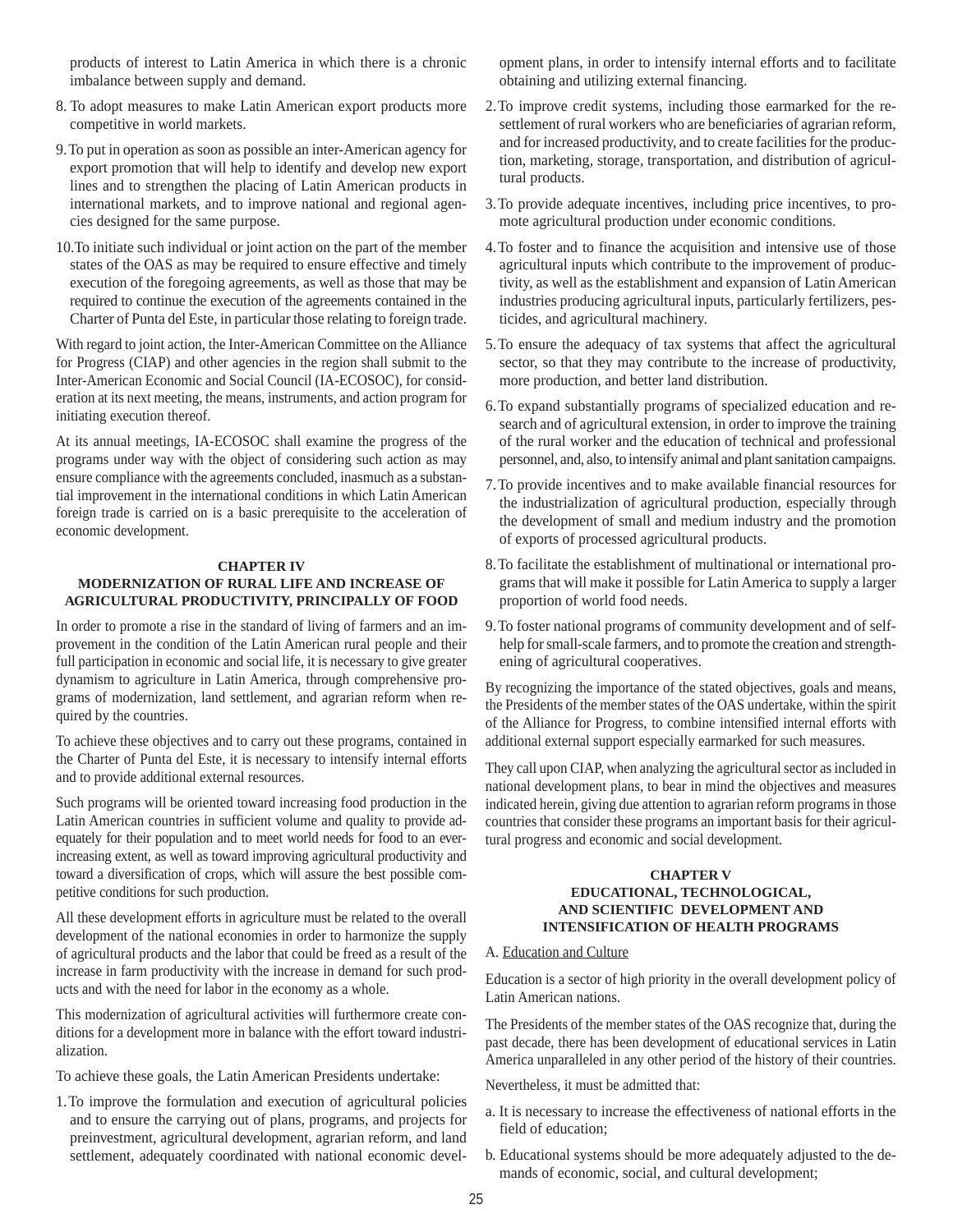c. International cooperation in educational matters should be considerably intensified, in accordance with the new standards of the Charter of the OAS.

To these ends, they agree to improve educational administrative and planning systems; to raise the quality of education so as to stimulate the creativity of each pupil; to accelerate expansion of educational systems at all levels; and to assign priority to the following activities related to economic, social, and cultural development:

1.Orientation and, when necessary, reorganization of educational systems, in accordance with the needs and possibilities of each country, in order to achieve:

a. The expansion and progressive improvement of preschool education and extension of the period of general education;

b. An increase in the capacity of secondary schools and the improvement of their curricula;

c. An increase in opportunities following general education, including opportunities for learning a trade or a specialty or for continuing general education;

d. The gradual elimination of barriers between vocational and general education;

e. The expansion and diversification of university courses, so that they will include the new professions essential to economic and social development;

f. The establishment or expansion of graduate courses through professional schools;

g. The establishment of refresher courses in all branches and types of education, so that graduates may keep their knowledge up to date in this era of rapid scientific and technological progress;

- h. The strengthening and expansion of adult education programs;
- i. The promotion of special education for exceptional students.
- 2. Promotion of basic and advanced training for teachers and administrative personnel; development of educational research and experimentation, and adequate expansion of school building programs.
- 3.Broadening of the use of educational television and other modern teaching techniques.
- 4.Improvement of rural elementary schools to achieve a level of quality equal to that of urban elementary schools, with a view to assuring equal educational opportunities to the rural population.
- 5.Reorganization of vocational education, when necessary, taking into account the structure of the labor force and the foreseeable manpower needs of each country's development plan.
- 6.An increase in private financing of education.
- 7.Encouragement of local and regional communities to take an effective part in the construction of school buildings and in civic support to educational development.
- 8.A substantial increase in national scholarship and student loan and aid programs.
- 9.Establishment or expansion of extension services and services for preserving the cultural heritage and encouraging intellectual and artistic activity.
- 10.Strengthening of education for international understanding and Latin American integration.

Multinational efforts

- 1. Increasing international resources for the purposes set forth in this chapter.
- 2. Instructing the appropriate agencies of the OAS to:
	- a. Provide technical assistance to the countries that so request:
		- i) In educational research, experimentation, and innovation;
		- ii) For training of specialized personnel;
	- iii) In educational television. It is recommended that study be made of the advisability of establishing a multinational training center in this field;

b. Organize meetings of experts to recommend measures to bring national curricula into harmony with Latin American integration goals;

- c. Organize regional volunteer teacher programs;
- d. Extend inter-American cooperation to the preservation and use of archeological, historic, and artistic monuments.

3. Expansion of OAS programs for fellowships, student loans, and teacher exchange.

National educational and cultural development efforts will be evaluated in coordination by CIAP and the Inter-American Council for Education, Science, and Culture (now the Inter-American Cultural Council).

#### B. Science and technology

Advances in scientific and technological knowledge are changing the economic and social structure of many nations. Science and technology offer infinite possibilities for providing the people with the well-being that they seek. But in Latin American countries the potentialities that this wealth of the modern world offers have by no means been realized to the degree and extent necessary.

Science and technology offer genuine instruments for Latin American progress and must be given an unprecedented impetus at this time. This effort calls for inter-American cooperation, in view of the magnitude of the investments required and the level attained in such knowledge. In the same way, their organization and implementation in each country cannot be effected without a properly planned scientific and technological policy within the general framework of development.

For the above reasons the Presidents of the member states of the OAS agree upon the following measures:

#### Internal efforts

Establishment, in accordance with the needs and possibilities of each country, of national policies in the field of science and technology, with the necessary machinery and funds, the main elements of which shall be:

- 1.Promotion of professional training for scientists and technicians and an increase in their numbers.
- 2.Establishment of conditions favoring full utilization of the scientific and technological potential for solving the economic and social problems of Latin America, and to prevent the exodus of persons qualified in these fields.
- 3.Encouragement of increased private financial contributions for scientific and technological research and teaching.

#### Multinational efforts

1.Establishment of a Regional Scientific and Technological Development Program designed to advance science and technology to a degree that they will contribute substantially to accelerating the economic development and well-being of their peoples and make it fea